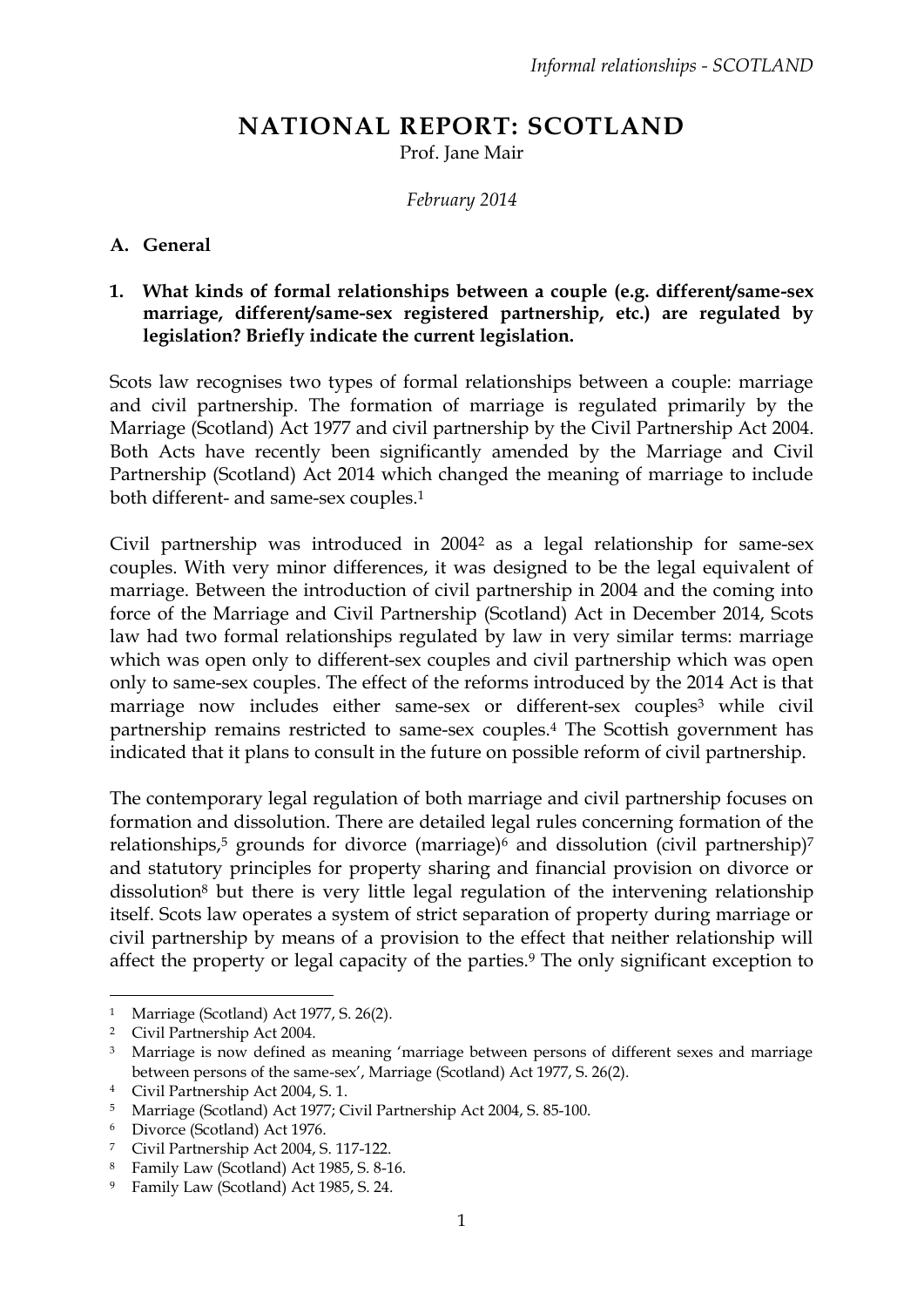this absence of legal regulation of the relationship is the obligation of aliment, or maintenance, which applies between spouses and civil partners.<sup>10</sup> Although highlighted as a significant legal consequence of marriage or civil partnership, and one which distinguishes these formal relationships from informal relationships, in practice parties rarely seek to enforce their right to aliment except in the context of relationship breakdown. The relative absence of legal regulation of the relations between spouses and civil partners is important to bear in mind when considering the treatment of informal relationships.

It should also be noted that Scots law to a very great extent respects the autonomy of spouses, and now civil partners, to regulate the consequences of their relationships. Marriage contracts, ante-nuptial, post-nuptial and separation agreements have a long and well-established history in Scots law and, in the context of separation at least, are commonly used in contemporary families.<sup>11</sup> They are legally enforceable, do not require judicial scrutiny or approval and are open only to very limited challenge. While there is little research evidence in respect of agreements between unmarried couples, and they have rarely come before the courts, it is widely assumed that cohabitation agreements would be equally respected by Scots law.<sup>12</sup>

**2. To what extent, if at all, are informal relationships between a couple regulated by specific legislative provisions? Where applicable, briefly indicate the current specific legislation. Are there circumstances (e.g. the existence of a marriage or registered partnership with another person, a partner's minority) which disqualify the couple?**

Informal relationships between couples are regulated by Scots law where they fall within the definition of 'cohabitation'. Within the context of family law, cohabitants have some protection in respect of occupancy of the family home,<sup>13</sup> there are statutory presumptions of joint ownership<sup>14</sup> and, where the relationship comes to an end by death<sup>15</sup> or otherwise,<sup>16</sup> a cohabitant may apply to the court for a discretionary payment.

Informal relationships are legally recognised and given some protection by the Matrimonial Homes (Family Protection) (Scotland) Act 1981 in respect of occupancy of the family home. The 1981 Act was designed to provide greater security to a spouse or cohabitant who has no legal title to the family home, according to general

<sup>10</sup> Family Law (Scotland) Act 1985, S. 1-7.

<sup>&</sup>lt;sup>11</sup> For recent research into the use of separation agreements in Scots family law, see J. MAIR, F. WASOFF and K. MACKAY, *All Settled? A study of legally binding separation agreements and private ordering in Scotland* (unpublished report), University of Glasgow, 2013, available at: eprints.gla.ac.uk/85810, at chapter 2.

<sup>12</sup> F. WASOFF, J. MILES and E. MORDAUNT, *Legal Practitioners' Perspectives on the Cohabitation Provisions of the Family Law (Scotland) Act 2006* (unpublished report), University of Cambridge, Nuffield Foundation, 2010, available at: crfr.ac.uk/assets/Cohabitation-final-report.pdf, at pp. 77-84.

<sup>13</sup> Matrimonial Homes (Family Protection) (Scotland) Act 1981.

<sup>14</sup> Family Law (Scotland) Act 2006, S. 26 and 27.

<sup>15</sup> Family Law (Scotland) Act 2006, S. 29.

<sup>16</sup> Family Law (Scotland) Act 2006, S. 28.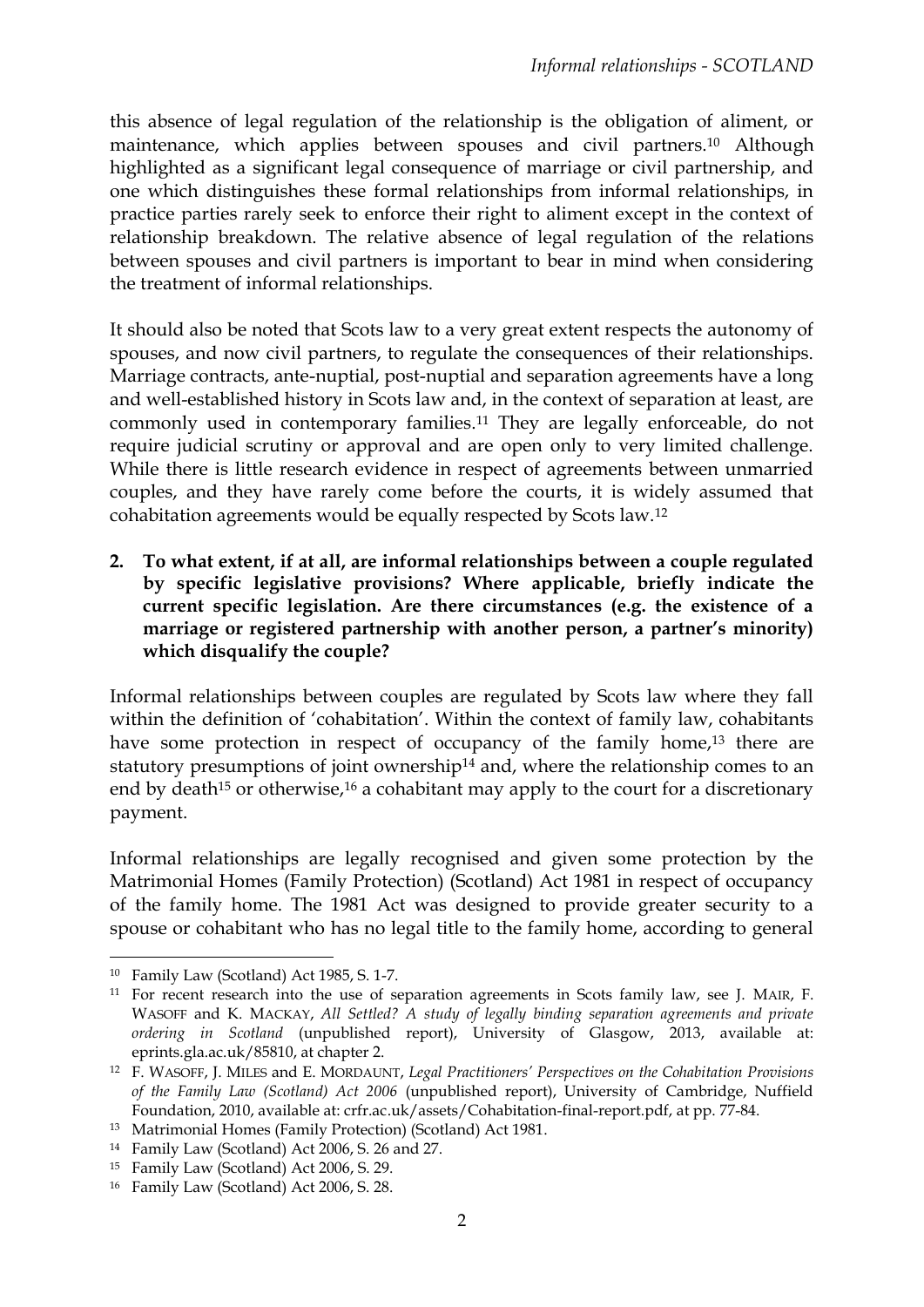property law, by granting them occupancy rights. It also introduced a framework of orders which can be used by the court to regulate occupancy of the home in the context of domestic violence. While non-entitled spouses have automatic occupancy rights,<sup>17</sup> a non-entitled cohabitant must apply to the court for grant of occupancy rights,<sup>18</sup> with any grant of occupancy rights being subject to a maximum period of six months.<sup>19</sup>

More recently, new rights for cohabitants in respect of financial provision and property were introduced by the Family Law (Scotland) Act 2006.<sup>20</sup> The 2006 Act introduced presumptions of equal ownership concerning ownership of household goods<sup>21</sup> and rights in money and moveable property derived from a household allowance.<sup>22</sup> It also provided cohabitants with a right to apply to the court for a discretionary payment where cohabitation ends otherwise than by death<sup>23</sup> and where their cohabitant dies intestate.<sup>24</sup>

Although the detailed definition in each Act is slightly different,<sup>25</sup> the broad basis of cohabitation is the same: it involves living together as if husband and wife. Originally cohabitation was defined for different-sex couples by reference to marriage and for same-sex couples by reference to civil partnership but, since the introduction in 2014 of same-sex marriage, cohabitants are now all defined by reference to marriage. Two people are cohabiting where they are or were not married or in a civil partnership with each other but are or were living together as if married to each other.<sup>26</sup> Although the test is based on the concept of living together 'as if they were married', there is nothing to indicate any intention to limit cohabitation to those who possess legal capacity to marry. In fact, the absence of such capacity has sometimes been highlighted as part of the justification for introducing legal protection to couples who were not able to benefit from formalised relationships.<sup>27</sup>

Beyond the scope of family law, there is also some statutory recognition of cohabitants in terms of social security entitlement,<sup>28</sup> housing,<sup>29</sup> compensation for

 $\overline{a}$ <sup>17</sup> Matrimonial Homes (Family Protection) (Scotland) Act 1981, S. 1.

<sup>18</sup> Matrimonial Homes (Family Protection) (Scotland) Act 1981, S. 18.

<sup>19</sup> Matrimonial Homes (Family Protection) (Scotland) Act 1981, S. 18(1): this six month period may be extended for subsequent period or periods, in each case not exceeding six months.

<sup>20</sup> Matrimonial Homes (Family Protection) (Scotland) Act 1981, S. 25-29A.

<sup>21</sup> Family Law (Scotland) Act 2006, S. 26.

<sup>22</sup> Family Law (Scotland) Act 2006, S. 27.

<sup>23</sup> Family Law (Scotland) Act 2006, S. 28.

<sup>24</sup> Family Law (Scotland) Act 2006, S. 29.

<sup>25</sup> Matrimonial Homes (Family Protection) (Scotland) Act 1981, S. 18(1) and (2); Family Law (Scotland) Act 2006, S.25.

<sup>&</sup>lt;sup>26</sup> Interpreted in accordance with the Marriage and Civil Partnership (Scotland) Act 2014, S. 4(2) and (3).

<sup>27</sup> See e.g. Scottish Law Commission, Paper No 86, *The Effects of Cohabitation in Private Law*, 1990 at para. 6.8 where the possibility of a surviving spouse and a surviving cohabitant was acknowledged.

<sup>28</sup> Social Security Contributions and Benefits Act 1992, S. 137(1); Social Security Administration Act 1992, S. 78.

<sup>29</sup> Housing (Scotland) Act 2001.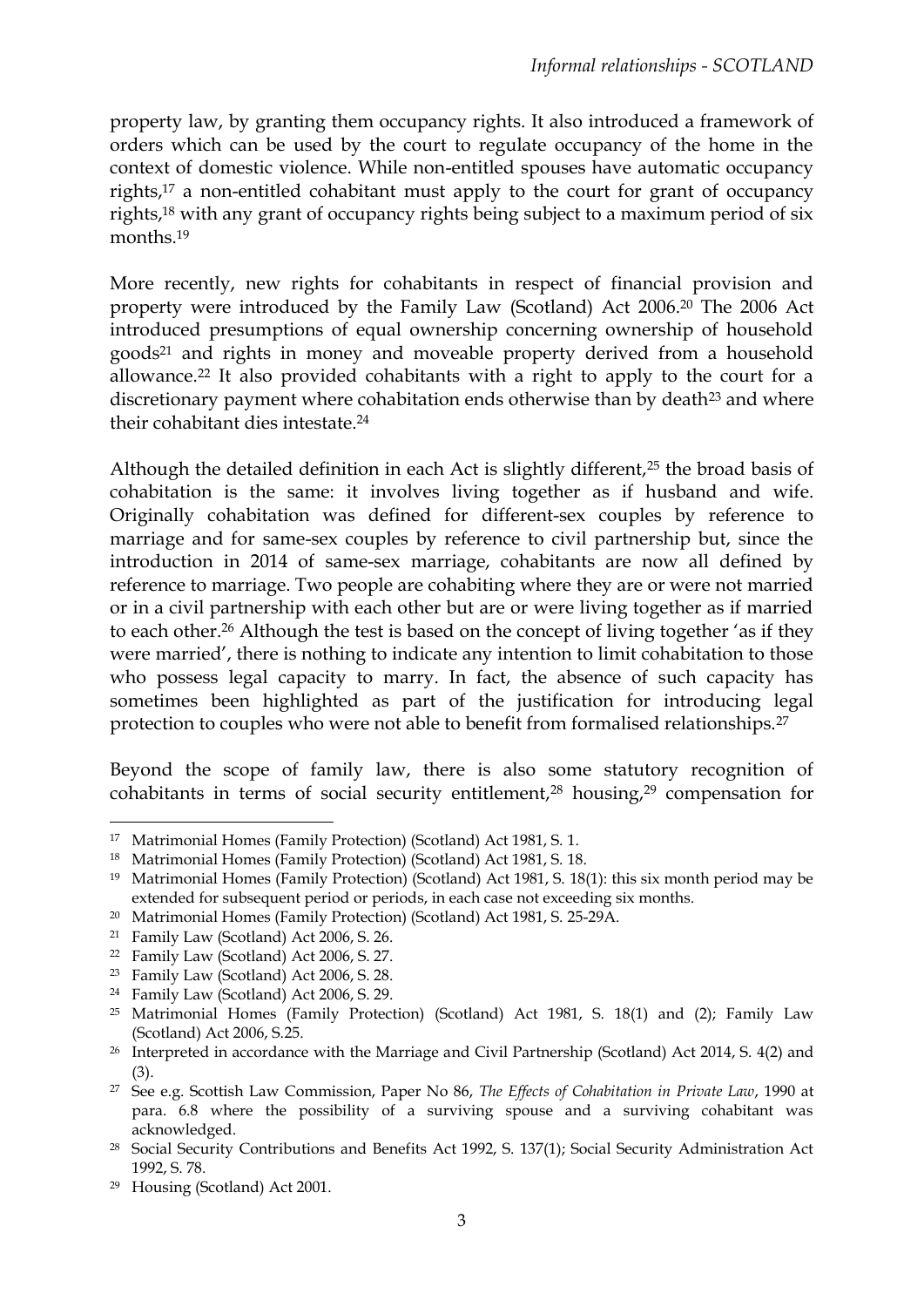negligent death<sup>30</sup> or personal injury<sup>31</sup> of a cohabitant and application for temporary relief from creditors in respect of the family home.<sup>32</sup>

**3. In the absence of specific legislative provisions, are there circumstances (e.g. through the application of the law of obligations or the law of property) under which informal relationships between a couple are given legal effect (e.g. through the application of the law of obligations or the law of property)? Where applicable briefly indicate the leading cases** 

The starting point for Scots family law is that marriage, and equally civil partnership, do not affect the property rights or legal capacity of either party to the relationship<sup>33</sup> and it is well established that in questions of property or obligations it is the general rules which apply regardless of the personal relationship which exists between the parties.<sup>34</sup> It is therefore not surprising that a similar approach would be taken to informal relationships.

It is possible that the law of unjustified enrichment might be used to compensate an unmarried cohabitant where he or she has contributed to the improvement of property owned solely by the other cohabitant. In practice, however, this remedy has been very little used. *Shilliday v Smith<sup>35</sup>* is the leading case and here the woman was successful in recovering money which she had spent on improving and repairing her partner's home while they were cohabiting. Despite occasional interest in unjustified enrichment, particularly where, as in this case, contribution has been made in the expectation of a forthcoming marriage which does not subsequently take place, there is relatively little evidence of its use in practice.<sup>36</sup>

### **4. How are informal relationships between a couple defined by either legislation and/or case law? Do these definitions vary according to the context?**

Informal relationships between couples are defined under the heading of 'cohabitation'. There are two principal statutory definitions within the scope of family law: in S. 18 of the Matrimonial Homes (Family Protection) (Scotland) Act 1981 and S. 25 of the Family Law (Scotland) Act 2006. Both initially relied on comparison with the model of living together as husband and wife but were extended to include living together as husband and wife, for opposite sex couples, and living together as civil partners, for same-sex couples. The effect of the Marriage and Civil Partnership (Scotland) Act 2014 is to change the legal meaning of marriage

1

<sup>30</sup> Damages (Scotland) Act 2011.

<sup>31</sup> Administration of Justice (Scotland) Act 1982.

<sup>32</sup> Mortgage Rights (Scotland) Act 2001, S. 1.

<sup>33</sup> Family Law (Scotland) Act 1985, S. 24(1).

<sup>34</sup> This approach is clearly seen in *MacLure v MacLure* 1911 SC 200 and *Millar v Millar* 1940 SC 56.

<sup>35</sup> *Shilliday v Smith* 1998 SC 725.

<sup>36</sup> See e.g. *Satchwell v McIntosh* 2006 SLT (Sh Ct) 117; *McKenzie v Nutter* 2007 SLT (Sh Ct) 17; *Thomson v Mooney* 2014 Fam LR 15. For further discussion, see G. JUNOR, 'Unjustified enrichment in the family context', *Family Law Bulletin*, 2012, pp. 2-4.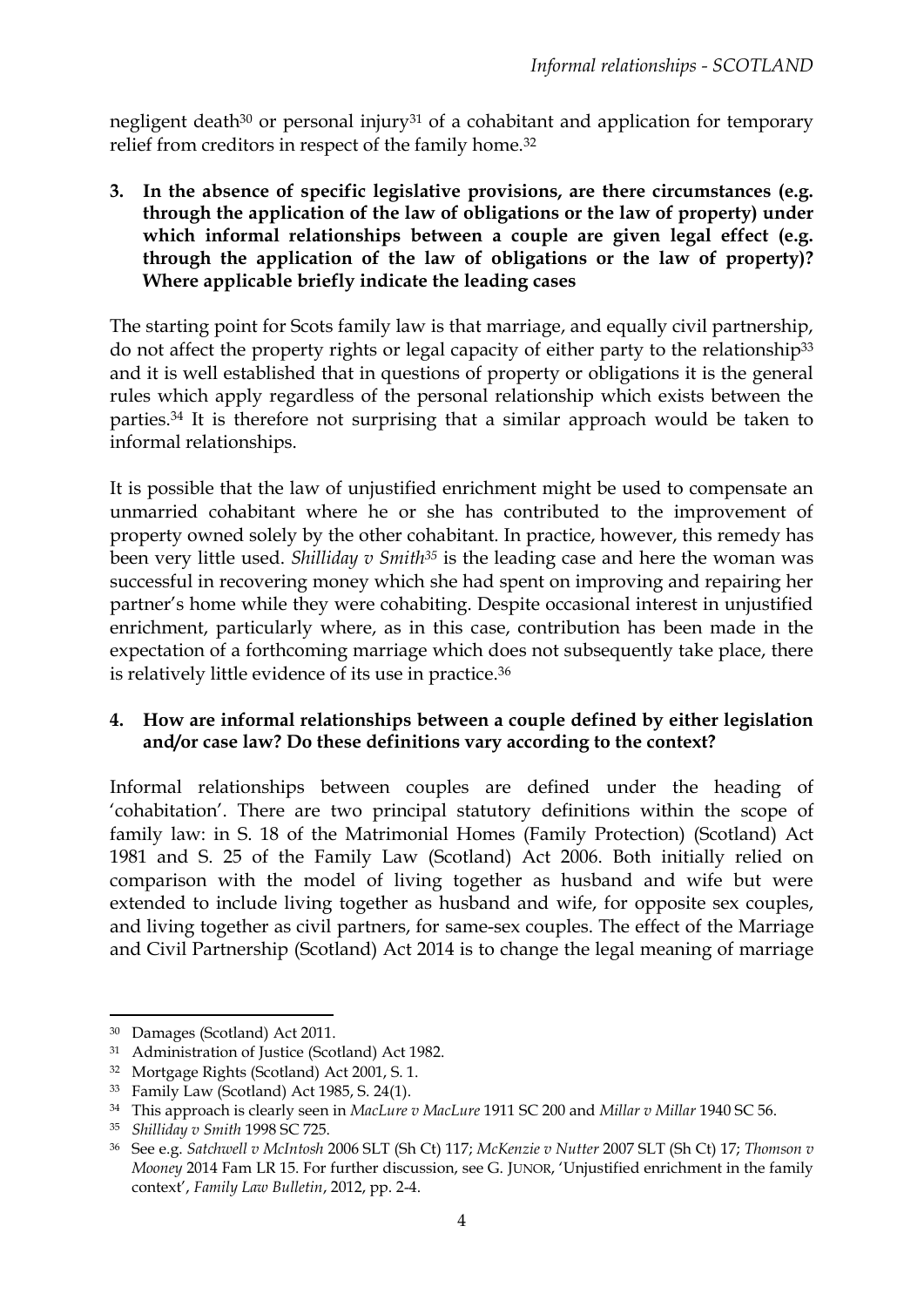to include both same-sex and different-sex marriage and it is provided that cohabitation will be defined in relation to marriage for all couples.<sup>37</sup>

For the purposes of regulating occupancy of the family home, S. 18 of the Matrimonial Homes (Family Protection) (Scotland) Act 1981 defines cohabitants as two persons living together as if they were married. It is further provided that:

'In determining whether […] two persons are a cohabiting couple the court shall have regard to all the circumstances of the case including –

- (a) the time for which it appears they have been living together; and
- (b) whether there is any child
	- (i) of whom they are the parents; or
	- (ii) who they have treated as a child of theirs.'<sup>38</sup>

In practice, there is little evidence of this definition being considered by the courts, with only a handful of reported cases on cohabitants since the Act came into force. The reported cases, which do consider the definition, do not look in detail at the relationship between the parties but focus instead on the date when the test for cohabitation requires to be met. If an applicant seeks to bring herself within the scope of the definition, does she need to show that she was still cohabiting at the time of application? A very literal interpretation of the words in S. 18, and the use therein of the present tense, was adopted in *Verity v Fenner<sup>39</sup>* where it was held that the test was not satisfied where the couple was not still 'living together as husband and wife' at the date of the proof. In *Armour v Anderson,<sup>40</sup>* both at first instance and on appeal, a more purposive approach was applied which acknowledged the underlying aim of the legislation and the undesirability of requiring a party to remain living together with an abusive partner in order to qualify under the terms of the Act. The court gave its opinion to the effect that the test under S. 18(3) was not whether they were still in fact living together at the point of application but whether they were cohabiting in the relevant home 'when the conduct which gave rise to the application occurred'.<sup>41</sup>

The second statutory definition is set out in S. 25 of the Family Law (Scotland) Act 2006 and it establishes the threshold for access to a range of property and financial awards in the context of cohabitation and the breakdown of cohabitation. S. 25(1) defines a cohabitant as either member of a couple who are living together as if they were married.<sup>42</sup> While this is a vague and highly discretionary test to apply, particularly in light of the fact that Scots law provides very little statutory definition or regulation of the marriage relationship, it is arguably a familiar test.<sup>43</sup> Facts and

<sup>1</sup> <sup>37</sup> Marriage and Civil Partnership (Scotland) Act 2014, S. 4(2), (3) and (4).

<sup>38</sup> Matrimonial Homes (Family Protection) (Scotland) Act 1981, S. 18(2).

<sup>39</sup> *Verity v Fenner* 1993 SCLR 223.

<sup>40</sup> *Armour v Anderson* 1994 SLT 1127.

<sup>41</sup> *Armour v Anderson* 1994 SLT 1127, at 1132.

<sup>&</sup>lt;sup>42</sup> For the avoidance of doubt, it is confirmed that such a couple must not be in a formal relationship with each other, i.e. either marriage or civil partnership: Marriage and Civil Partnership (Scotland) Act 2014, S. 4(3).

<sup>43</sup> F. MCCARTHY, ´Defining cohabitants´, *Scots Law Times*, 2014, pp. 143-145, at p. 143.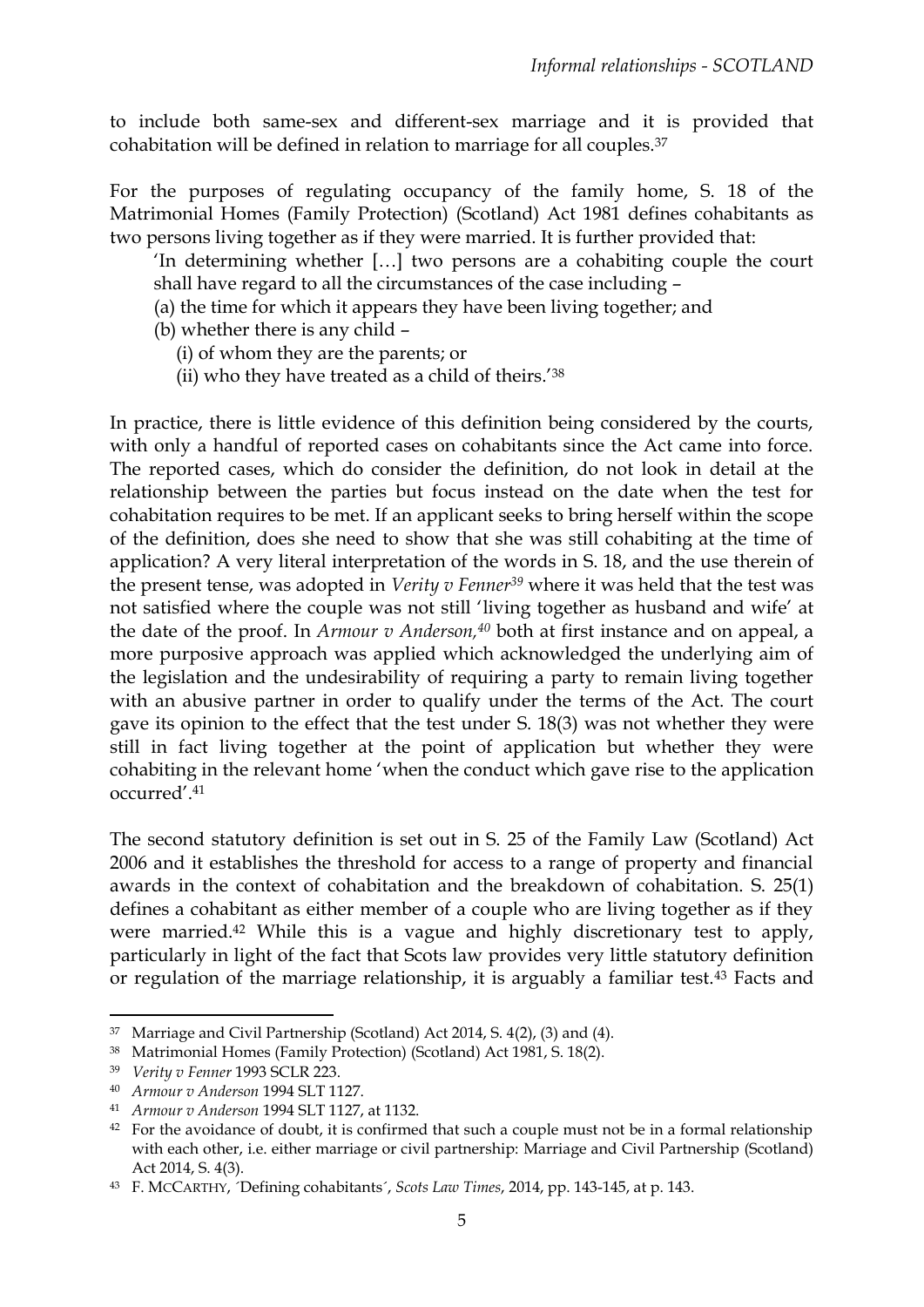witnesses rather than legal principles are central and frequently the 'issue is a clear one of credibility and reliability'. 44

Section 25 has been strongly criticised for its 'intellectually incoherent' drafting<sup>45</sup> due to the fact that the requirement in subsection (1) is followed by subsection (2), which provides:

'In determining  $[...]$  whether a person  $(A')$  is a cohabitant of another person ('B'), the court shall have regard to –

(a) the length of the period during which A and B have been living together (or lived together);

(b) the nature of their relationship during that period; and

(c) the nature and extent of any financial arrangements subsisting, or which subsisted, during that period.'

The absence of any connecting word between subsections (1) and (2) has given rise to uncertainty. Is the test for cohabitation the broad test of living together as if married, in subsection (1), or must it include the specific factors set out in subsection (2)? To date, there have been relatively few applications under the Act, which have required the court to apply S. 25 as, in the majority of reported cases, it has been accepted or admitted that the parties were in fact cohabiting. Where the question has arisen, however, the uncertainties and inherently discretionary nature of the test emerge. In some cases it appears that the court is recognising the 'gatekeeping' function of S. 25 and is willing to accept the existence of cohabitation in order to enable the applicant to proceed with his or her claim.<sup>46</sup>

In *Garrad v Inglis*, <sup>47</sup> the sheriff took the view that the three factors listed in S. 25(1)(b) were not exclusive and suggested a longer list of factors which might be considered:

'(1) the length of time during which the parties lived together, (2) the amount and nature of the time the parties spent together, (3) whether they lived under the same roof in the same household, (4) whether they slept together, (5) whether they had sexual intercourse, (6) whether they ate together, (7) whether they had a social life together, (8) whether they supported each other, talked to and were affectionate to each other, (9) outward appearances, (10 their financial arrangements, whether they shared resources, household and child-care tasks, (11) the intentions of each party and whether any of them were communicated to the other party, and (2) physical separation.' 48

It was made clear in *Garrad v Inglis* that no single factor was conclusive and this is a point which has been stressed in several cases. In particular, the issue has arisen as to

1

<sup>44</sup> *Fairley v Fairley* 2008 Fam LR 112 at para. 3.

<sup>45</sup> J.M. THOMSON, *Family Law in Scotland*, Bloomsbury Professional, London, 2006, at p. 30.

<sup>46</sup> As happened, e.g. in the first application under s29 where it was found that the applicant had title to make a claim but the court assessed the value of the claim at nil: *Savage v Purches* 2009 SLT (Sh Ct) 36, discussed further in F. MCCARTHY, ´Rights in succession for cohabitants: *Savage v Purches*', *Edinburgh Law Review*, 2009, pp. 325-329.

<sup>47</sup> *Garrad v Inglis* 2014 GWD 1-17.

<sup>48</sup> *Garrad v Inglis* 2014 GWD 1-17, at para. 9.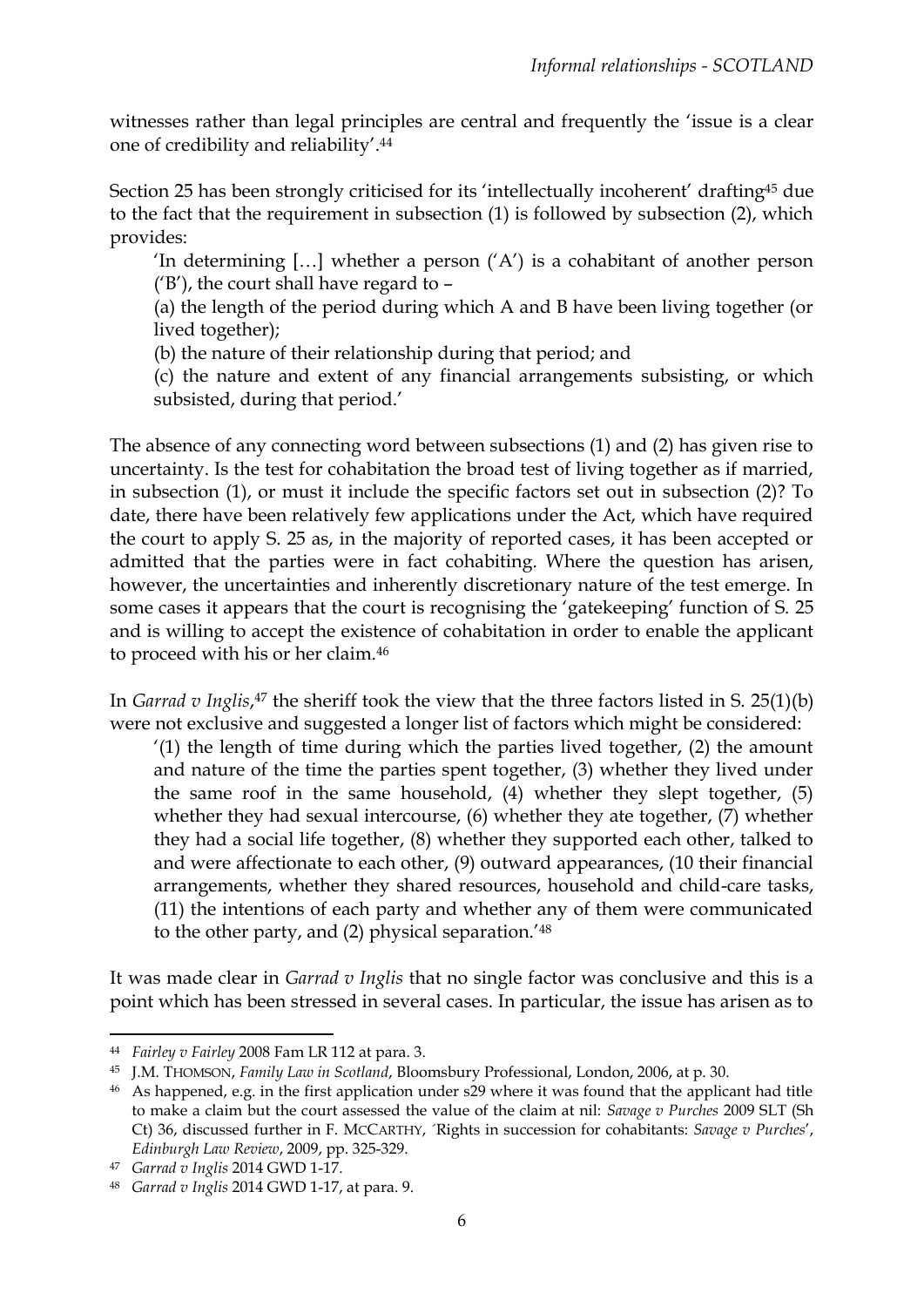whether a couple must in fact be living together in the same house in order to satisfy the definition of cohabitation. On appeal in *B v B*, <sup>49</sup> the sheriff principal observed that 'undue concentration on the words *living together* is both wrong in law and inequitable. Strict application of the requirement that cohabitants live together ignores the realities of life.'<sup>50</sup>

## **5. Where informal relationships between a couple have legal effect:**

### **a. When does the relevant relationship begin?**

The statutory tests for cohabitation, discussed in Question 4 above, are based on assessment of the factual scenario of living together as husband and wife. It is a key feature of the Scottish provisions that there are no fixed time periods and no minimum requirements of a period of living together before the parties will be found to satisfy the test for cohabitation. If the question arises, it is a matter for the court to decide when the parties commenced living together as husband and wife: 'a question of objective fact to be determined having regard to the particular circumstances of the particular case.'<sup>51</sup>

# **b. When does the relevant relationship end?**

As discussed in part (a), the question is one of fact for the court to decide. In terms of the Matrimonial Homes (Family Protection) (Scotland) Act 1981, the question which has arisen is whether the fact that the relationship has already ended prior to the court application is fatal to a finding that the applicant falls within the definition of cohabitant. A very literal interpretation of the words in S. 18, and the use therein of the present tense, was adopted in *Verity v Fenner<sup>52</sup>* where it was held that the test was not satisfied where the couple was not still 'living together as husband and wife' at the date of the proof. In *Armour v Anderson,<sup>53</sup>* a more purposive approach was applied which acknowledged the underlying protective aim of the legislation and the undesirability of requiring a party to remain living together with an abusive partner in order to qualify under the terms of the Act. The court gave its opinion to the effect that the test in S. 18(3) was not whether they were still in fact living together at the point of application but whether they were still cohabiting in the relevant home 'when the conduct which gave rise to the application occurred.' 54

The date when cohabitation ends is a question of considerable importance in respect of claims under the 2006 Act as there is a strict time limit within which any such claims must be raised.<sup>55</sup> A significant proportion of cases which have been reported to date, are preliminary hearings dealing with the question of whether a claim has been submitted within the time limit of one year. The Court of Session on appeal in

 $\overline{a}$ 

<sup>49</sup> *B v B* 2014 GWD 30-593.

<sup>50</sup> *B v B* 2014 GWD 30-593, at para. 36.

<sup>51</sup> *Garrad v Inglis* 2014 GWD 1-17, at para. 8.

<sup>52</sup> *Verity v Fenner* 1993 SCLR 223.

<sup>53</sup> *Armour v Anderson* 1994 SLT 1127.

<sup>54</sup> *Armour v Anderson* 1994 SLT 1127, at 1132.

<sup>55</sup> Family Law (Scotland) Act 2006, S. 28(8).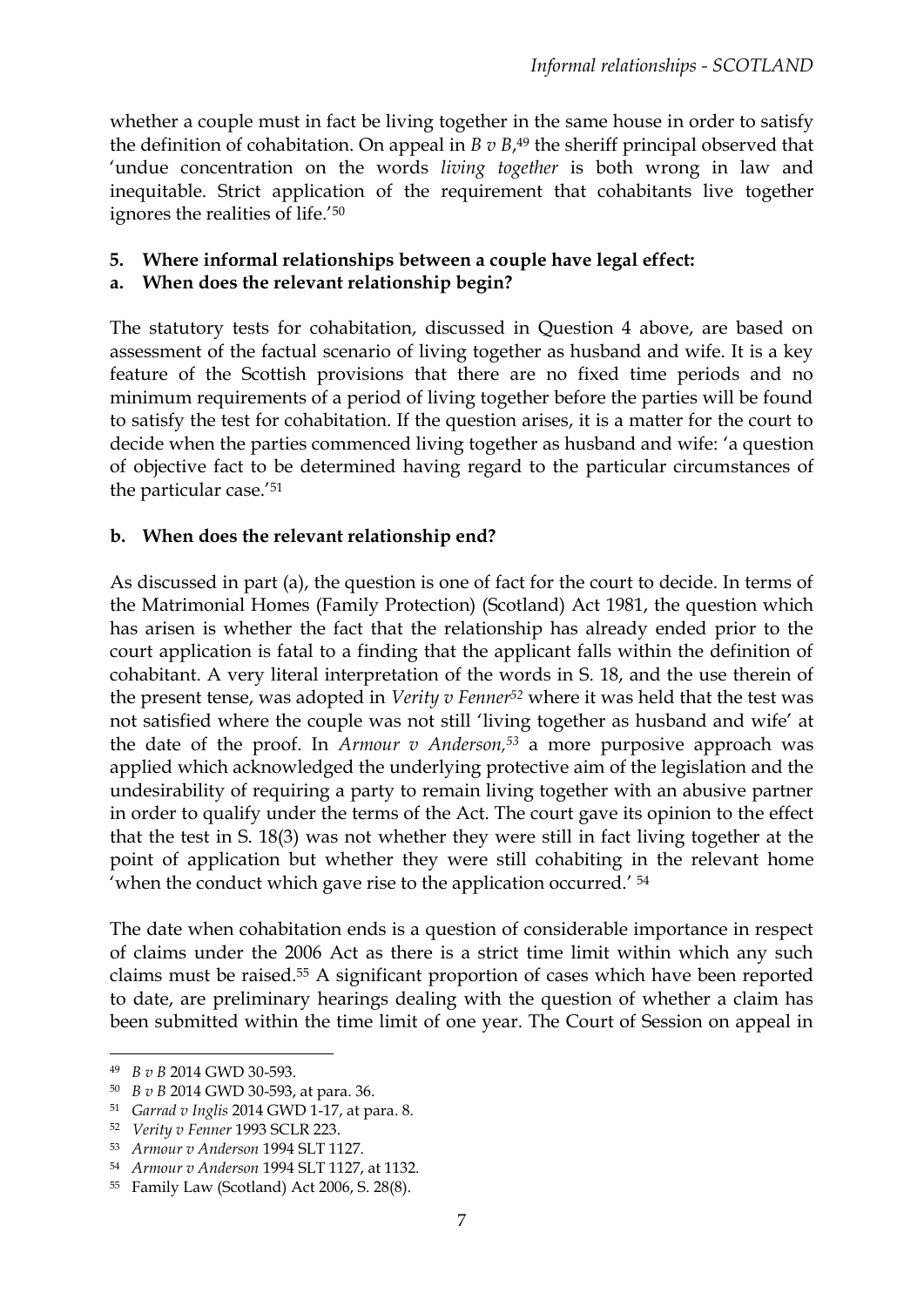*Simpson v Downie* has confirmed that compliance with the statutory time limit is essential: 'it is only compliance with the time limit which validates an application and clothes the court with the necessary jurisdiction.' 56

Research into the views and experiences of legal practitioners concerning the provisions found that time limits were identified by 76% of the sample of 97 solicitors as being a problem.<sup>57</sup> Subsequent cases have tended to confirm this early view that the imposition of a short time limit does cause problems. Particularly in the context of a long relationship, it can be difficult to pinpoint the precise date at which cohabitation ceased. The sheriff principal, on appeal in *B v B,* cautioned against 'undue concentration' on physical living together in the same house. She observed, with reference to a couple who had cohabited over a period of 23 years, that:

'Physical separation is not conclusive of or determinative of the end of cohabitation […] The importance of the emotional and supportive qualities that characterise partnership or being husband and wife should not be underestimated.' 58

#### **6. To what extent, if at all, has the national constitutional position been relevant to the legal position of informal relationships between a couple?**

Neither Scotland nor the UK has a formal written constitution and so this question is not relevant. There is no particular protection provided for the family or family relationships.

**7. To what extent, if at all, have international instruments (such as the European Convention on Human Rights) and European legislation (treaties, regulations, and directives) been relevant in your jurisdiction to the legal position of informal relationships between a couple?**

While international instruments have been of considerable significance to the legal recognition of same-sex relationships, the introduction of civil partnership and the redefinition of marriage to include both different and same-sex relationships, there is little direct evidence of their influence on the regulation of informal relationships.

**8. Give a brief history of the main developments and the most recent reforms of the rules regarding informal relationships between a couple. Briefly indicate the purpose behind the law reforms and, where relevant, the main reasons for not adopting a proposal.**

Before setting out the recent reforms in Scotland in respect of informal relationships, it should be noted that until 2006 Scots law continued to recognise a form of irregular marriage, which might in itself be regarded as a type of informal relationship.

<sup>56</sup> *Simpson v Downie* 2013 SLT 178, at para. 13.

<sup>57</sup> F. WASOFF, J. MILES and E. MORDAUNT, *Legal Practitioners' Perspectives on the Cohabitation Provisions of the Family Law (Scotland) Act 2006* (unpublished report), University of Cambridge, Nuffield Foundation, 2010, available at: crfr.ac.uk/assets/Cohabitation-final-report.pdf, at p. 55, Table 5.4.

<sup>58</sup> *B v B* 2014 GWD 30-593, at para. 36.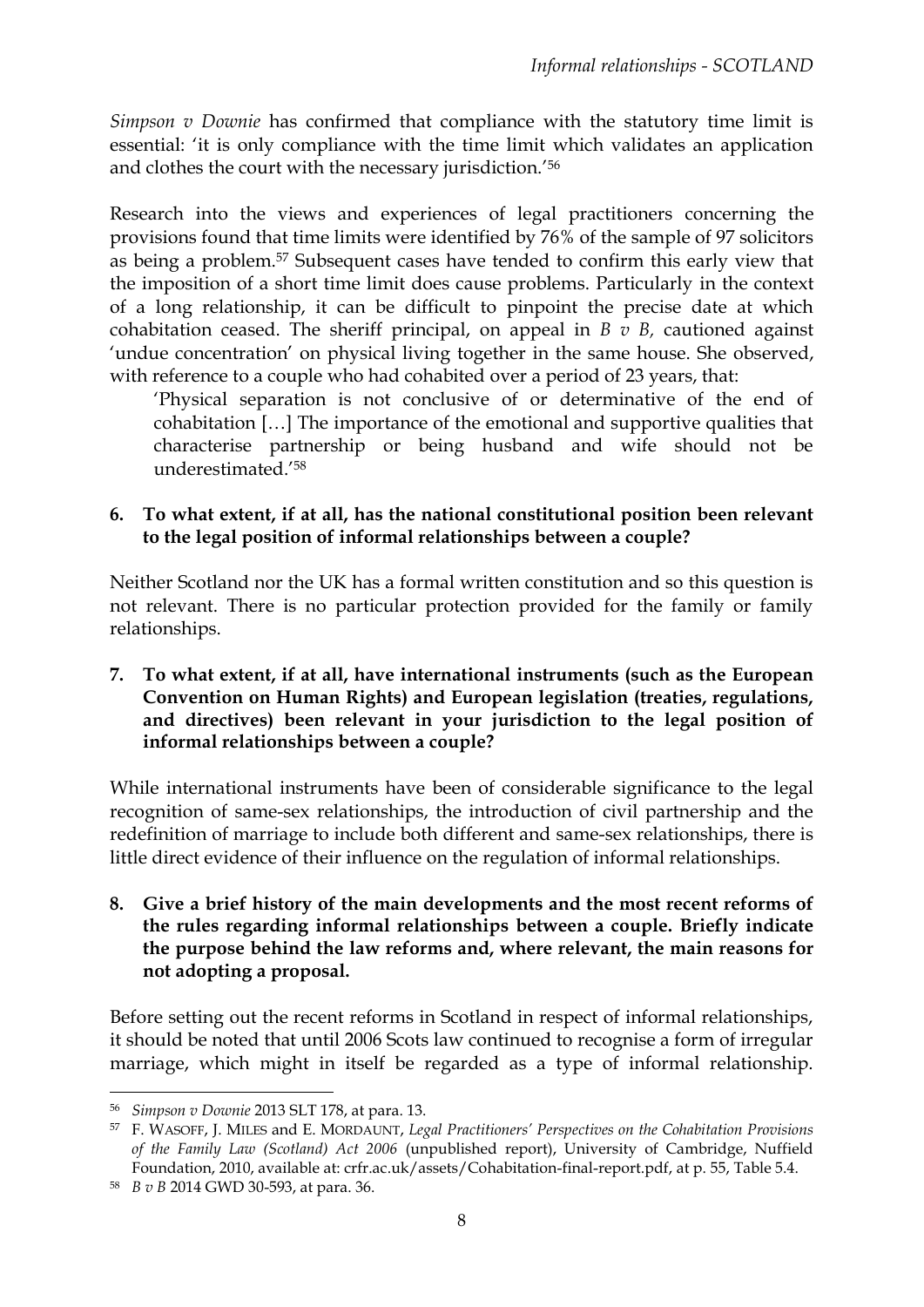Irregular marriage, of which there were originally three recognised forms, survived in Scotland much later than in other jurisdictions. Marriage by exchange of present consent and marriage *per verba futuro subsequente copula* were abolished by S. 5 of the Marriage (Scotland) Act 1939 and marriage by cohabitation with habit and repute survived until its abolition by S. 3 of the Family Law (Scotland) Act 2006. While this form of marriage, which required evidence of a substantial period of cohabitation as husband and wife together with general repute of marriage, was widely regarded as out of date and of little relevance, its continued existence is noteworthy in the context of increased recognition of informal relationships. Irregular marriage was a very pragmatic way of extending protection to couples who lived together as if they were married but without having complied with the formal requirements of legal ceremony and registration. It was principally the pretence or deceit involved in establishing repute that seemed out of date in contrast to the increasingly common practice of couples openly cohabiting without marriage.

Marriage by cohabitation with habit and repute was abolished by the Family Law (Scotland) Act 2006 which at the same introduced some new legal rights for cohabitants. The legal position of cohabiting couples was considered by the Scottish Law Commission in 'The Effects of Cohabitation in Private Law'*. <sup>59</sup>* Following consultation, recommendations were published in 1992 in their 'Report on Family Law'*. <sup>60</sup>* The Scottish Law Commission stated two initial conclusions: first, that there was a clearly established need for 'some limited reform' and secondly, that such reform 'should neither undermine marriage, nor undermine the freedom of those who have deliberately opted out of marriage.<sup>'61</sup> They were quite clear that cohabitation was not marriage and that it would be inappropriate to apply all of the legal consequences of marriage to it but some more limited provisions should be introduced. It was concluded, for example, that it would not be appropriate to extend the obligation of aliment (maintenance) to cohabitation.<sup>62</sup> The distinction between marriage and cohabitation was highlighted in particular in the context of financial provision on termination of the relationship. The Scottish Law Commission concluded that, while there should be some provision for discretionary awards, there should not be a comprehensive framework comparable to that which applies on divorce or dissolution of a civil partnership. Such an approach was firmly rejected on the basis that it would 'impose a regime of property sharing, and in some cases continuing financial support, on couples who may well have opted for cohabitation in order to avoid such consequences.' 63

The Scottish Law Commission's draft Bill, published in 1992, was not taken forward and in fact it was not until 2005 that draft legislation, which was to become the Family Law (Scotland) Act 2006, was introduced by the Scottish government. The provisions which were finally included in the 2006 Act undeniably had their origins

<sup>59</sup> Scot Law Com, No 86, 1990.

<sup>60</sup> Scot Law Com, No 135, 1992.

<sup>61</sup> Scot Law Com, No 135, 1992, para. 16.1.

<sup>62</sup> Scot Law Com, No 135, 1992, para. 16.5.

<sup>63</sup> Scot Law Com, No 135, 1992, para. 16.15.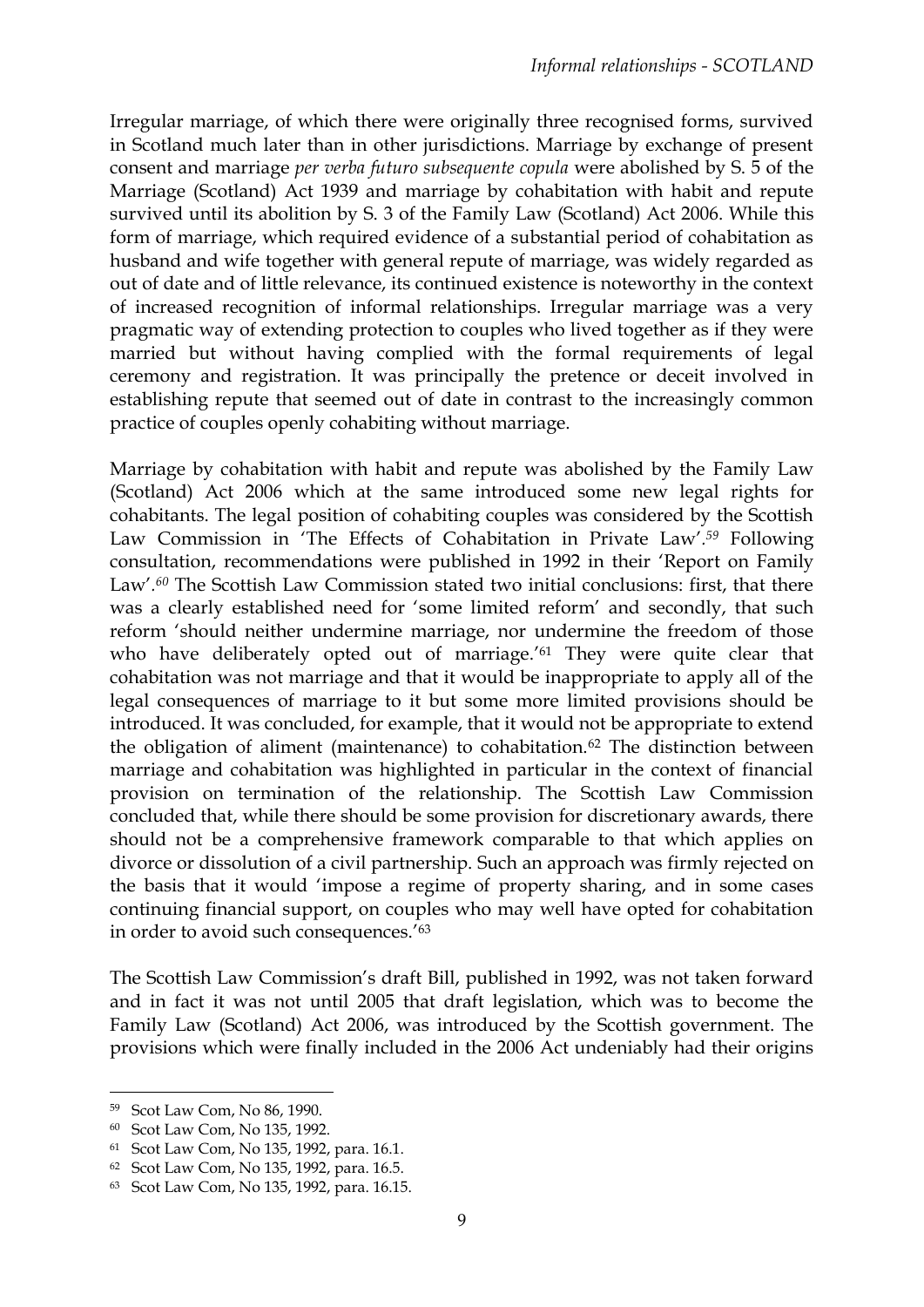in the Commission's original Report but their form had changed.<sup>64</sup> While the idea of rights for cohabitants was broadly welcomed, the precise detail of the provisions which were finally adopted has been much criticised and concerns which were already being raised during the legislative process have subsequently given rise to questions in the courts 'which are not free from difficulty'. New statutory provisions can be expected to require a 'settling in' period but nine years later it is difficult to see much evidence of the provisions working well. Despite guidance from the UK Supreme Court in the case of *Gow v Grant<sup>65</sup>* there continues to be considerable uncertainty as to how to interpret and apply the key provisions, and in particular S. 28. The operation of strict statutory time limits is also seen as problematic.

#### **9. Are there any recent proposals (e.g. by Parliament, law commissions or similar bodies) for reform in this area?**

There are proposals for reform of the law of testate and intestate succession which would affect cohabitants. The Scottish Law Commission published its 'Report on Succession' in 2009<sup>66</sup> and the Scottish government has now indicated its intention to proceed with reform in this area. The proposed reform would involve repeal of the existing provision by which a surviving cohabitant may apply for a discretionary award on intestacy.<sup>67</sup> The current provision has been criticised for its strict time limit, its restriction to intestacy and its highly discretionary nature. To date there have been very few cases brought under S. 29 and thus there is very little guidance as to how the courts might deal with applications. This has heightened concern about the vague and discretionary nature of the provision. The Scottish Law Commission has proposed a new provision which would apply to both testate and intestate estates. The proposal is that, within one year of death, the surviving cohabitant could apply to court for financial provision which would be calculated on the basis of an 'appropriate percentage'. In assessing the appropriate percentage, the court would take into account three factors: the length of cohabitation, the interdependence, financial or otherwise, of the partners during cohabitation and what the survivor contributed to the couple's life together financial or otherwise.<sup>68</sup> The percentage could not exceed 100% of the share to which a surviving spouse or civil partner would have been entitled, and in the case of both a surviving spouse and cohabitant, the appropriate percentage would be applied to one half of the available estate.

#### **B. Statistics and estimations**

**10. How many marriages and, if permissible, other formalised relationships (such as registered partnerships and civil unions) have been concluded per annum? How do these figures relate to the size of the population and the age profile?** 

 $\overline{a}$ 

<sup>64</sup> E.E. SUTHERLAND, 'From 'bidie-in' to cohabitant: the perils of legislative compromise', *International Journal of Law, Policy and the Family*, 2013, pp. 143-175.

<sup>65</sup> *Gow v Grant* 2012 SLT 829.

<sup>66</sup> Scot Law Com, No 215, 2009.

<sup>67</sup> Family Law (Scotland) Act 2006, S. 29.

<sup>68</sup> Scot Law Com, No 215, para. 4.14.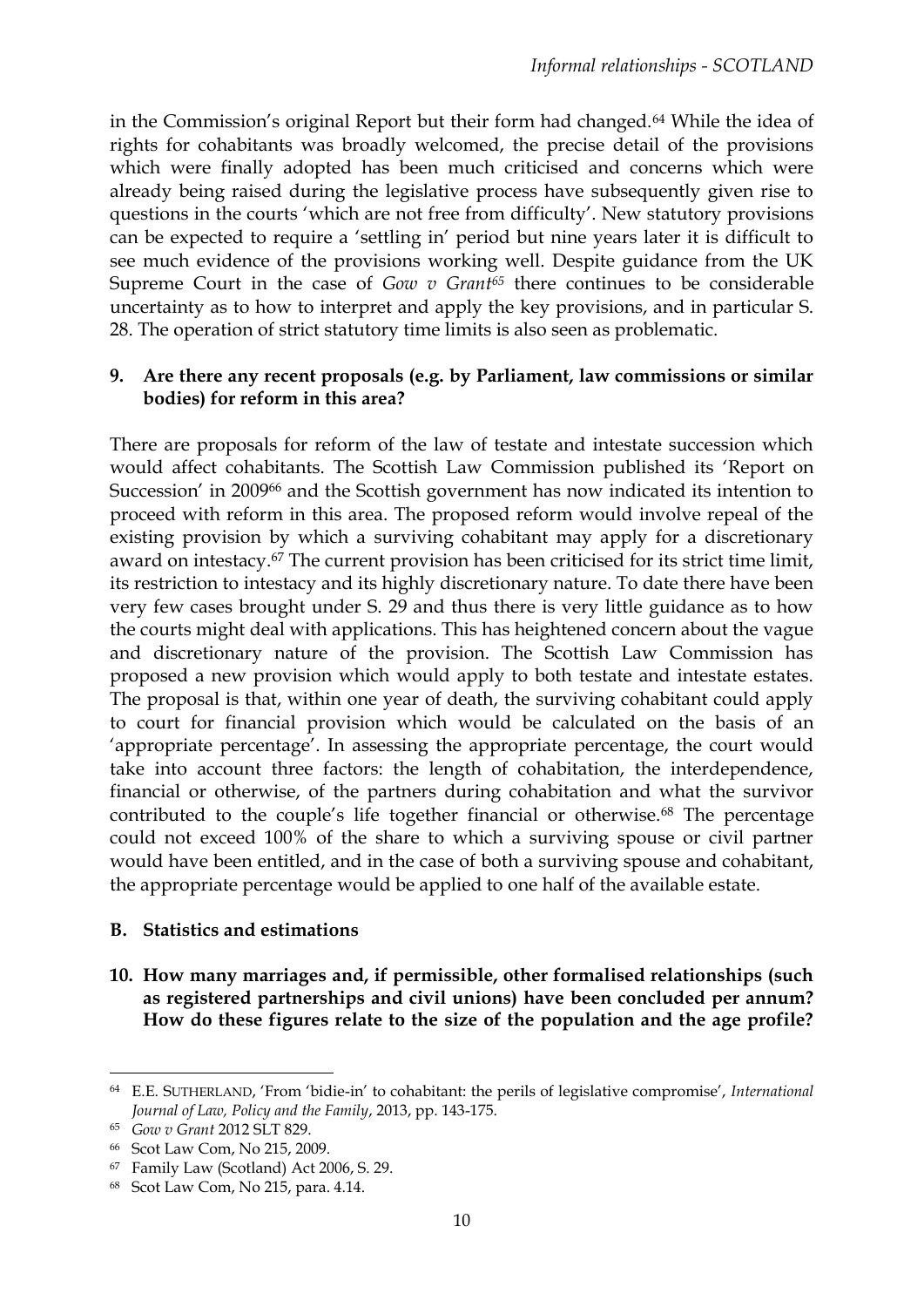## **Where relevant and available, please provide information on the gender of the couple.**

There has been a significant decline in marriage in Scotland since the 1970s, although since the mid-90s the rate appears to have stabilised to some extent. In 1974, 41,171 marriages were registered, in 2000 there were 30,367 and in 2013, 27,547.<sup>69</sup> Civil partnership was introduced during 2005 and in the first partial year, 84 partnerships were registered. The numbers peaked in 2006 at 1,047 and in 2013 there were 530 registered civil partnerships. The numbers are roughly equal between male and female same-sex couples. The population in Scotland has been relatively stable over the past 50 years, with a total in 2013 of 5,327,700.

In terms of age at marriage, there is a very clear trend towards couples postponing marriage with the average age in 2013, at first marriage, being 33 for men and 31 for women. In 1974, 5,156 men and 11,963 females entered into marriage between the ages of 16 and 19. For this age group, by 2013 the numbers had reduced to 53 men and 186 women. Between the 1970s and the mid-90s, the most common age range for couples to marry was between 20 and 24 but since then it has shifted to 25-34. In 2013, 14,313 women and 13,199 men married between the ages of 25 and 34.<sup>70</sup>

### **11. How many couples are living in an informal relationship in your jurisdiction? Where possible, indicate trends.**

In the most recent statistics for the UK as a whole, in 2014 there were 18.6 million families in the UK and of these 12.5 million were married couple families. Clearly, marriage based families remain the most common form. Cohabiting couple families are, however, the fastest growing type of family, having increased by 29.7% since 2004.<sup>71</sup> In 1990, when the Scottish Law Commission proposed the introduction of some legal rights for cohabitants, they noted that around '2% of households are now headed by a cohabitant.'<sup>72</sup> More recently, Census figures indicate that in 2001, 7% of households in Scotland were cohabiting couples and this had risen to 9% by 2011.

### **12. What percentage of the persons living in an informal relationship are:**

The Census 2011 indicates the percentage of cohabiting couples in Scotland according to age, although the age ranges used (indicated below) do not match exactly with those requested.<sup>73</sup>

### **a. Under 25 years of age?**

 $\overline{a}$ <sup>69</sup> General Registry Office of Scotland, *Marriage and Civil Partnership Time Series Data*, 2014.

<sup>70</sup> General Registry Office of Scotland, *Marriage and Civil Partnership Time Series Data*, 2014.

<sup>71</sup> Office for National Statistics (ONS), *Social Trends: Families and Households 2014*, Statistical Bulletin, January 2015.

<sup>72</sup> Scot Law Com, No 86, *The Effects of Cohabitation in Private Law*, 1990, para. 1.3.

<sup>73</sup> National Records of Scotland, *Scotland's Census 2011*: accessible at

scotlandscensus.gov.uk/bulletin-figures-and-tables.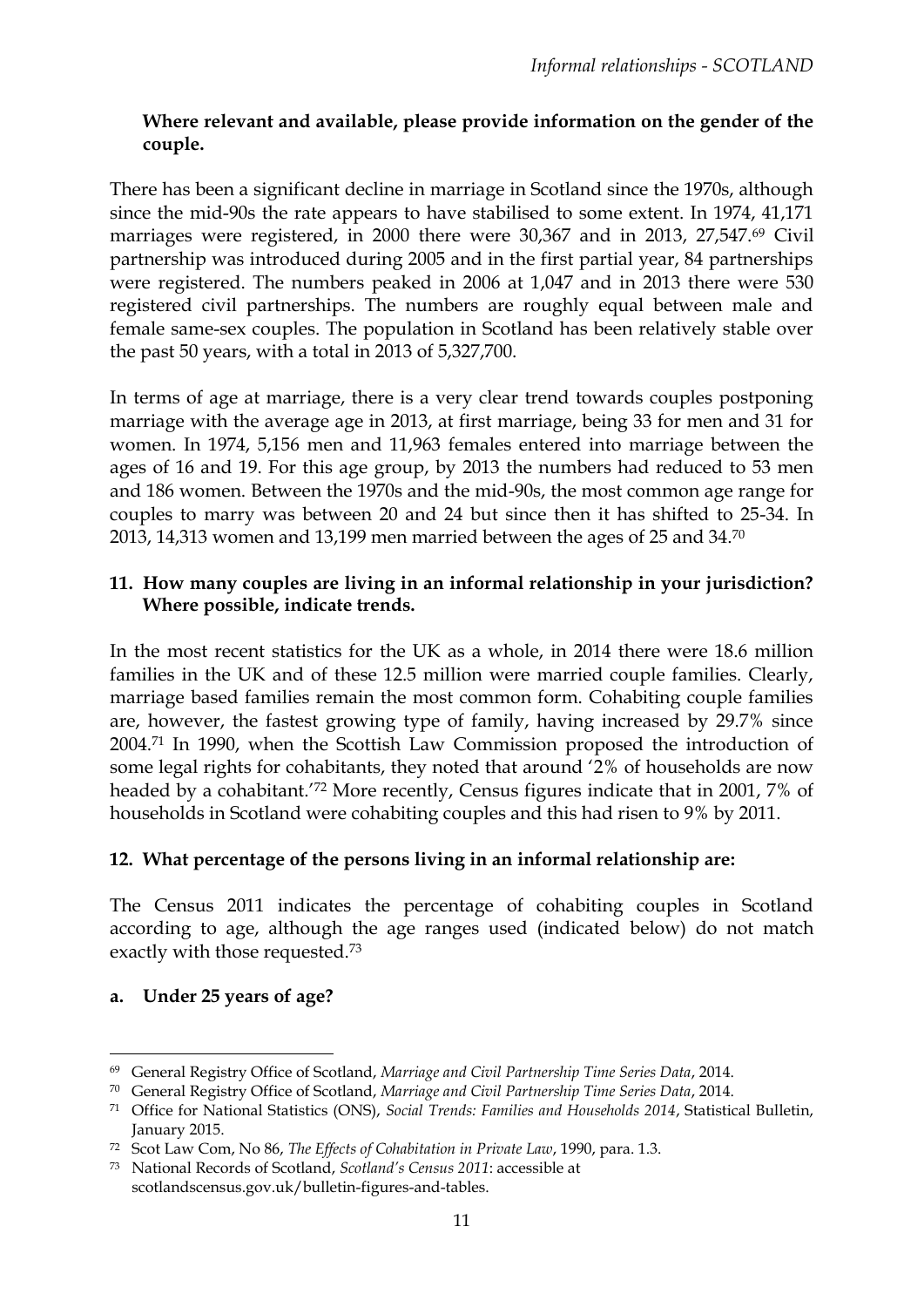Census 2011: under 24: 9%.

# **b. Between 26-40 years of age?**

Census 2011: 25-34: 35%.

## **c. Between 41-50 years of age?**

Census 2011: under 35-49: 36%.

### **d. Between 51-65 years of age?**

Census 2011: under 50-64: 17%.

### **e. Older?**

**.** 

Census 2011: 65-74 years of age: 3%, 75-84 years of age: 1%, and 85 years of age and above: less than 0.5%.

- **13. How many couples living in an informal relationship enter into a formal relationship with each other:**
- **a. Where there is a common child?**
- **b. Where there is no common child?**

There are no detailed statistics available on these specific questions although a recent report into cohabitation observed that, across the UK as a whole, analysis of British Household Panel Survey data indicated that 'about 60% of cohabitations result in marriage.' 74

### **14. How many informal relationships are terminated:**

- **a. Through separation of the partners?**
- **b. Through the death of one of the partners?**

No statistics are available on this question in Scotland and the author is not aware of any relevant research evidence.

### **15. What is the average duration of an informal relationship before its termination? How does this compare with the average duration of formalised relationships?**

UK research tends to indicate that informal relationships are likely to be of shorter duration than marriage.<sup>75</sup> It is also indicated that the 'duration of cohabitation has

<sup>74</sup> F. WASOFF, J. MILES and E. MORDAUNT, *Legal Practitioners' Perspectives on the Cohabitation Provisions of the Family Law (Scotland) Act 2006* (unpublished report), University of Cambridge, Nuffield Foundation, 2010, available at: crfr.ac.uk/assets/Cohabitation-final-report.pdf, at p. 14.

<sup>75</sup> J. HASKEY, 'Demographic Aspects of Cohabitation in Great Britain' *International Journal of Law, Policy and the Family*, 2001, pp.51-67 at p.58.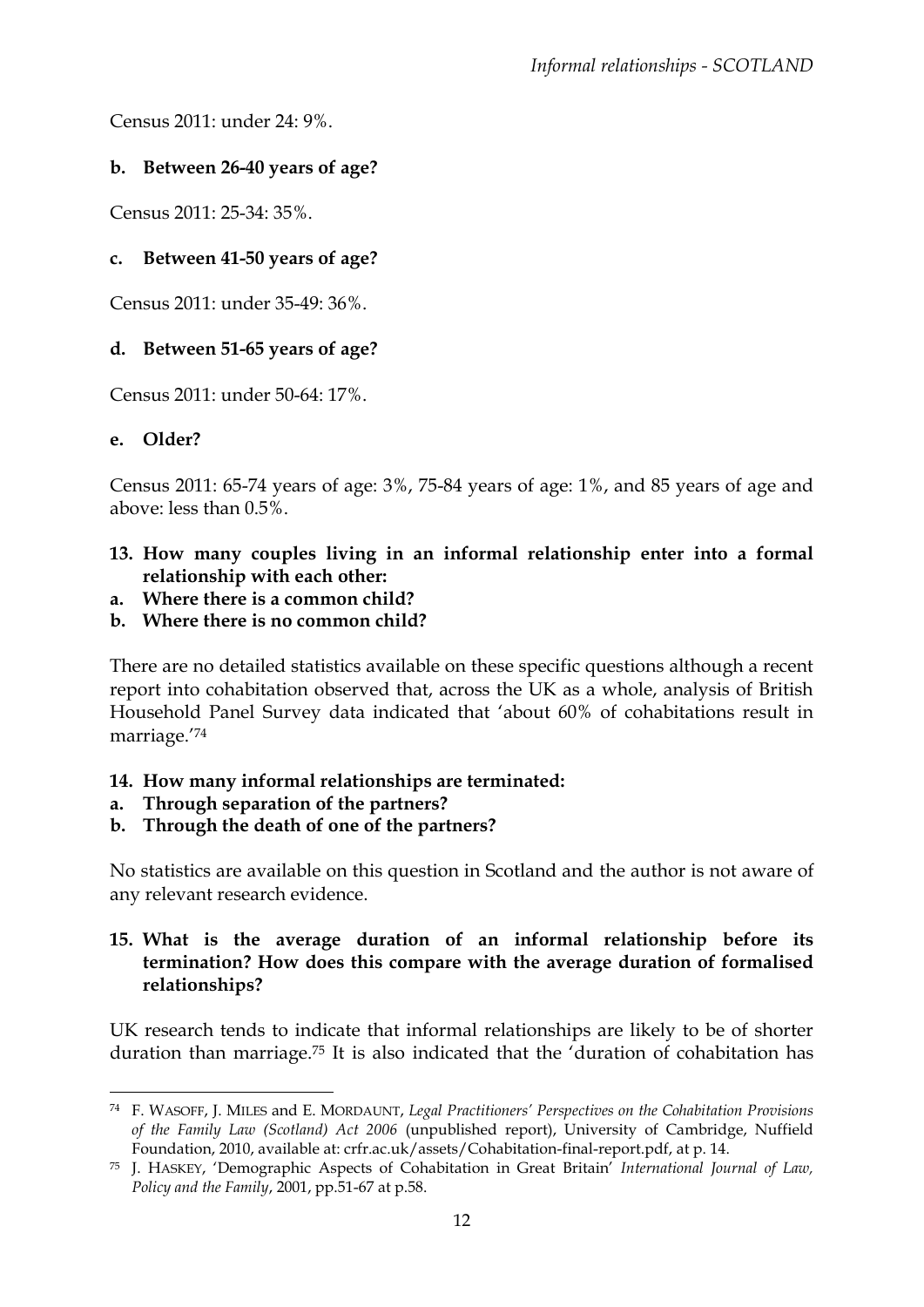lengthened over time, from a median of just over two years in the early 1980s to nearly three years' in the period 2000-04.<sup>76</sup>

There is an absence of detailed data relating to Scotland but researchers in 2010 summarised a range of relevant sources as follows:

'Analysis of British Household Panel Survey data suggests that cohabiting unions last for a median length of two years before either making a transition into marriage, or dissolving. About 60% of cohabitations result in marriage and the majority of the remainder dissolve within 10 years. Data from the Scottish Social Attitudes Survey in 2000 suggest that the median length of cohabitation in Scotland is three years before moving to either marriage or separation.' 77

### **16. What percentage of children are born outside a formal relationship? Of these children, what percentage are born in an informal relationship? Where possible, indicate trends.**

There has been a marked increase in Scotland in the percentage of children born outside marriage over recent decades. In 1971, 8% of children were born outside marriage, with this rising to 42% by 2000. The majority of children are now born outside marriage: 51% in 2013.<sup>78</sup> The Registrar General observed in his most recent annual review that: '[t]he proportion of births registered solely in the mother's name – generally around 6-7% in the 1980s and 1990s – has fallen over the past 13 years to 5% in 2013, suggesting that the increase in births to unmarried parents has been in babies born to unmarried parents who are in a relationship.'<sup>79</sup>

### **17. What is the proportion of children living within an informal relationship who are not the couple's common children (excluding foster children)?**

According to the 2011 Census, 6% of all family types within Scotland were made up of cohabiting couples with dependent children.<sup>80</sup> Looking only at families with dependent children, marriage based families were still by far the most common: 54% compared to 15% based around a cohabiting couple. Within cohabiting couple families with dependent children, approximately two-thirds comprised common children of the couple and one-third comprised children of one partner only.<sup>81</sup>

1

<sup>76</sup> E. BEAUJOUAN and M.N. BROLCHAIN, 'Cohabitation and marriage since the 1970s', *Population Trends*, 2011, pp. 31-55, at p. 44.

<sup>77</sup> F. WASOFF, J. MILES and E. MORDAUNT, *Legal Practitioners' Perspectives on the Cohabitation Provisions of the Family Law (Scotland) Act 2006* (unpublished report), University of Cambridge, Nuffield Foundation, 2010, available at: crfr.ac.uk/assets/Cohabitation-final-report.pdf, at p. 14.

<sup>78</sup> National Records of Scotland, *Scotland's Population: The Registrar General's Annual Review of Demographic Trends*, 2013, available at: nrscotland.gov.uk/files//statistics/annual-review-2013/rgar-2013.pdf, at p. 20.

<sup>79</sup> National Records of Scotland, *Scotland's Population: The Registrar General's Annual Review of Demographic Trends*, 2013, available at: nrscotland.gov.uk/files//statistics/annual-review-2013/rgar-2013.pdf, at p. 20.

<sup>80</sup> National Records of Scotland, *Scotland's Census 2011*, TableDC1109SC.

<sup>81</sup> National Records of Scotland, *Scotland's Census 2011*, Table DC1114SC.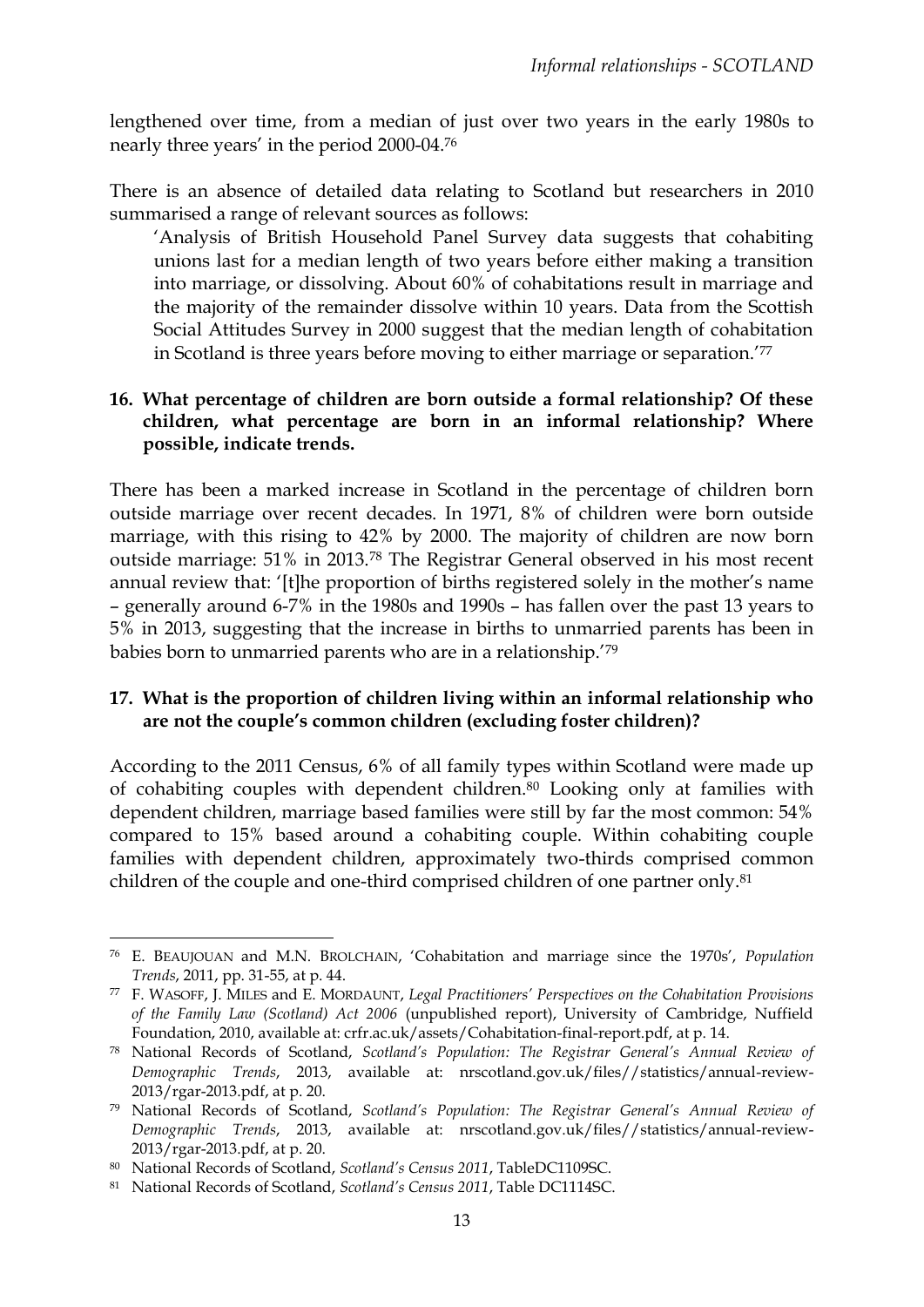# **18. How many children are adopted within an informal relationship:**

There are no statistics available in Scotland to answer this question. It should be noted, however, that this is an area of law which has changed relatively recently as a result of the Adoption and Children (Scotland) Act 2007. Prior to the 2007 reforms, joint adoption was only open to spouses or civil partners and in any other case there could only be sole adoption. The key concept which now applies in respect of prospective adopters is that of 'a relevant couple' and where prospective adopters are part of a relevant couple, the default position is that they will adopt jointly. There are only limited exceptions which would permit either party to adopt alone. A 'relevant couple' includes parties who are (1) married to each other; (2) civil partners or (3) living together as if husband and wife in an enduring relationship.<sup>82</sup> In 2013, there were 489 registered adoptions in Scotland of which the vast majority were by couples: 350 (different-sex) and 14 (same-sex).<sup>83</sup>

#### **a. By one partner only?**

Where a prospective adopter is part of a 'relevant couple' then he or she would normally have to adopt a child jointly with his or her partner. Adoption by one partner only is possible where the other partner is incapable of applying for adoption by reason of physical or mental ill health.<sup>84</sup>

### **b. Jointly by the couple?**

Since the Scots Adoption and Children Act 2007, where the prospective adopter is part of a 'relevant couple' the adoption will usually be a joint adoption.<sup>85</sup> The only exceptions to this are where the other party either is incapable of applying for adoption due to ill health $86$  or is the parent of the child. $87$ 

### **c. Where one partner adopted the child of the other?**

One partner to a relevant couple may adopt where the other partner is the parent of the child concerned.<sup>88</sup>

#### **19. How many partners in an informal relationship have been in a formal or an informal relationship previously?**

Information on this question is not available for Scotland but some indication can be found in statistics concerning cohabiting couples across the UK as a whole. The

<sup>1</sup> <sup>82</sup> Adoption and Children (Scotland) Act 2007, S. 29(3).

<sup>83</sup> General Register Office for Scotland, *Vital Events Reference Tables 2013*, available at: groscotland.gov.uk/statistics/theme/vital-events/general/ref-tables/2013.

<sup>84</sup> Adoption and Children (Scotland) Act 2007, S. 30(1) and (5).

<sup>85</sup> Adoption and Children (Scotland) Act 2007, S. 29.

<sup>86</sup> Adoption and Children (Scotland) Act 2007, S. 30(5).

<sup>87</sup> Adoption and Children (Scotland) Act 2007, S. 30(3).

<sup>88</sup> Adoption and Children (Scotland) Act 2007, S. 30(3).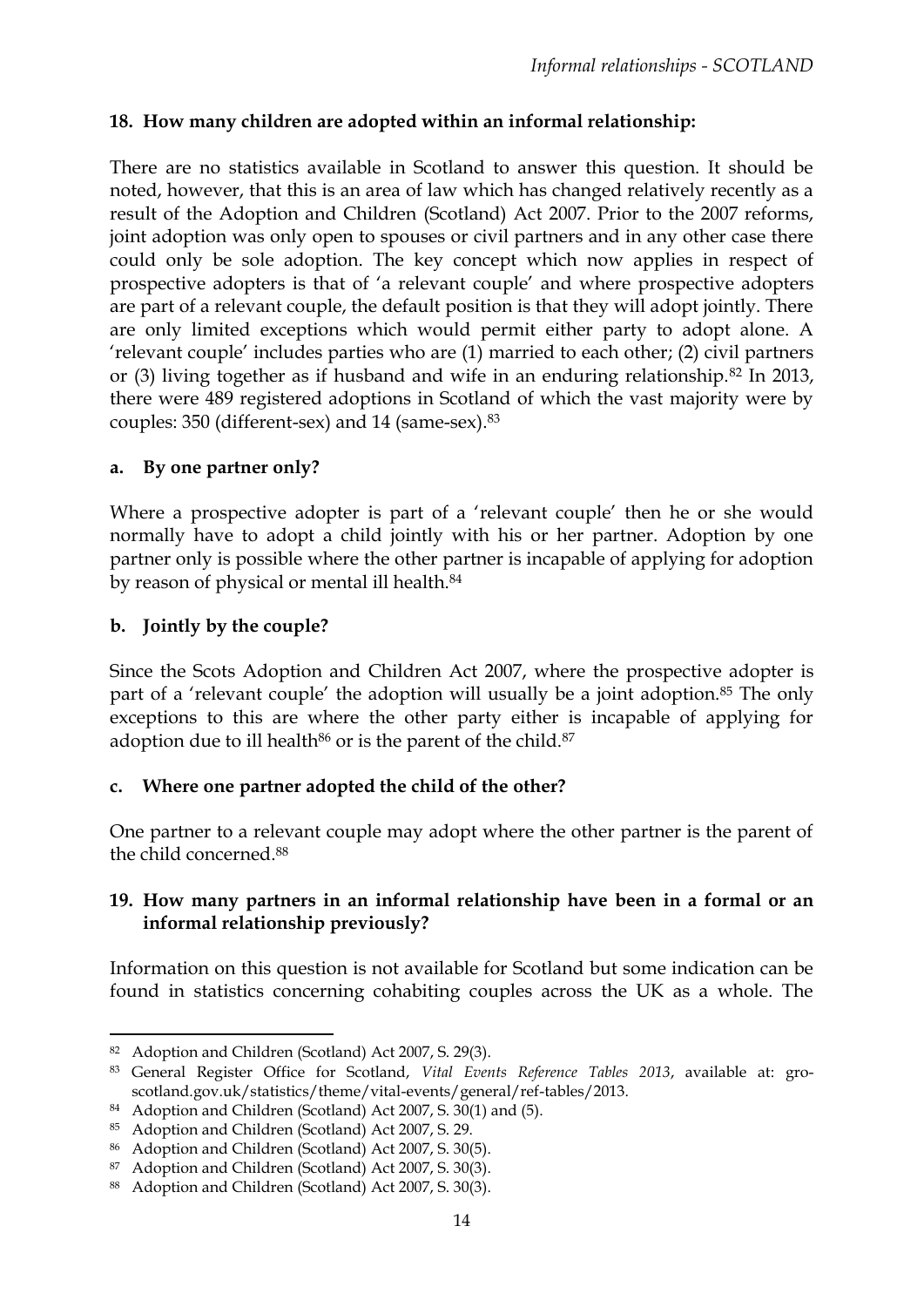Office for National Statistics in a report on cohabitation in 2012 indicated clear distinctions in terms of age. While 95% of cohabiting couples between the ages of 25 and 35 had never been married, this declined significantly across older age groups: 75% between 35 and 44; 41% between 45 and 64 and 13% between 65 and 74. Of cohabiting couples who had previously been married or in a civil partnership, but were now divorced/dissolved, the percentages were 3% in the age range 25-34; 20% in the age range 35-44; 48% in the age range 45-64; 64% in the age range 65-74 and 44% above 75.<sup>89</sup>

## **C. During the relationship**

### **20. Are partners in an informal relationship under a duty to support each other, financially or otherwise:**

In Scots law, the private law duty of support is known as the obligation of aliment.<sup>90</sup> The presence of this obligation is one of the key legal distinctions between formal and informal relationships. While there is an obligation of aliment between spouses and partners in marriage and civil partnership,<sup>91</sup> there is no such obligation between cohabitants. Extending the obligation of aliment to cohabiting couples was an option considered by the Scottish Law Commission, both in its Discussion Paper and Report, but it was concluded that it was not appropriate to extend aliment to informal relationships.<sup>92</sup>

There is no legal obligation to provide mutual support between spouses and civil partners, other than the financial obligation of aliment, and similarly there is no such obligation in the context of informal relationships.

### **a. Where there are no children in the household?**

As explained above, the general position is that there is no legal obligation on partners to an informal relationship to support each other. This is distinct from the obligation of aliment, which applies between spouses and between civil partners, regardless of the presence or absence of children.<sup>93</sup>

### **b. Where there are common children in the household?**

As explained above, there is no duty of support between partners to an informal relationship and this is unaffected by the presence of children. All parents, however, owe a duty of support to their children in terms of the private law obligation of aliment $94$  and this will apply in the context of an informal relationship. The duty to support arises because of the parent/child relationship and is not affected by the

 $\overline{a}$ 

<sup>89</sup> Office for National Statistics, *Short Report: Cohabitation in the UK 2012.*

<sup>90</sup> Family Law (Scotland) Act 1985, S. 1.

<sup>&</sup>lt;sup>91</sup> Family Law (Scotland) Act 1985, S.  $1(1)(a) - (bb)$ .

<sup>92</sup> Scot Law Com, *Report on Family Law*, No 135, 1992, paras 16.5 – 16.6.

<sup>93</sup> Family Law (Scotland) Act 1985, S. 1.

<sup>94</sup> Family Law (Scotland) Act 1985, S. 1(1)(c).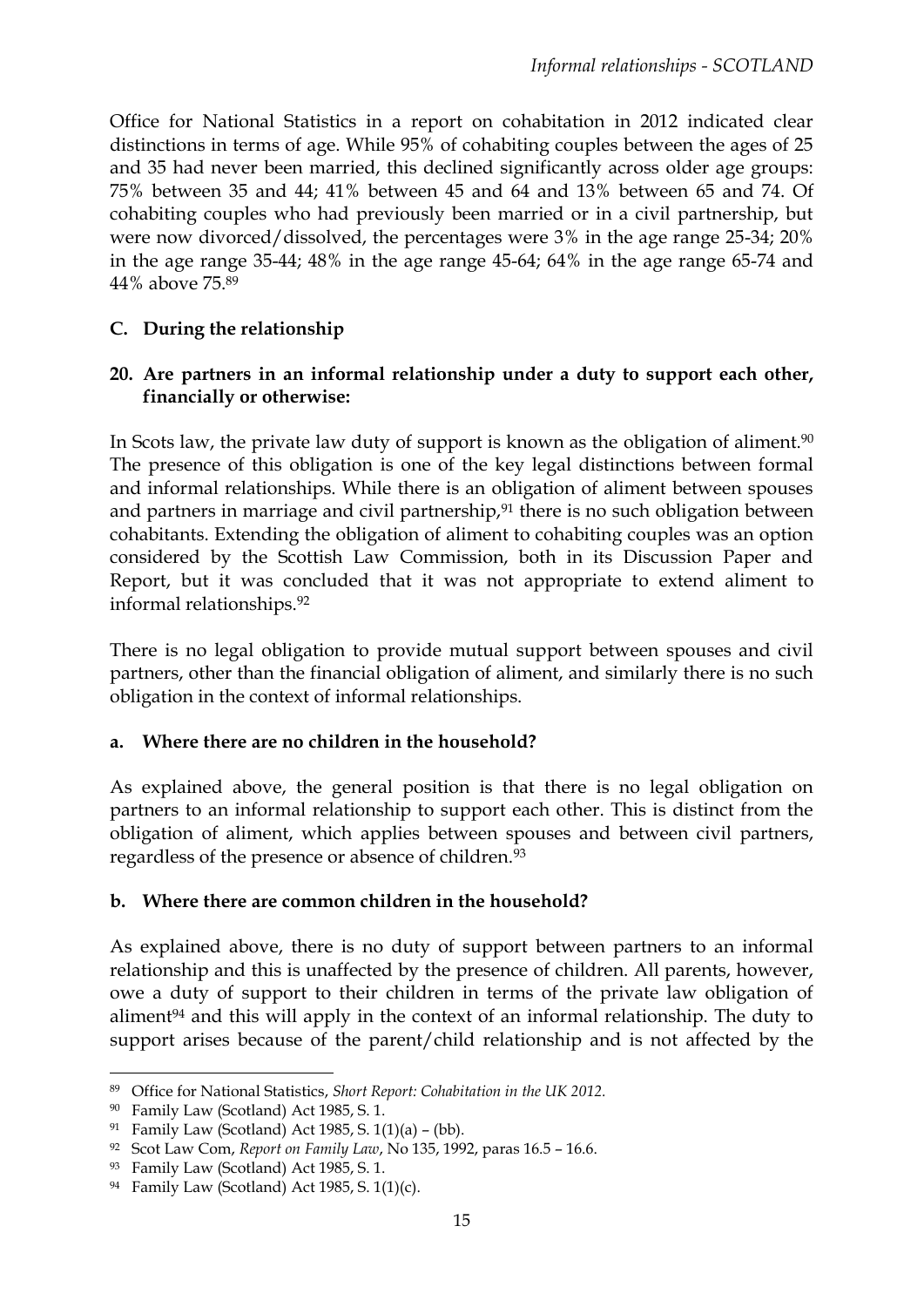nature of the relationship between the adults. The private law obligation of aliment exists in conjunction with a public law system of child support,<sup>95</sup> which is intended to ensure that non-resident parents contribute appropriately to the maintenance of their children.

### **c. Where there are other children in the household?**

As explained above, parties to an informal relationship owe no obligation to support each other. Parents do however owe an obligation to their children and the obligation of aliment extends to any child who has been 'accepted' as a child of the family.<sup>96</sup> While a cohabitant does not therefore owe any legal duty of support to his or her partner, he or she does owe a duty of aliment to the child of such a partner if that child has been accepted as a child of the family.

#### **21. Are partners in an informal relationship under a general duty to contribute to the costs and expenses of their household?**

Scots law imposes no legal duty on parties to an informal relationship to contribute to household costs but nor is there any such obligation on couples in formal relationships. This is entirely a matter for individual agreement. There is some commentary in cohabitation cases, which reiterates this point. It is observed, for example, in *Harley v Thompson<sup>97</sup>* where, one partner was financially better off than the other and as a result contributed more to living costs of the couple:

'The pursuer has deeper pockets and she knowingly committed to a relationship where she would inevitably be the main breadwinner. Any negative impact on the pursuer's financial position is part and parcel of family life […] Any loss should lie where it falls.' 98

### **22. Does a partner in an informal relationship have a right to remain in the home against the will of the partner who is the owner or the tenant of the home?**

According to the general law of property, a non-entitled person has no legal right to remain in the home without the consent of the owner or tenant. The strict application of this rule, within the context of marriage, could be seen in the cases of *MacLure v MacLure* 1911 SC 200 and *Millar v Millar* 1940 SC 56 where the Scottish courts made it clear that in any dispute it was the patrimonial rather than the matrimonial relationship which was relevant. The entitled spouse could have the non-entitled spouse legally removed from the home in exactly the same way that he or she could remove a stranger. This approach applies equally to partners in an informal relationship. The only situation where a non-entitled cohabitant has the right to remain in the home against the will of the entitled cohabitant is where he or she has obtained statutory occupancy rights in terms of the Matrimonial Homes (Family

<sup>95</sup> Child Support Act 1991.

<sup>96</sup> Family Law (Scotland) Act 1985, S. 1(1)(d).

<sup>97</sup> *Harley v Thompson* 2014 GWD 36-673.

<sup>98</sup> *Harley v Thompson* 2014 GWD 36-673, at para. 8.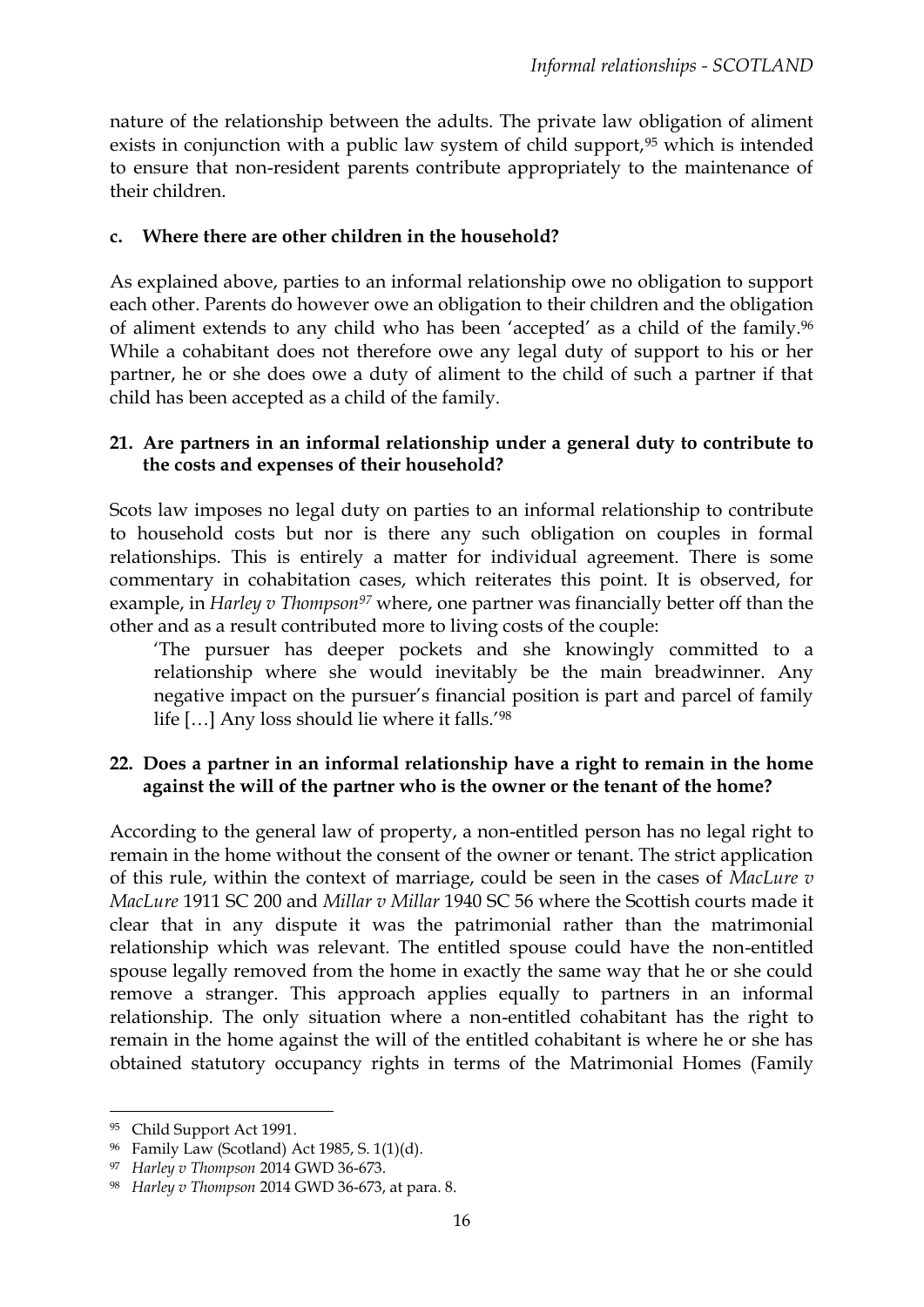Protection) (Scotland) Act 1981. These are discussed more fully in the answer to Question 23, below.

### **23. Are there specific rules on a partner's rights of occupancy of the home:**

In terms of the Matrimonial Homes (Family Protection) (Scotland) Act 1981, a cohabitant, who does not have legal title to the family home, is entitled to apply to the court for statutory occupancy rights. Where a couple is living together as if they were married, S. 18 provides that:

'the court may, on the application of the non-entitled partner, if it appears that the entitled partner and the non-entitled partner are a cohabiting couple in that house, grant occupancy rights therein to the applicant for such period, not exceeding six months, as the court may specify.'

Unlike the automatic occupancy rights of a non-entitled spouse, $99$  the grant of these rights to a cohabitant is discretionary and limited to a maximum period of six months although this can be extended, for further period or periods of six months.<sup>100</sup>

#### **a. In cases of domestic violence?**

The right to apply for statutory occupancy rights is not restricted to the situation of domestic violence although that is the context in which it is most likely to be exercised. The 1981 Act also sets out a range of orders which the court may make to regulate occupancy of the house, including regulatory orders and an order to exclude the non-applicant from the property where it is considered necessary in order to protect the applicant, or any child of the family, from harmful conduct and domestic interdicts.<sup>101</sup> These orders can be sought and made, either where there is one entitled and one non-entitled partner, who has obtained statutory occupancy rights, or where there are jointly entitled partners.

While these are important and significant statutory rights, in theory, there is a doubt as to the extent to which they are used in practice. Even in the case of marriage, where spouses automatically have occupancy rights, there is relatively little evidence of regulatory orders and exclusion orders being sought and it seems likely that they are even rarer in the context of informal relationships where the cohabitant may first have to obtain statutory occupancy rights.

#### **b. In cases where the partner owning or renting the home is absent?**

As explained in (a) above, the possibility of seeking occupancy rights is not limited to the situation of domestic violence and therefore a cohabitant could make an application where their partner is for some reason absent from the home. There are no reported cases to show how the courts would approach such an application but

<sup>99</sup> Matrimonial Homes (Family Protection) (Scotland) Act 1981, S. 1.

<sup>100</sup> Matrimonial Homes (Family Protection) (Scotland) Act 1981, S. 18(1)(b).

<sup>101</sup> Matrimonial Homes (Family Protection) (Scotland) Act 1981, S. 18(3).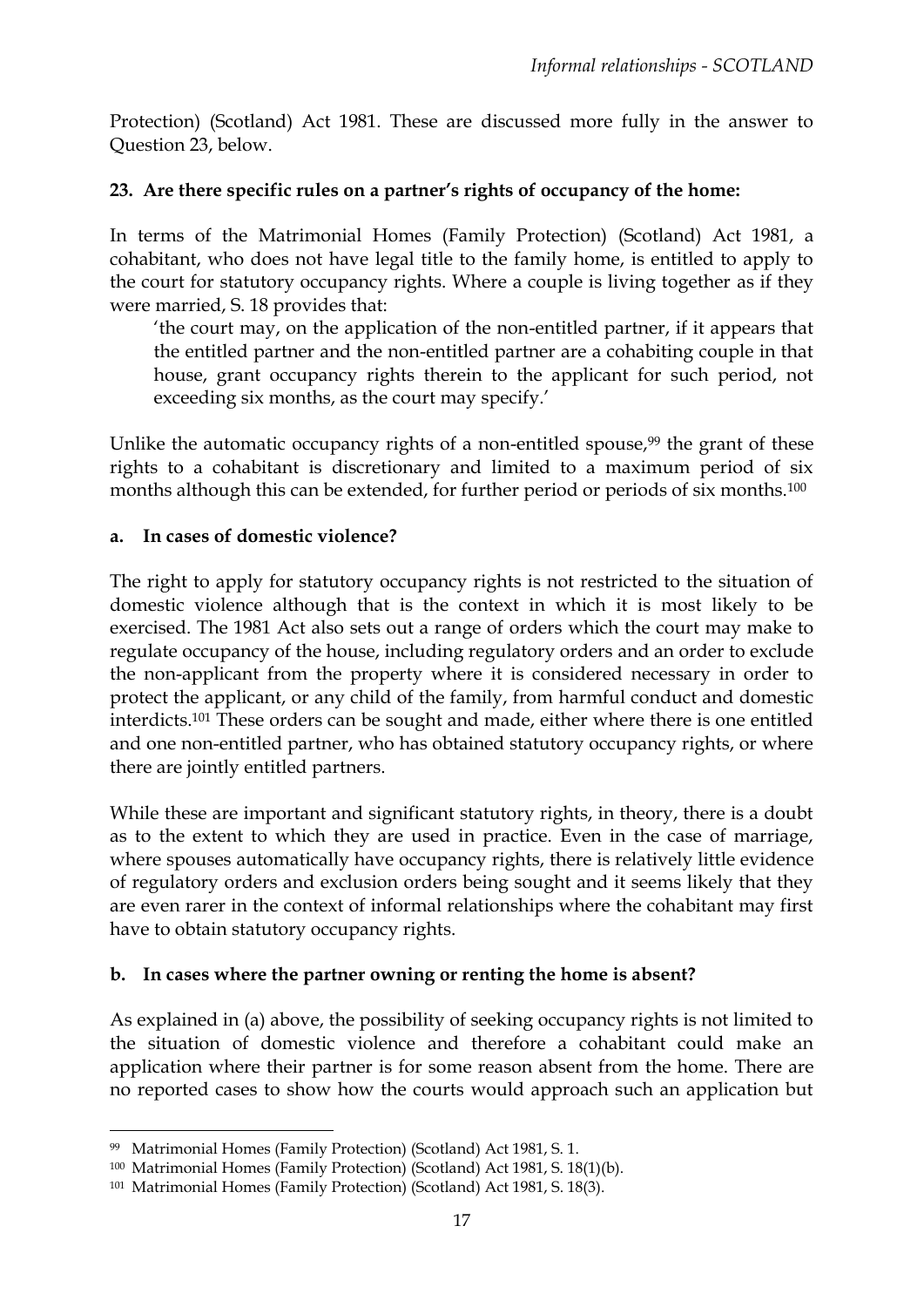one issue might be interpretation of the requirement that the parties are indeed 'living with each other'. 102

Although relatively little use has been made of the regulatory orders set out in the 1981 Act, and in particular of exclusion orders, one provision which has been more frequently used is S. 13 which provides for the transfer of tenancy. By means of this section, the court may order transfer of tenancy from the entitled to the non-entitled spouse or civil partner and by means of S. 18(3) this is extended to apply to a nonentitled cohabitant who has secured occupancy rights. Where such an order is made, provision can also be made for just and reasonable compensation to be paid to the entitled party.<sup>103</sup> This might be useful as a means of providing long-term security to the non-entitled cohabitant in the situation where their partner is absent.

# **24. Are there specific rules on transactions (e.g. disposal, mortgaging, subletting) concerning the home of partners in an informal relationship:**

**a. Where the home is jointly owned by the partners?**

Where a property is jointly owned, the parties may dispose of it by mutual agreement or, if they cannot agree, either may apply to the court for an order of division and sale. This is part of the general law of property and the court has no discretion in the matter.<sup>104</sup> Where the home is jointly owned by spouses or civil partners, the court does have discretion in terms of S. 19 of the Matrimonial Homes (Family Protection) (Scotland) Act 1981 and may refuse or postpone the granting of decree. There is, however, no equivalent provision in respect of partners to an informal relationship. They are treated in the same way as any other owners in common and are entitled to order of division and sale.

#### **b. Where the home is owned by one of the partners?**

Where the home is owned by one of the partners, the other has no legal right to remain in the home against the wishes of the owner. There is some modification of this strict property law approach in terms of S. 18 of the Matrimonial Homes (Family Protection) (Scotland) Act 1981 which enables a cohabitant to apply to the court for grant of statutory occupancy rights. While statutory occupancy rights grant some legal security to a non-entitled cohabitant, their effect is limited and in particular they do not offer any protection against third party dealings.<sup>105</sup> In the context of marriage or civil partnership, the occupancy rights of a non-entitled spouse are protected against any dealings of the entitled spouse with a third party and, even where the entitled spouse has sold the property to a third party, the third party has no right to occupy the property.<sup>106</sup> There is no similar protection available to cohabitants. Even if a non-entitled cohabitant has obtained statutory occupancy rights in the family home, those rights will be defeated if the entitled partner disposes of the home.

<sup>102</sup> Matrimonial Homes (Family Protection) (Scotland) Act 1981, S. 18(1).

<sup>103</sup> Matrimonial Homes (Family Protection) (Scotland) Act 1981, S. 18(1).

<sup>104</sup> *Grant v The Governors of George Heriot's Trust and Others* 1906 13 SLT 986.

<sup>105</sup> Matrimonial Homes (Family Protection) (Scotland) Act 1981, S. 18(5).

<sup>106</sup> Matrimonial Homes (Family Protection) (Scotland) Act 1981, S. 6.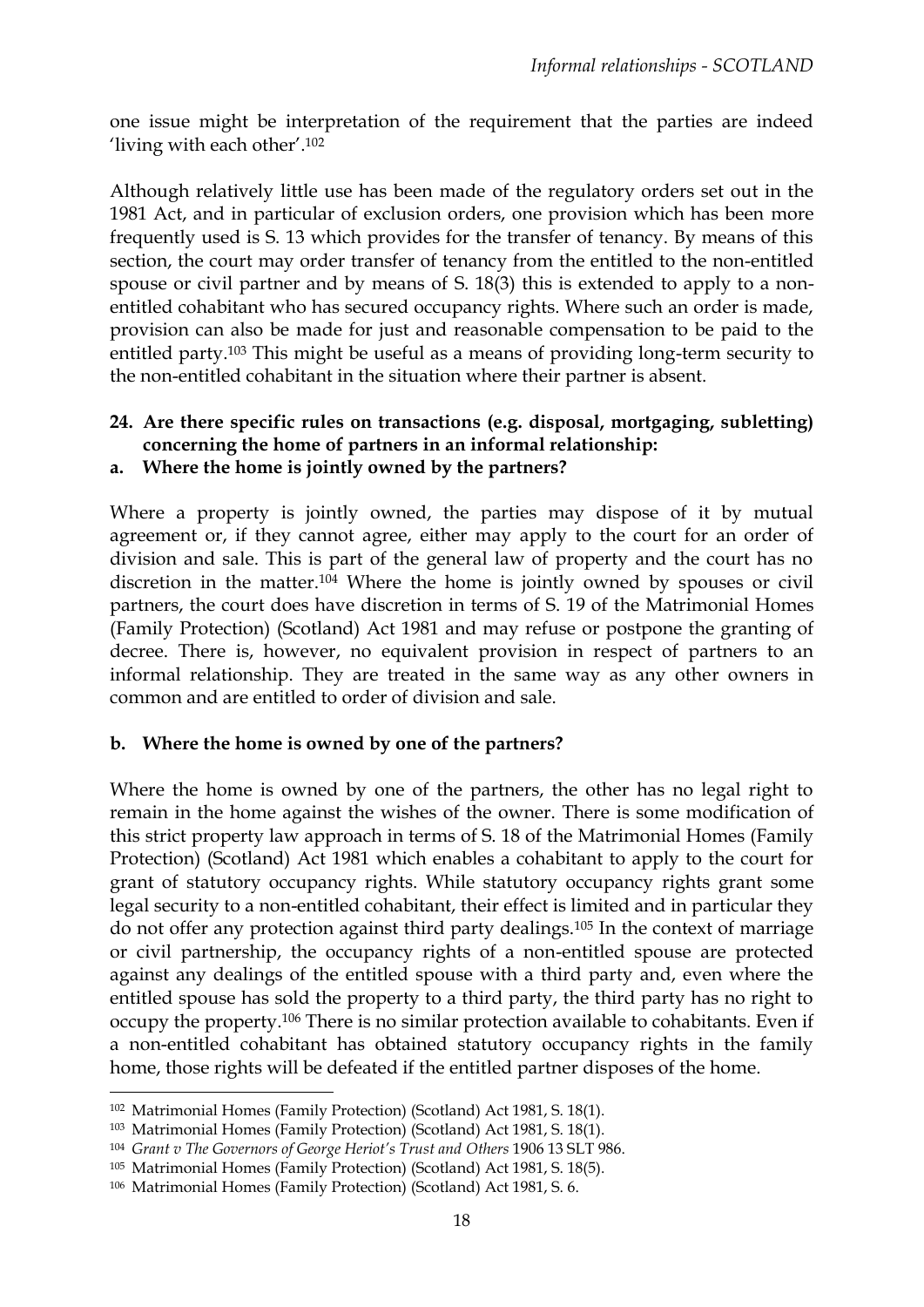### **c. Where the home is jointly rented by the partners?**

Where the home is jointly rented by the partners, either partner may apply to the court for an order vesting the tenancy in their name solely, in terms of S. 13(9) of the Scots Matrimonial Homes (Family Protection) Act 1981. If the court grants such an order, it may provide for the payment by the applicant of just and reasonable compensation to the non-applicant.

#### **d. Where the home is rented by one of the partners?**

Where the home is rented by one of the partners, the non-entitled partner may apply to the court for an order transferring the tenancy into their name, in terms of S. 13(9) of the Matrimonial Homes (Family Protection) (Scotland) Act 1981. In deciding whether to grant such an order, the court shall have regard to all of the circumstances of the case, the suitability of the applicant to become the tenant and his or her capacity to fulfil the obligations of the lease.<sup>107</sup> Circumstances for consideration include:

- the conduct of the cohabitants in relation to each other and otherwise;
- their respective needs and resources;
- the needs of any child of the family;
- the extent to which the home is used in connection with either cohabitant's trade, business or profession;
- whether the non-applicant has offered to make available any suitable alternative accommodation.<sup>108</sup>

### **25. Under what circumstances and to what extent can one partner act as an agent for the other?**

It is possible that one partner might act as agent for the other but this is regulated entirely by the general law of agency. There is no specific provision for cohabitants.

### **26. Under what circumstances can partners in an informal relationship become joint owners of assets?**

Joint ownership is an option available to any parties under the general law of property. There are no special rules in relation to couples, whether in informal or formal relationships, and their position as owners is unaffected by their personal relationship. The approach has been summed up as follows: 'Where the couple buys property together, they are treated no differently to strangers and they own the property in proportion to their contributions to the price.' <sup>109</sup> It is a fundamental principle of the law of marriage that it has no effect on the property or legal capacity

<sup>107</sup> Matrimonial Homes (Family Protection) (Scotland) Act 1981, S. 13(3).

<sup>108</sup> Matrimonial Homes (Family Protection) (Scotland) Act 1981, S. 3(3)(a)-(e).

<sup>109</sup> E.E. SUTHERLAND, *Child and Family Law*, W. Green/Thomson, Thomson/W Green, Edinburgh, 2008, at para. 13-060.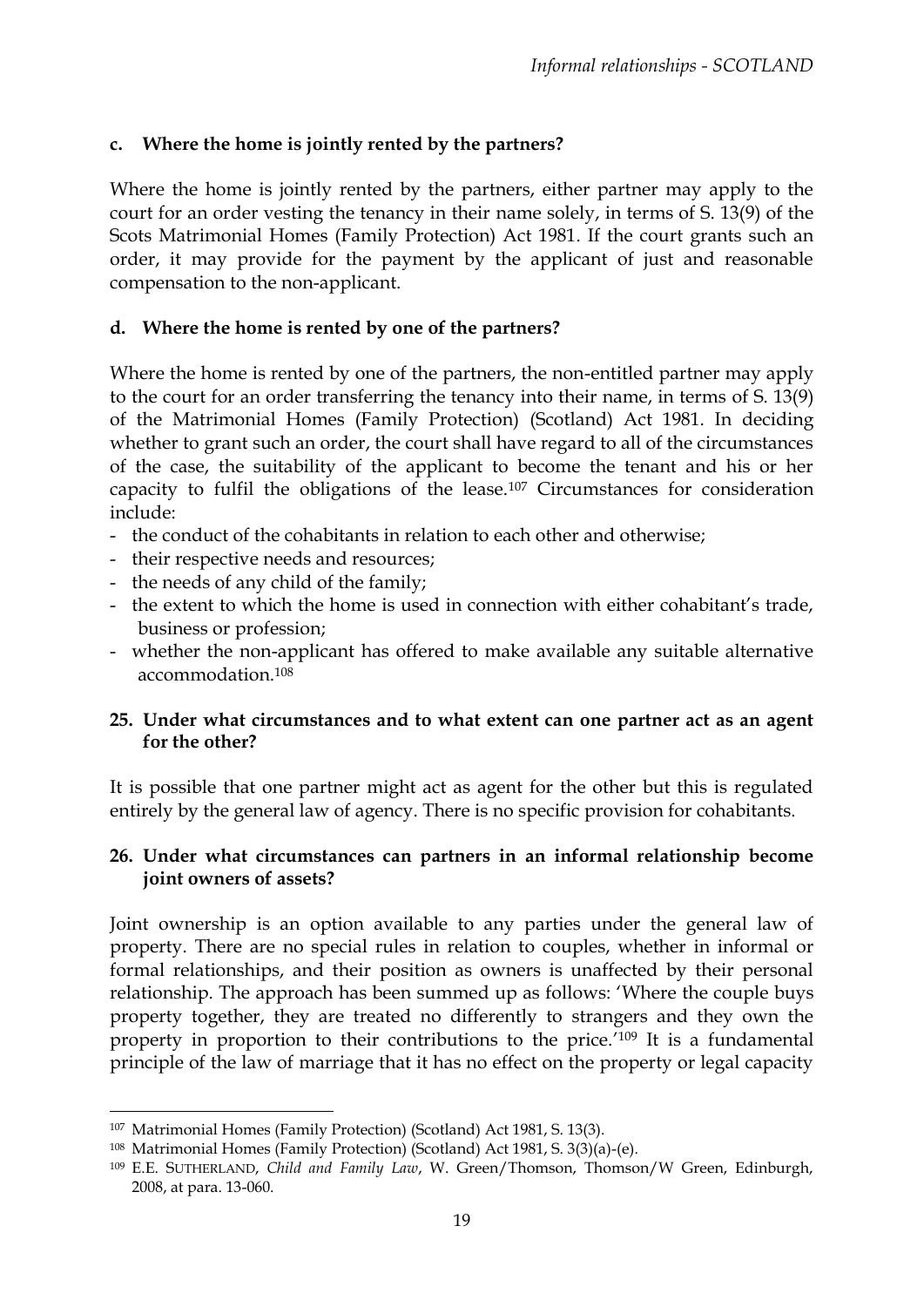of the parties.<sup>110</sup> It is therefore not surprising that there are no special rules in respect of cohabitants.

### **27. To what extent, if at all, are there specific rules governing acquisitions and/or transactions in respect of household goods? In answering this question briefly explain what is meant by household goods.**

There are no rules governing acquisition or transactions in respect of household goods. The acquisition of household goods is regulated, as is the acquisition of any other assets, according to the general rules of property law. There is, however, a rebuttable presumption of equal shares in household goods.<sup>111</sup> Household goods are defined in S. 26(4) of the Family Law (Scotland) Act 2006 as follows:

'any goods (including decorative or ornamental goods) kept or used at any time during the cohabitation in any residence in which the cohabitants are (or were) cohabiting for their joint domestic purposes, but does not include –

- (a) money;
- (b) securities;
- (c) any motor car, caravan or other road vehicle; or
- (d) any domestic animal.'

It is notable that it is easier to rebut this presumption than the similar presumption which applies in the context of marriage and civil partnership.<sup>112</sup> The latter provides that the presumption shall not be rebutted simply on the basis of evidence to the effect that 'the goods in question were purchased from a third party by either party alone or by both in unequal shares'. <sup>113</sup> No such exception applies to cohabitants and therefore the presumption may be easily rebutted by evidence of purchase or intention.

### **28. Are there circumstances under which partners in an informal relationship can be regarded as joint owners, even if the title belongs to one partner only?**

In respect of heritable property, ownership depends on registered title and there is no special provision for the situation of partners in an informal relationship. It should be noted, however, that there is similarly no special treatment of partners in a formal relationship: marriage or civil partnership. Ownership is a matter for the general rules of property and takes no account of the personal relationship between the parties. There may be a possibility of arguing that, although title is registered in the name of one partner, it is held in trust for the other or for the couple.<sup>114</sup> This is not however a possibility which has been explored or developed to any extent in Scots law.

<sup>110</sup> Family Law (Scotland) Act 1985, S. 24.

<sup>111</sup> Family Law (Scotland) Act 2006, S. 26.

<sup>112</sup> Family Law (Scotland) Act 2006, S. 25.

<sup>113</sup> Family Law (Scotland) Act 2006, S. 25(2).

<sup>114</sup> See *Barbour v Marriott* 2012 GWD 18-398.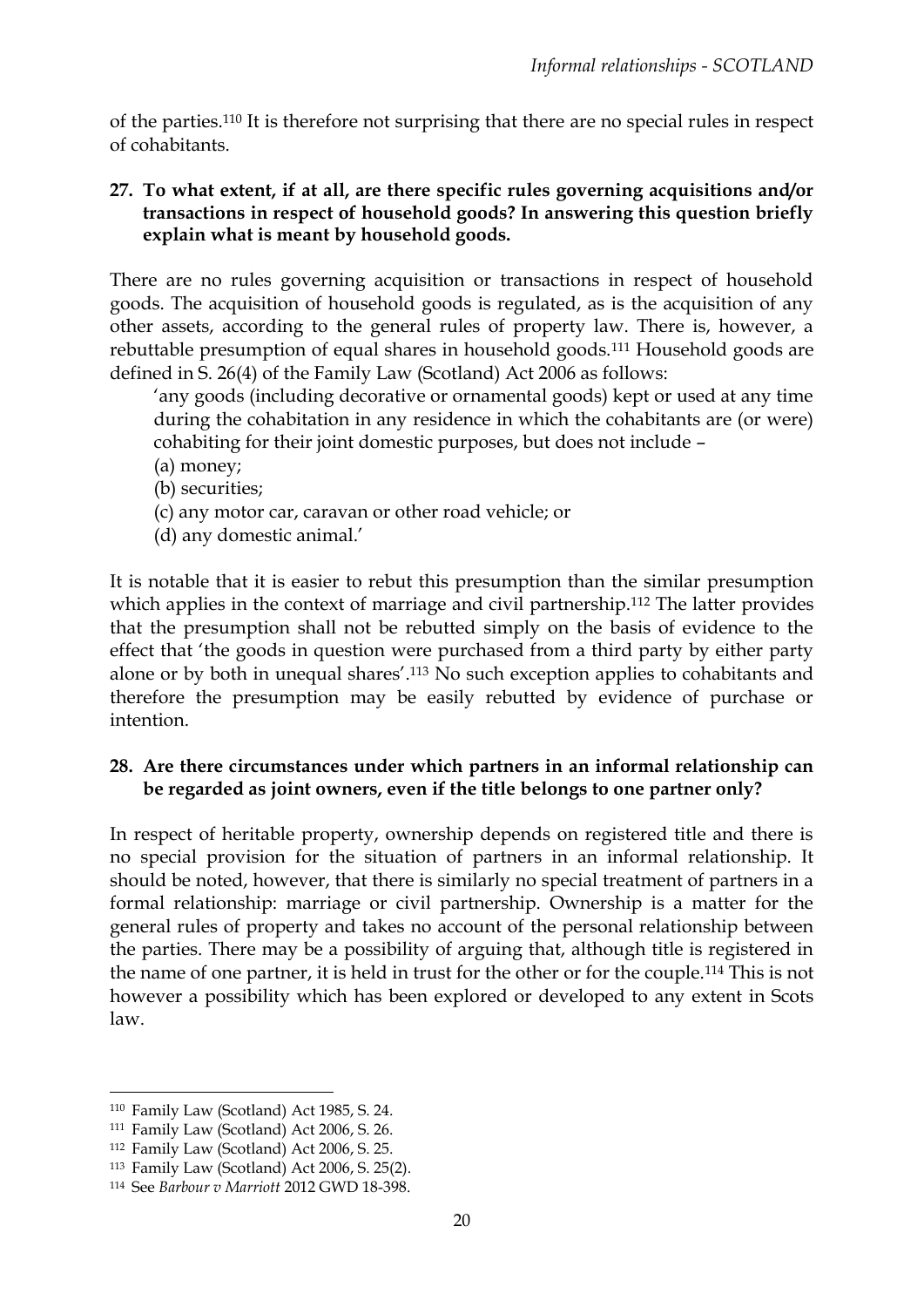### **29. How is the ownership of assets proved as between partners in an informal relationship? Are there rebuttable presumptions?**

In general, ownership is established according to the ordinary rules of property law. In respect of heritable property, ownership is established on the basis of registered legal title to the property and, in respect of moveable property, it will be established by evidence of acquisition. There are two exceptions, both contained in the Family Law (Scotland) Act 2006, which apply to establishing ownership of assets within the context of an informal relationship of cohabitation.

Section 26 of the Family Law (Scotland) Act 2006 provides that: 'It shall be presumed that each cohabitant has a right to an equal share in household goods acquired (other than by gift or succession from a third party) during the period of cohabitation.' 115 The presumption applies where any question of ownership arises during or after cohabitation.<sup>116</sup> Household goods are defined in S. 26(4) as follows:

'any goods (including decorative or ornamental goods) kept or used at any time during the cohabitation in any residence in which the cohabitants are (or were) cohabiting for their joint domestic purposes, but does not include –

- (a) money;
- (b) securities;
- (c) any motor car, caravan or other road vehicle; or
- (d) any domestic animal.'

While this presumption is similar to one which applies in the context of marriage and civil partnership,<sup>117</sup> it should be noted that it is more limited. The scope of household goods applies only in respect of items acquired during the period of cohabitation and does not extend, as it does in the context of formal relationships, to goods acquired in prospect of the relationship. It is also significantly easier to rebut the presumption in the context of cohabitation than it is in marriage or civil partnership. The equivalent presumption of equal ownership in respect of spouses or civil partners provides that it shall not be rebutted simply on the basis of evidence to the effect that 'the goods in question were purchased from a third party by either party alone or by both in unequal shares'. <sup>118</sup> No such exception applies to cohabitants and therefore the presumption may be easily rebutted by evidence of purchase.

A second presumption is set out in S. 27 of the Family Law (Scotland) Act 2006. It applies where:

'Any question arises (whether during or after cohabitation) as to the right of a cohabitant to –

(a) money derived from any allowance made by either cohabitant for their joint household expenses or for similar purposes; or

<sup>115</sup> Family Law (Scotland) Act 1985, S. 26(2).

<sup>116</sup> Family Law (Scotland) Act 1985, S. 26(1).

<sup>117</sup> Family Law (Scotland) Act 1985, S. 25.

<sup>118</sup> Family Law (Scotland) Act 1985, S. 25(2).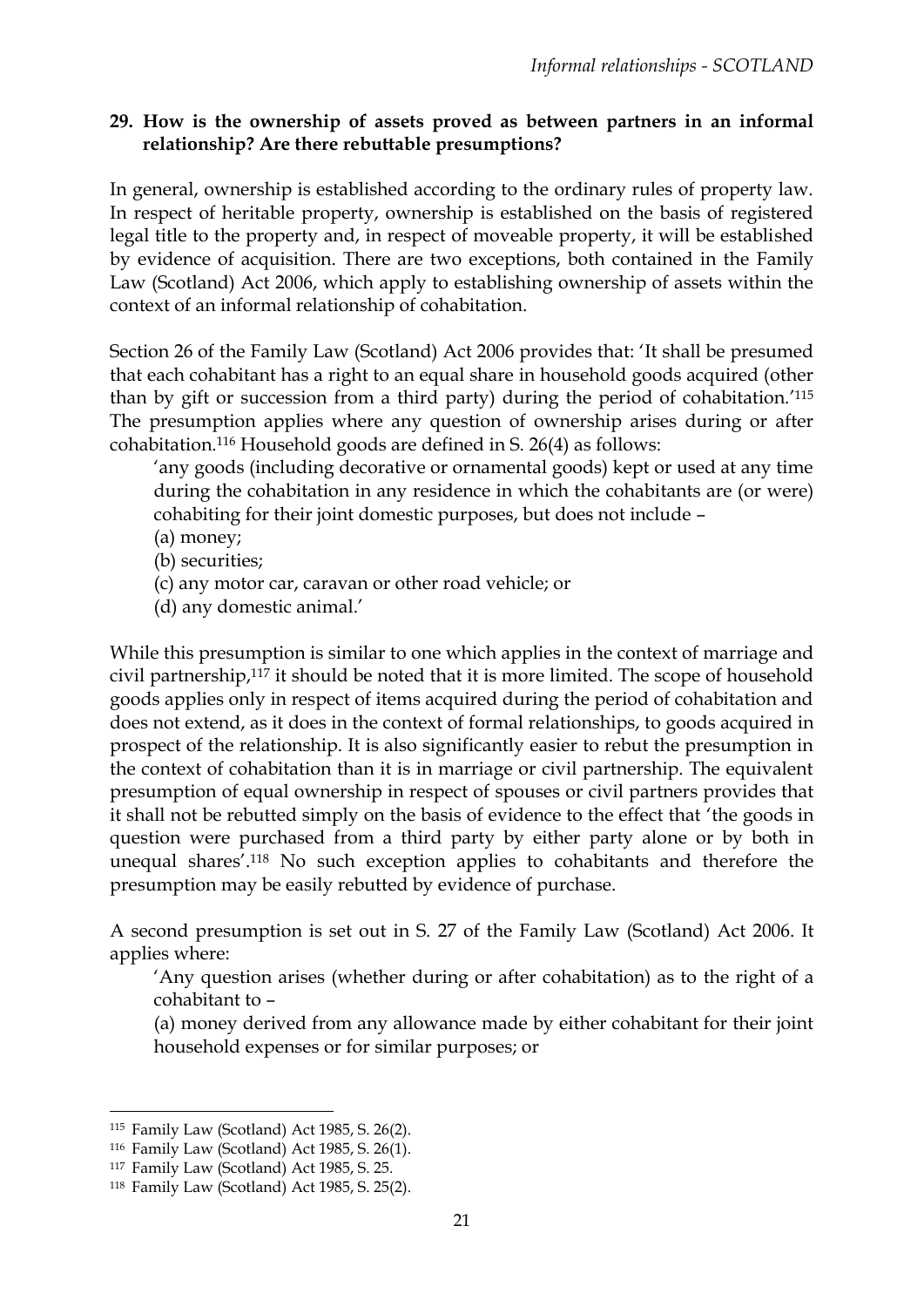(b) any property acquired out of such money.<sup>'119</sup>

In such circumstances, and 'subject to any agreement between the cohabitants to the contrary, the money or property shall be treated as belonging to each cohabitant in equal shares.' <sup>120</sup> The parties' sole or main residence is expressly excluded from the scope of 'property' in this provision.<sup>121</sup>

### **30. How is the ownership of assets proved as regards third parties? Are there rebuttable presumptions?**

As a general rule, ownership of assets will be established according to the normal rules of property. In respect of land and heritable property, ownership is established by means of registered title. Ownership of moveable assets will be established according to evidence of acquisition, for example, receipts showing purchase. These rules of property law apply regardless of the existence of any personal family relationship. There are two statutory presumptions, as discussed in Question 29, which apply to household goods and to money or property derived from an allowance provided by either cohabitant for joint household purposes.<sup>122</sup> The presumptions state that they apply when any question of ownership arises and they may therefore also apply as regards third parties. It should be remembered, however, that these presumptions apply only to a restricted range of assets and the presumptions may be relatively easily rebutted.

### **31. Under what circumstances, if any, can partners in an informal relationship become jointly liable for debts?**

Liability is established according to the general rules of obligation and partners to an informal relationship will be jointly liable only where they jointly incurred the debt.

# **32. On which assets can creditors recover joint debts?**

As a general rule, joint debts and liabilities are incurred in respect of cohabitants in the same way they would be incurred in respect of any joint parties. There are, however, specific provisions to protect the family home and some assets used within the home and these operate to protect cohabitants as well as those in formal relationships with the debtor. The provisions are detailed and beyond the scope of this report but include the possibility of applying to the court for an order suspending, for a reasonable period of time, the rights of a creditor to sell the family home,<sup>123</sup> protection for assets kept and used in the debtor's household<sup>124</sup> and land including a family dwellinghouse.<sup>125</sup>

 $\overline{a}$ <sup>119</sup> Family Law (Scotland) Act 2006, S. 27(1).

<sup>120</sup> Family Law (Scotland) Act 2006, S. 27(2).

<sup>121</sup> Family Law (Scotland) Act 2006, S. 27(3).

<sup>122</sup> Family Law (Scotland) Act 2006, S. 27(3).

<sup>123</sup> Mortgage Rights (Scotland) Act 2001, S. 2.

<sup>124</sup> Debt Arrangement and Attachment (Scotland) Act 2002, S. 1-9.

<sup>125</sup> Bankruptcy and Diligence (Scotland) Act 2007.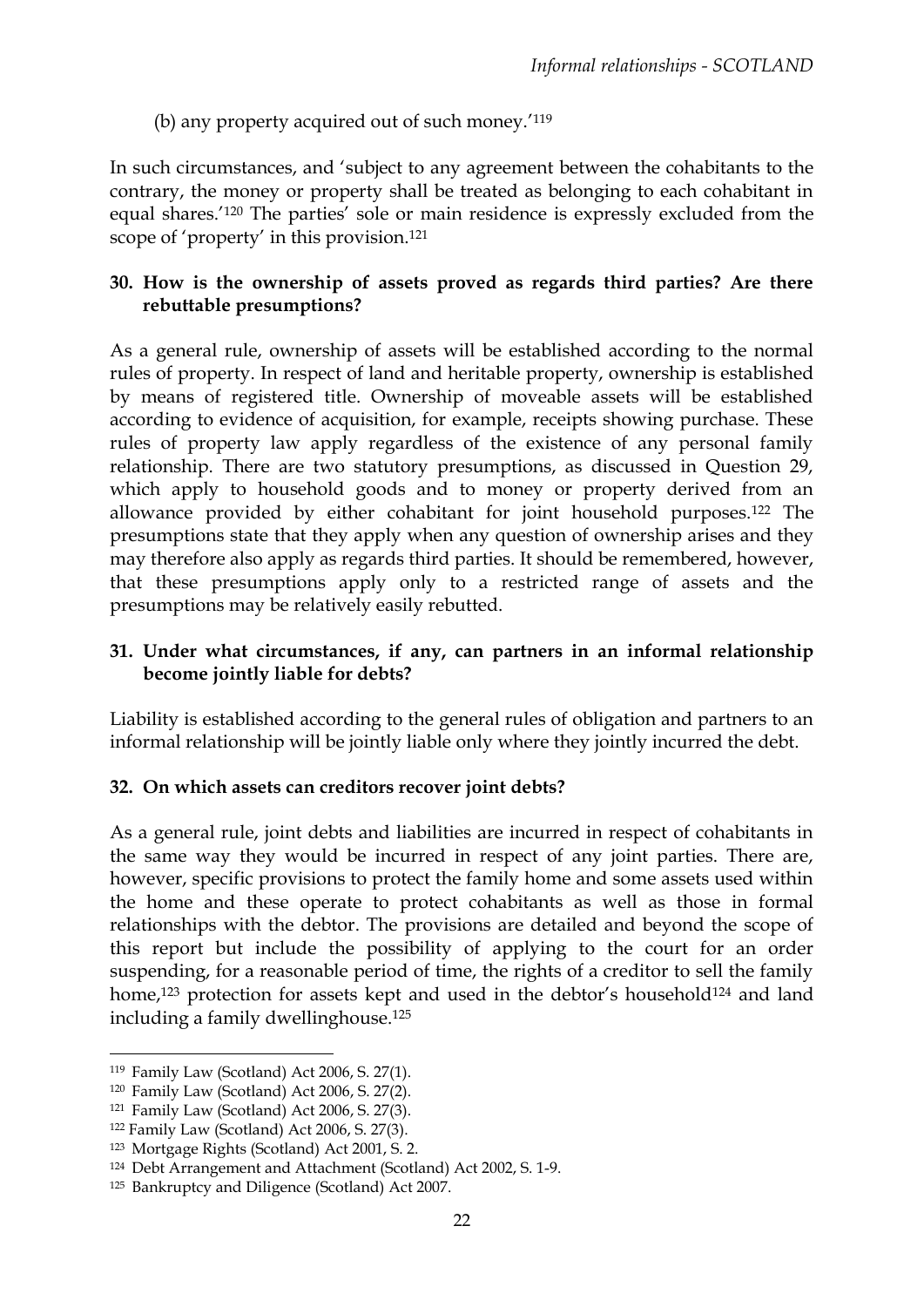### **33. Are there specific rules governing the administration of assets jointly owned by the partners in an informal relationship? If there are no specific rules, briefly outline the generally applicable rules.**

There are no specific rules governing the administration of jointly owned assets by cohabitants. The normal rules of property apply.

## **D. Separation**

#### **34. When partners in an informal relationship separate does the law grant maintenance to a former partner? If so, what are the requirements?**

There is no obligation of maintenance (in Scots law, 'aliment') during an informal relationship and similarly there is no such obligation following separation. On divorce or dissolution of a civil partnership, the obligation of aliment ceases and there is no provision for ex-spousal or ex-partner maintenance. Instead either party may apply to the court for financial provision. Similar but much more limited and discretionary provisions were introduced by S. 28 of the Family Law (Scotland) Act 2006 to provide for some financial provision on the breakdown of cohabitation. It would be highly misleading to describe any of these provisions as 'maintenance'. Both the provisions for divorce/dissolution and the much more limited provisions which apply on termination of cohabitation place emphasis on a one-off, clean break settlement rather than continuing maintenance.

- **35. What relevance, if any, upon the amount of maintenance is given to the following factors/circumstances:**
- **a. The creditor's needs and the debtor's ability to pay maintenance?**
- **b. The creditor's contributions during the relationship (such as the raising of children)?**
- **c. The standard of living during the relationship?**
- **d. Other factors/circumstances (such as giving up his/her career)?**

As there is no obligation of maintenance, this question is not relevant.

**36. What modes of calculation (e.g. percentages, guidelines), if any, apply to the determination of the amount of maintenance?**

As there is no obligation of maintenance, this question is not relevant.

**37. Where the law provides for maintenance, to what extent, if at all, is it limited to a specific period of time?**

As there is no obligation of maintenance, this question is not relevant.

**38. What relevance, if any, do changed circumstances have on the right to continued maintenance or the amount due?**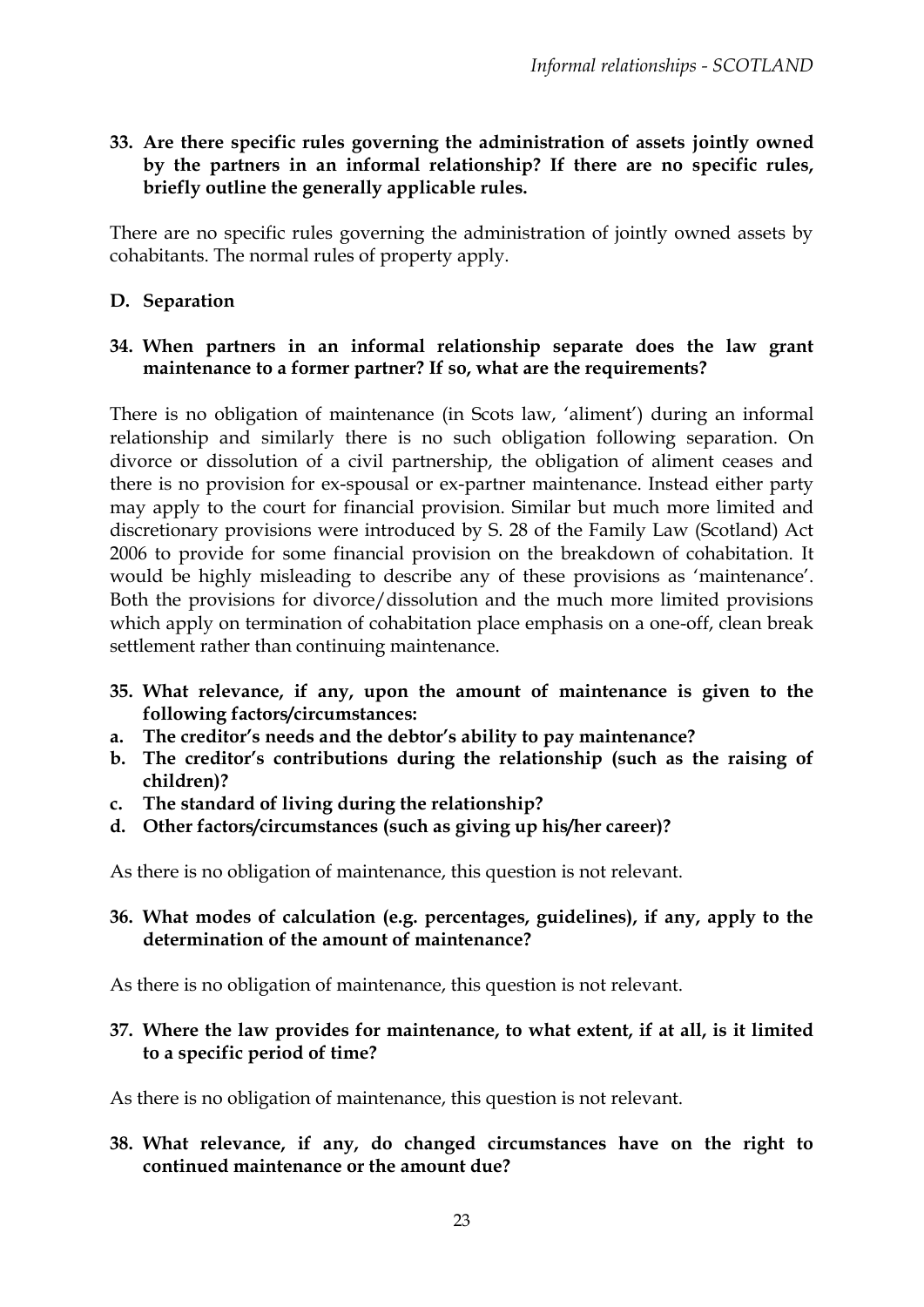As there is no obligation of maintenance, this question is not relevant.

- **39. Is the maintenance claim extinguished upon the claimant entering:**
- **a. Into a formal relationship with another person?**
- **b. Into an informal relationship with another person?**

As there is no obligation of maintenance, this question is not relevant.

- **40. How does the creditor's maintenance claim rank in relation to:**
- **a. The debtor's current spouse, registered partner, or partner in an informal relationship?**
- **b. The debtor's previous spouse, registered partner, or partner in an informal relationship?**
- **c. The debtor's children?**
- **d. The debtor's other relatives?**

As there is no obligation of maintenance, this question is not relevant.

#### **41. When partners in an informal relationship separate, are specific rules applicable to the determination of the ownership of the partners' assets? If there are no specific rules, which general rules are applicable?**

When cohabitants separate, there is no provision for property sharing and ownership of assets will be determined according to the general rules of property. Ownership of heritable property is determined according to registered title and moveable property according to evidence of the person who bought or otherwise acquired it. There are two exceptions in the form of statutory presumptions which apply to ownership of household assets<sup>126</sup> and money or property derived from a household or similar allowance provided by either cohabitant.<sup>127</sup>

**42. When partners in an informal relationship separate, are specific rules applicable subjecting all or certain property (e.g. the home or household goods) to property division? If there are no specific rules, which general rules are applicable?** 

Unlike on divorce or dissolution of civil partnership, where the first principle of financial provision is fair sharing of matrimonial property,<sup>128</sup> there is no provision for sharing of partnership property on termination of cohabitation. In the Scottish Law Commission's *Report on Family Law*, published in 1992, they concluded that a system of property sharing on termination of cohabitation was not appropriate.<sup>129</sup> This conclusion was followed in the Family Law (Scotland) Act 2006 which introduced some rights for cohabitants but specifically did not include provision for property

<sup>126</sup> Family Law (Scotland) Act 2006, S. 26.

<sup>127</sup> Family Law (Scotland) Act 2006, S. 27.

<sup>128</sup> Family Law (Scotland) Act 1985, S. 9(1)(a).

<sup>129</sup> Scot Law Com, No 135, para. 16.15.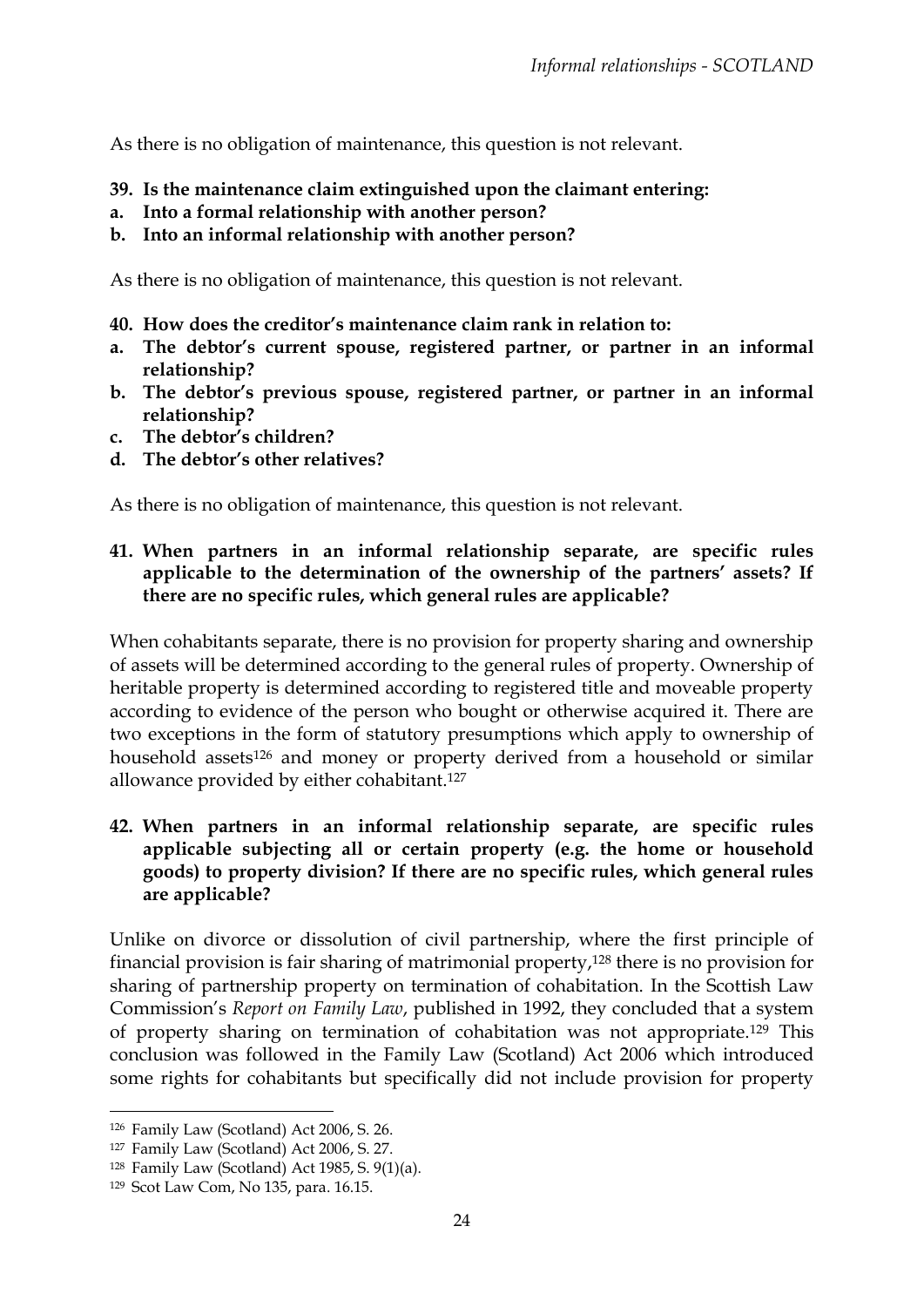division. In several claims for financial provision, it appears that what the parties are seeking is really some form of property sharing but the courts have consistently confirmed that this is not appropriate in terms of the legislation. In *Selkirk v Chisholm*, the sheriff observed that 'an award to a cohabitant […] is quite distinct from financial provision awarded to a spouse […] on divorce. There is no concept akin to matrimonial property, equal sharing or fair sharing.' 130

**43. Do the partners have preferential rights regarding their home and/or the household goods? If so, what factors are taken into account when granting these rights (e.g. the formal ownership of the property, the duration of the relationship, the needs of each partner, the care of children)?** 

The starting point is that all assets belong to the legally entitled owner and there are no preferential rights regarding the home or the household goods. There is a statutory presumption of equal ownership of household goods (discussed in detail at Question 29, above). Although either party may apply to the court for a financial order on the termination of cohabitation,<sup>131</sup> the statute makes no provision for a property transfer order.

## **44. How are the joint debts of the partners settled?**

The relationship between the partners has no effect on their liability and debts remain the responsibility of the individual by whom they were incurred. Parties may be jointly liable where they have incurred joint debts. There are no rules specifically covering partners in an informal relationship and this is a matter governed by the general rules of obligation.

# **45. What date is decisive for the determination and the valuation of:**

### **a. The assets?**

There is no provision for sharing of partnership assets and therefore this question is not relevant in Scots law.

### **b. The debts?**

**.** 

There is no specific provision for settlement of partnership debts and therefore this question is not relevant in Scots law.

### **46. On what grounds, if any, and to what extent may a partner upon separation claim compensation upon the basis of contributions made or disadvantages suffered during the relationship?**

The Family Law (Scotland) Act 2006 introduced a significant new provision by which application for financial provision could be made to the court on the termination of

<sup>130</sup> *Selkirk v Chisholm* 2011 Fam LR 56, at para. 98.

<sup>131</sup> Family Law (Scotland) Act 2006, S. 28.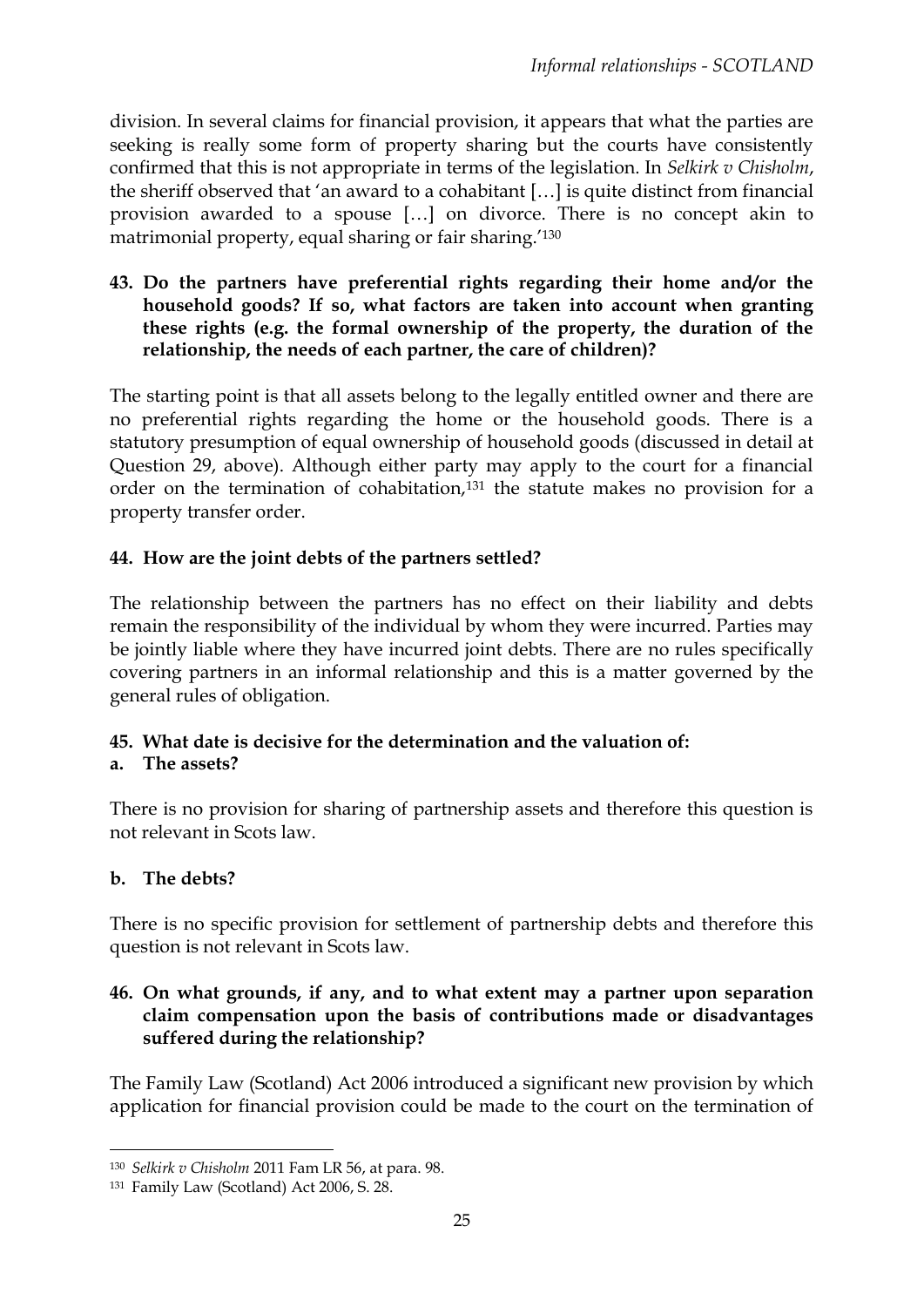cohabitation otherwise than by death.<sup>132</sup> Application must be made within one year of the date when cohabitation ceased.<sup>133</sup> Although S. 28 has been welcomed as a significant new protection for cohabitants, it has also been widely criticised for poor drafting, lack of clarity and absence of clear aims and principles. These criticisms are particularly apt when S. 28 is compared with the very detailed and well understood provisions which govern financial provision on divorce or dissolution.<sup>134</sup> It was hoped that through time guidance and clarity would emerge as the courts became increasingly familiar with the cohabitation provisions but although the number of cases is beginning to grow, including an important decision from the UK Supreme Court in *Gow v Grant*, <sup>135</sup> there is still considerable uncertainty.

Section 28 provides as follows:

'(2) On the application of a cohabitant ('the applicant'), the appropriate court may, after having regard to the matters mentioned in subsection (3) –

(a) make an order requiring the other cohabitant ('the defender') to pay a capital sum of an amount specified in the order to the applicant;

(b) make an order requiring the defender to pay such amount as may be specified in the order in respect of any economic burden of caring, after the end of the cohabitation, for a child of whom the cohabitants are parents;

(c) make such interim order as it thinks fit.

(3) Those matters are –

(a) whether (and, if so, to what extent) the defender has derived economic advantage from contributions made by the applicant; and

(b) whether (and, if so, to what extent) the applicant has suffered economic disadvantage in the interests of –

(i) the defender; or

(ii) any relevant child.

(4) In considering whether to make an order under subsection (2)(a), the appropriate court shall have regard to the matters mentioned in subsections (5) and (6).

(5) The first matter is the extent to which any economic advantage derived by the defender from contributions made by the applicant is offset by any economic disadvantage suffered by the defender in the interests of –

(a) the applicant; or

(b) any relevant child.

(6) The second matter is the extent to which any economic disadvantage suffered by the applicant in the interests of –

(a) the defender; or

(b) any relevant child,

is offset by any economic advantage the applicant has derived from contributions made by the defender.'

<sup>132</sup> Family Law (Scotland) Act 2006, S. 28.

<sup>133</sup> Family Law (Scotland) Act 2006, S. 28(8).

<sup>134</sup> In particular, S. 8-14 of the Family Law (Scotland) Act 1985.

<sup>135</sup> *Gow v Grant* [2012] UKSC 29.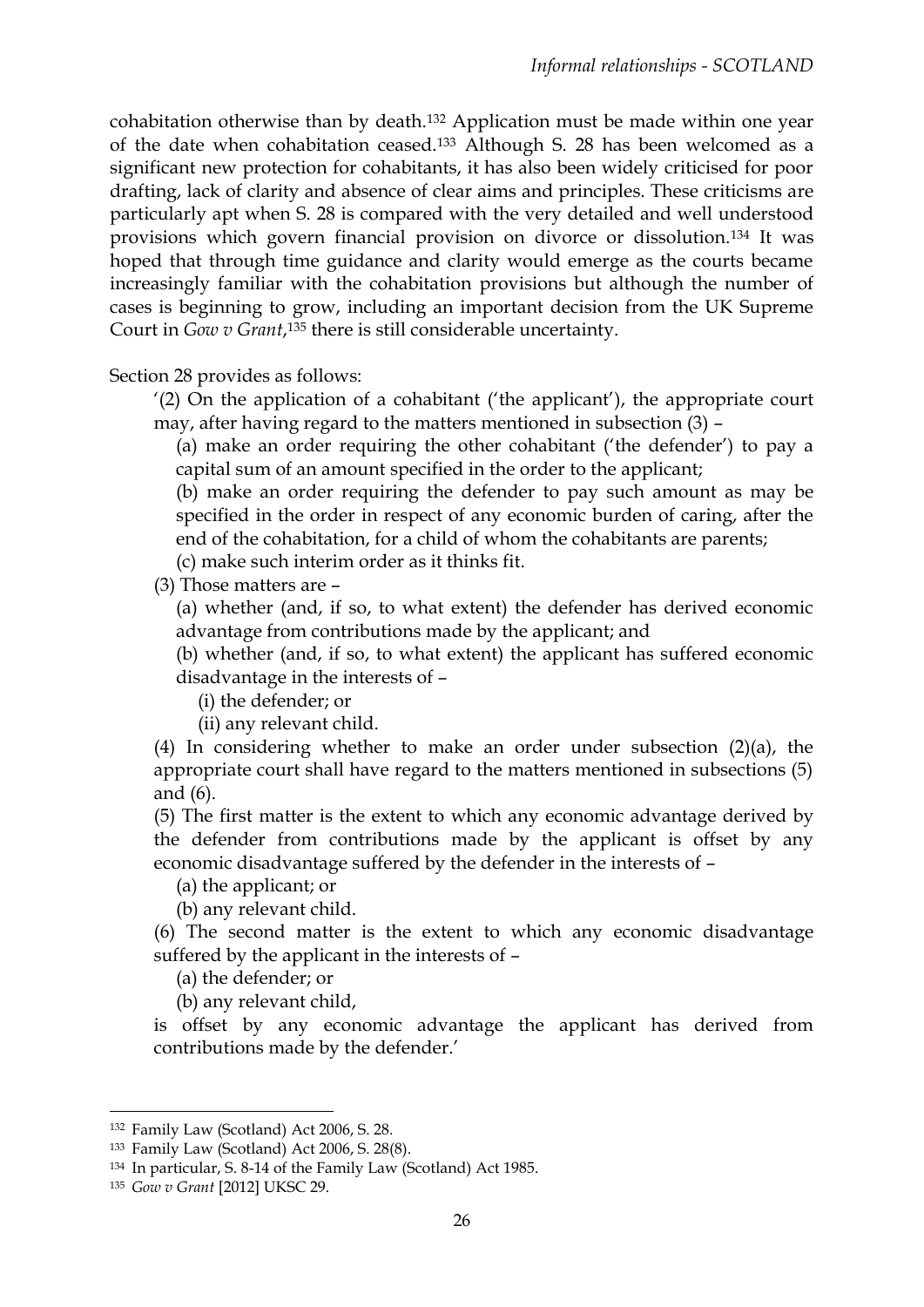It is further provided that 'contributions' includes indirect and non-financial contributions, including caring for the house or any 'relevant child'. <sup>136</sup> A relevant child is a child of whom the cohabitants are parents or a child who has been accepted as a child of the family.<sup>137</sup> 'Economic advantage' is defined as including gains in capital, income and earning capacity.<sup>138</sup>

Several problems have been identified with S. 28. Unlike the provisions relating to financial provision on divorce which provide the courts with a range of orders, including capital payment, property transfer, periodical allowance and pension orders,<sup>139</sup> S. 28 only mentions a capital sum payment. Arguably, the general reference to 'an order' in S. 28(2)(b) could be interpreted as including a range of different types of order but to date that is not an approach which has been taken by the courts. Instead they have proceeded on the basis that they can only make a capital payment order albeit it can be payable in instalments.<sup>140</sup>

Perhaps the most difficult aspect of S. 28 is the question of how to take into account the matters mentioned in subsection (3), that is the extent to which the defender has derived economic advantage from the contributions made by the applicant and the extent to which the applicant has suffered economic disadvantage in the interests of the defender or any relevant child. Must there be both advantage and disadvantage or is it sufficient for the applicant to establish that she has suffered a disadvantage without showing an advantage for the defender? How are the additional matters in subsections (5) and (6) to be taken into account? In several cases, the courts have engaged in detailed and complex assessment of advantage and disadvantage and the extent to which each has been offset within the context of the relationship. A further complexity is the extent to which an order under S. 28(2)(b) is a stand-alone order based on the economic burden of childcare or whether it too requires a balancing exercise between advantage and disadvantage during the cohabitation.

To date, awards under S. 28 have been limited and much of the court time appears to have been taken up with trying to understand and apply the difficult wording of the statute. This contrasts with the approach adopted in *Gow v Grant,* the one decision of the UK Supreme Court on S. 28, where an award of £39,500 was made under S.  $28(2)(a)$ . In considering how the courts should apply the provisions, the Supreme Court looked for the underlying principle of the section and concluded that it was 'fairness'. Lady Hale suggested a rather different approach to that which has been adopted by the Scottish courts to date:

'Who can say whether the non-financial contributions, or the sacrifices, made by one party were offset by the board and lodging paid for by the other? That is not what living together in an intimate relationship is all about. It is much more practicable to consider where they were at the beginning of their cohabitation

 $\overline{a}$ 

<sup>136</sup> Family Law (Scotland) Act 2006, S. 28(9).

<sup>137</sup> Family Law (Scotland) Act 2006, S. 28(10).

<sup>138</sup> Family Law (Scotland) Act 2006, S. 28(9).

<sup>139</sup> Family Law (Scotland) Act 1985, S. 8.

<sup>140</sup> As, e.g., in *M v I* 2012 GWD 11-205, where the sheriff made an award of £5000 in respect of the burden of childcare, payable in five annual instalments.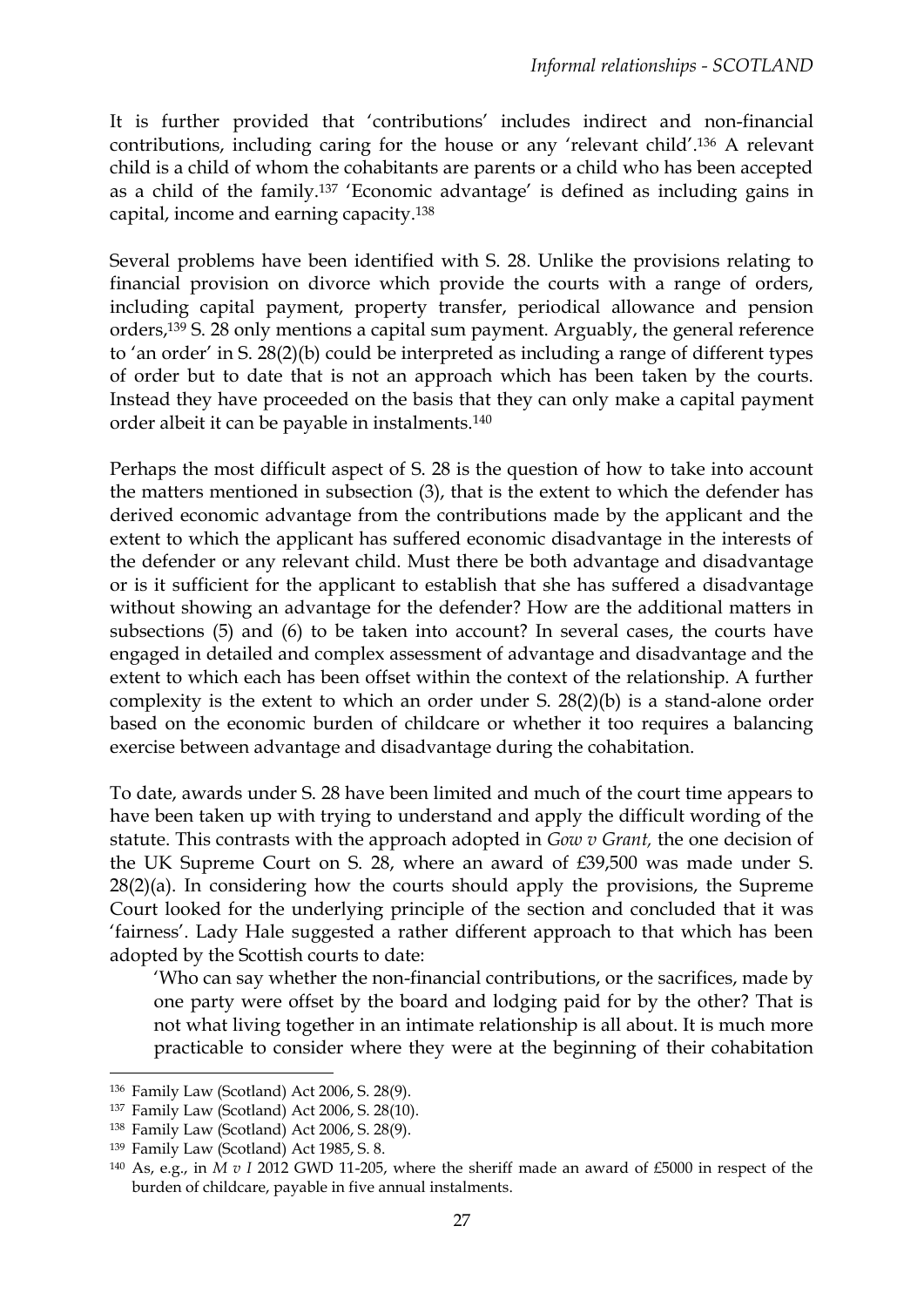and where they are at the end and then to ask whether either the defender has derived a net economic advantage from the contributions of the applicant or the applicant has suffered a net economic disadvantage in the interests of the defender or any relevant child.'

This may seem a very sensible approach but it is difficult to discern it within the current statutory provision, which focuses to such an extent on the offsetting process. While there was much to be welcomed in the clarity and insight of the Supreme Court's judgment, there remains uncertainty as to how the principle of fairness can be accommodated in what is undeniably a poorly constructed statutory provision. In a recent sheriff court appeal decision, the sheriff principal observed that he was 'left with some unease that too much reliance on the broad approach of fairness runs the risk of doing violence to the terms of S. 28(3)(a)'. 141

**E. Death**

### **47. Does the surviving partner have rights of inheritance in the case of intestate succession? If yes, how does this right compare to that of a surviving spouse or a registered partner, in a marriage or registered partnership?**

Unlike a spouse or civil partner, cohabitants have no automatic rights of inheritance in the case of intestate succession. In terms of S. 29 of the Family Law (Scotland) Act 2006, a cohabitant may however apply to the court for a discretionary award in the case that their partner dies intestate (discussed in Question 48, below).

The position of a cohabitant contrasts with that of a surviving spouse or civil partner who has substantial rights of succession on intestacy. These are governed by the Succession (Scotland) Act 1964. According to S. 8 of the 1964 Act, a surviving spouse has what are called 'prior rights' by means of which he or she is entitled to inherit the dwelling house in which the deceased was ordinarily resident at the date of death, up to a limit of £473,000. In addition, prior rights include furniture and plenishings owned by the deceased in said dwelling house, up to a limit of £29,000. The surviving spouse is also entitled to receive financial provision from the intestate's estate of £50,000, where there are issue (however remote) or £89,000 otherwise.<sup>142</sup>

After satisfaction of the surviving spouse or civil partner's prior rights, there is also provision for legal rights. Legal rights are payable from the moveable estate and they also depend on whether or not there are children of the deceased. If there are children, the surviving spouse or partner is entitled to one third of the free moveable estate and if there are no children, he or she is entitled to one half.

As highlighted above, a surviving cohabitant may now apply for a discretionary award on intestacy but any such award can only be paid out of the deceased's net intestate estate. In calculating the net value of that estate, various liabilities, including

<sup>141</sup> *Smith-Milne v Langler* 2013 Fam LR 58.

<sup>142</sup> Succession (Scotland) Act 1964, S. 9(1).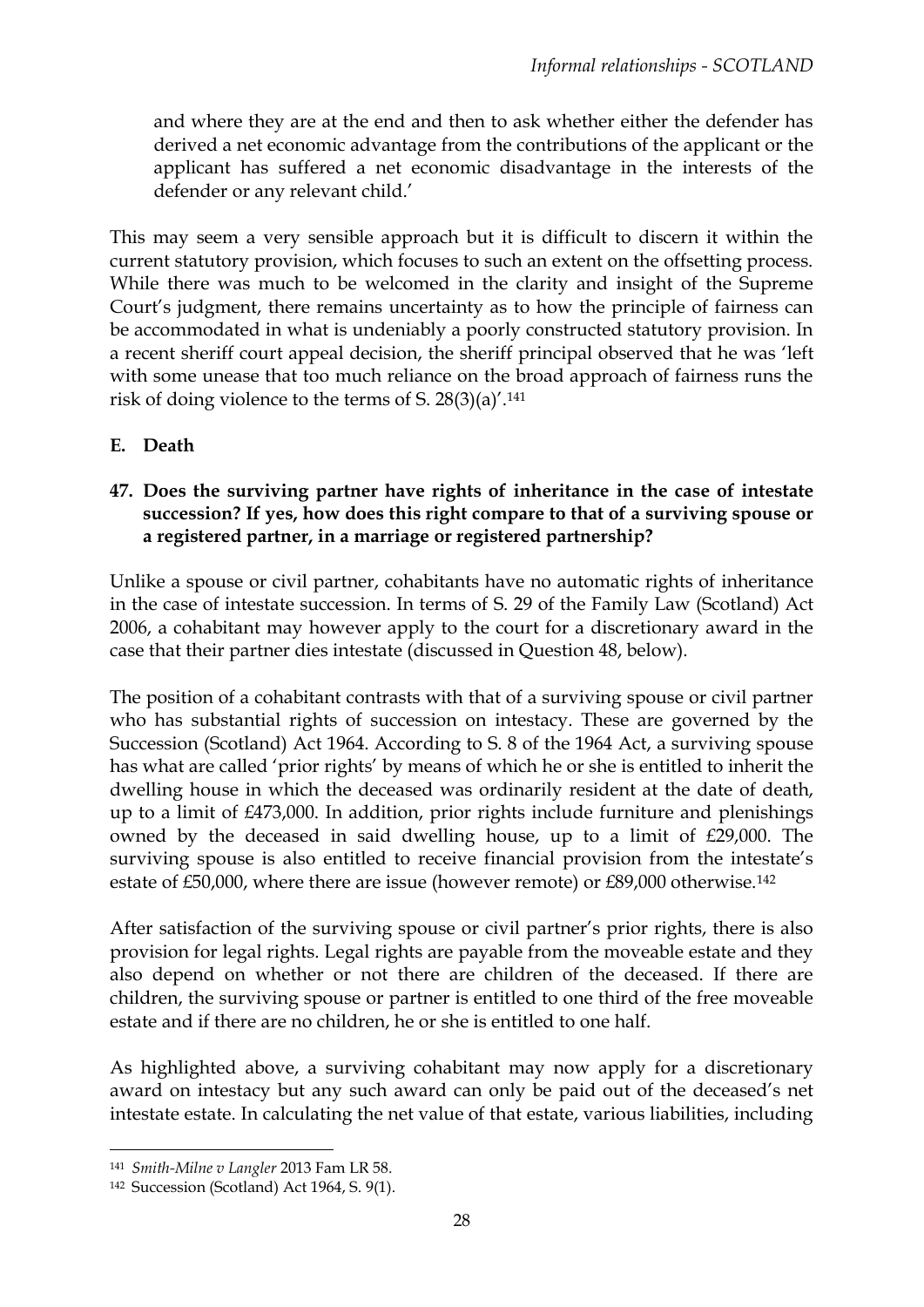prior and legal rights of a surviving spouse or civil partner, must first be satisfied.<sup>143</sup> It is further provided that any order must not have the effect of awarding a surviving cohabitant an amount which exceeds that to which he or she would have been entitled as a spouse or civil partner.<sup>144</sup>

### **48. Does the surviving partner have any other rights or claims on the estate (e.g. any claim based on dependency, compensation, or maintenance) in the case of intestate succession?**

Section 29 of the Family Law (Scotland) Act 2006 introduced the right for a cohabitant to apply to the court for provision on intestacy. Any application must be made within six months of the date of death.<sup>145</sup> Although this new provision was regarded as offering significant protection for cohabitants, there are very few reported cases of its use. The strict time limit has been highlighted as limiting the effectiveness of the provision and it has been suggested that some families may deliberately 'delay the administration of their deceased relative's estate to frustrate a claim on the part of the surviving cohabitant.' <sup>146</sup> An application may be made where the deceased died intestate and immediately prior to death was domiciled in Scotland and cohabiting with the applicant.<sup>147</sup>

Section 29 provides that, on application by the surviving partner, the court may make an order for payment of a capital sum or transfer of property from the deceased's net intestate estate.<sup>148</sup> It is clear that any such order is discretionary and in reaching their decision the court must take into account:

'(a) The size and nature of the deceased's net intestate estate;

(b) Any benefit received, or to be received by the survivor –

(i) On, or in consequence of, the deceased's death; and

(ii) From somewhere other than the deceased's net intestate estate;

(c) The nature and extent of any other rights against, or claims on, the deceased's net intestate estate; and

(d) Any other matter the court considers appropriate.'<sup>149</sup>

The deceased's net intestate estate is defined as what remains after satisfaction of inheritance tax, other liabilities of the estate and the prior and legal rights of a surviving spouse or civil partner.<sup>150</sup> Clearly, except in the case of significant assets, a substantial part of the deceased's estate could be taken up by the succession rights of a surviving spouse or civil partner, although it should be noted that the legal rights of any children do not take priority over the claim of a cohabitant. This was a

1

<sup>143</sup> Family Law (Scotland) Act 2006, S. 29.

<sup>144</sup> Family Law (Scotland) Act 2006, S. 29(3).

<sup>145</sup> Family Law (Scotland) Act 2006, S. 29(6).

<sup>146</sup> J. KERRIGAN, 'Time Limits and the Family Law (Scotland) Act 2006', *Scots Law Times*, 2013, pp. 125 et seq., at p. 127.

<sup>147</sup> Family Law (Scotland) Act 2006, S. 29(1).

<sup>148</sup> Family Law (Scotland) Act 2006, S. 29(2).

<sup>149</sup> Family Law (Scotland) Act 2006, S. 29(3).

<sup>150</sup> Family Law (Scotland) Act 2006, S. 29(10).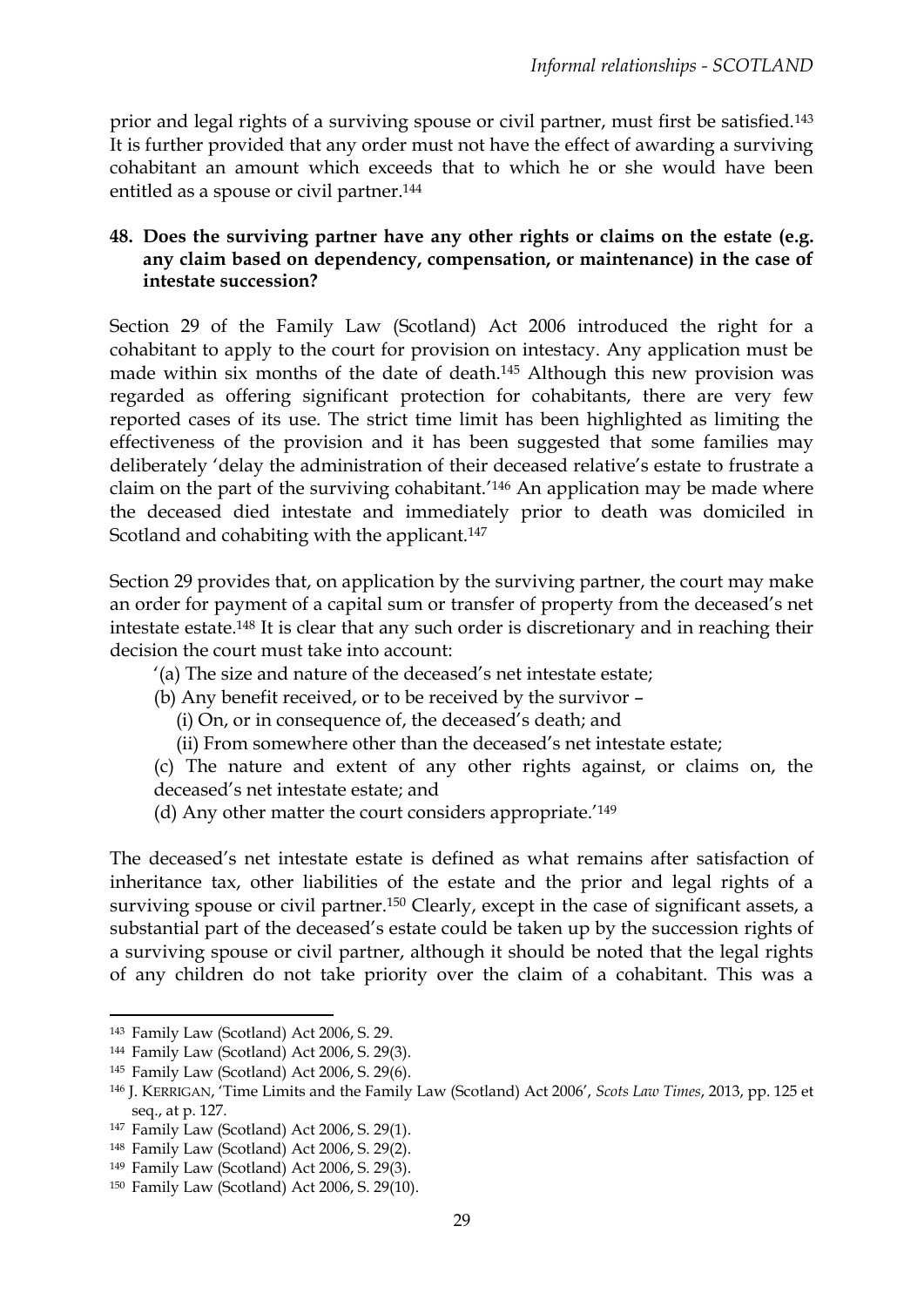relevant factor in *Windram, Applicant151*; one of only a handful of cases to have been reported to date. Here the couple had cohabited for 24 years and had two children who were both under the age of 16. According to the rules of intestate succession, the children would have inherited the whole estate. On application by the mother under S. 29, she was awarded transfer of the family home and an additional capital sum of £34,000.<sup>152</sup> The facts and circumstances of this particular case did not disclose any significant conflict between the interests of the cohabitant and the interests of the children. In practice, she wished to be able to remain in the family home and to support their children in that environment. It does, however, highlight the potential for conflict between a surviving cohabitant and children.

# **49. Are there specific rules dealing with the home and/or household goods?**

There are no specific rules dealing with the home or household goods.

# **50. Can a partner dispose of property by will in favour of the surviving partner: a. In general?**

In general, an individual has freedom of testation and this includes the possibility of leaving property by will to a surviving partner. Spouses, civil partners and descendants have legal rights in respect of moveable property but heritable property may be disposed of entirely according to the will of the individual.

# **b. If the testator is married to or is the registered partner of another person?**

Scots law is generally regarded as protecting against the possibility of disinheritance and it does so by means of 'legal rights'. A surviving spouse or civil partner has legal rights to a share of the moveable estate of the deceased and in this way they have some protection against the possibility of disinheritance. Where the deceased was married at the time of death but had no issue, the surviving spouse or civil partner is entitled to one half of the net moveable estate. The testator is free to dispose of the rest of his or her estate.

# **c. If the testator has children?**

Scots law is generally regarded as protecting against the possibility of disinheritance and it does so by means of 'legal rights'. Where the deceased was married or in a civil partnership and had surviving issue, each is entitled to one third of the net moveable estate. Otherwise, the testator is free to dispose of his or her estate.

# **51. Can partners make a joint will disposing of property in favour of the surviving partner:**

**a. In general?** 

<sup>151</sup> *Windram, Applicant* 2009 Fam LR 152.

<sup>152</sup> As compared to £45,000 capital sum she would have received if married.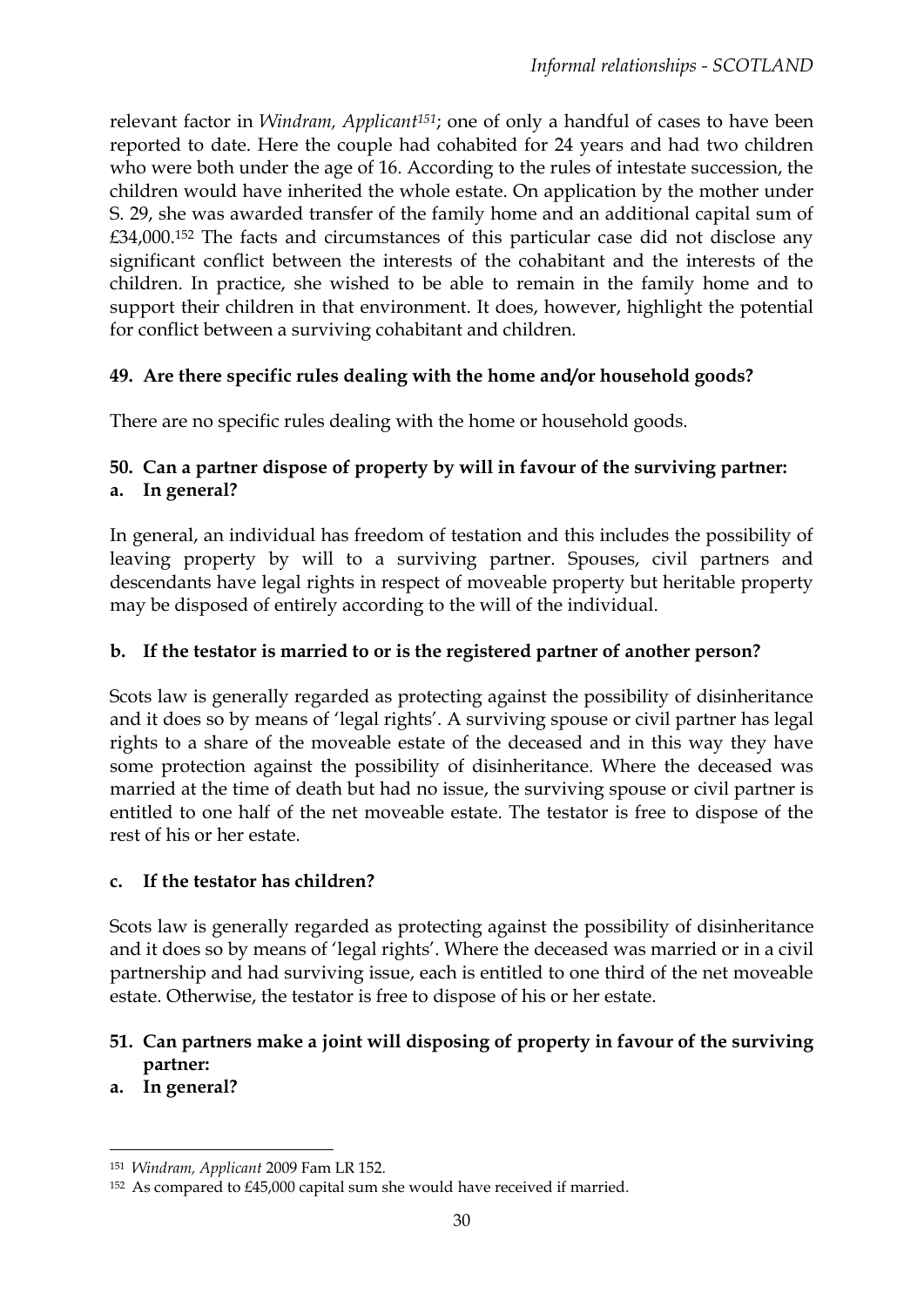There is no provision in Scots law for the making of a joint will. It is often common practice for spouses or partners each to make what are described as 'mirror wills' but individuals nonetheless retain freedom of testation over their own estate.

### **b. If either testator is married to or is the registered partner of another person?**

As above, there is no provision in Scots law for the making of a joint will.

#### **c. If either testator has children?**

As above, there is no provision in Scots law for the making of a joint will.

# **52. Can partners make other dispositions of property upon death (e.g. agreements as to succession or gifts upon death) in favour of the surviving partner:**

#### **a. In general?**

The most common way by which this might happen in Scotland is where partners are joint owners of a house or other heritable property. Frequently joint owners will include a special destination, in the form of a survivorship clause, in the legal title to the property. The effect of this is that, on the death of one of the partners, his or her share will pass automatically to the other and will not form part of the deceased's estate.

### **b. If either partner is married to or is the registered partner of another person?**

As explained above, if there is a survivorship clause in the title to heritable property, the deceased's share will pass automatically on death to the surviving partner and will not form part of the estate. It is therefore a way of avoiding any claim or entitlement of a surviving spouse or civil partner.

### **c. If either partner has children?**

As explained above, if there is a survivorship clause in the title to heritable property, the deceased's share will pass automatically on death to the surviving partner and will not form part of the estate. On intestacy, children have legal rights which apply only to moveable property and therefore a survivorship clause in title to heritable property is not likely to affect them. The special destination will however have the effect of excluding the heritable property concerned from the overall estate of the deceased which may affect any bequests in the deceased's will.

**53. Is the surviving partner entitled to a reserved share<sup>153</sup> or to any other rights or claims on the estate (e.g. any claim based on dependency, compensation, or maintenance) in the case of a disposition of property upon death (e.g. by will, joint will, or inheritance agreement) in favour of another person?** 

**<sup>.</sup>** <sup>153</sup> See Regulation no. 650/2012 of the European Parliament and of the Council of 4 July 2012 on jurisdiction, applicable law, recognition and enforcement of decisions and acceptance and enforcement of authentic instruments in matters of succession [2012] OJ L 201/107.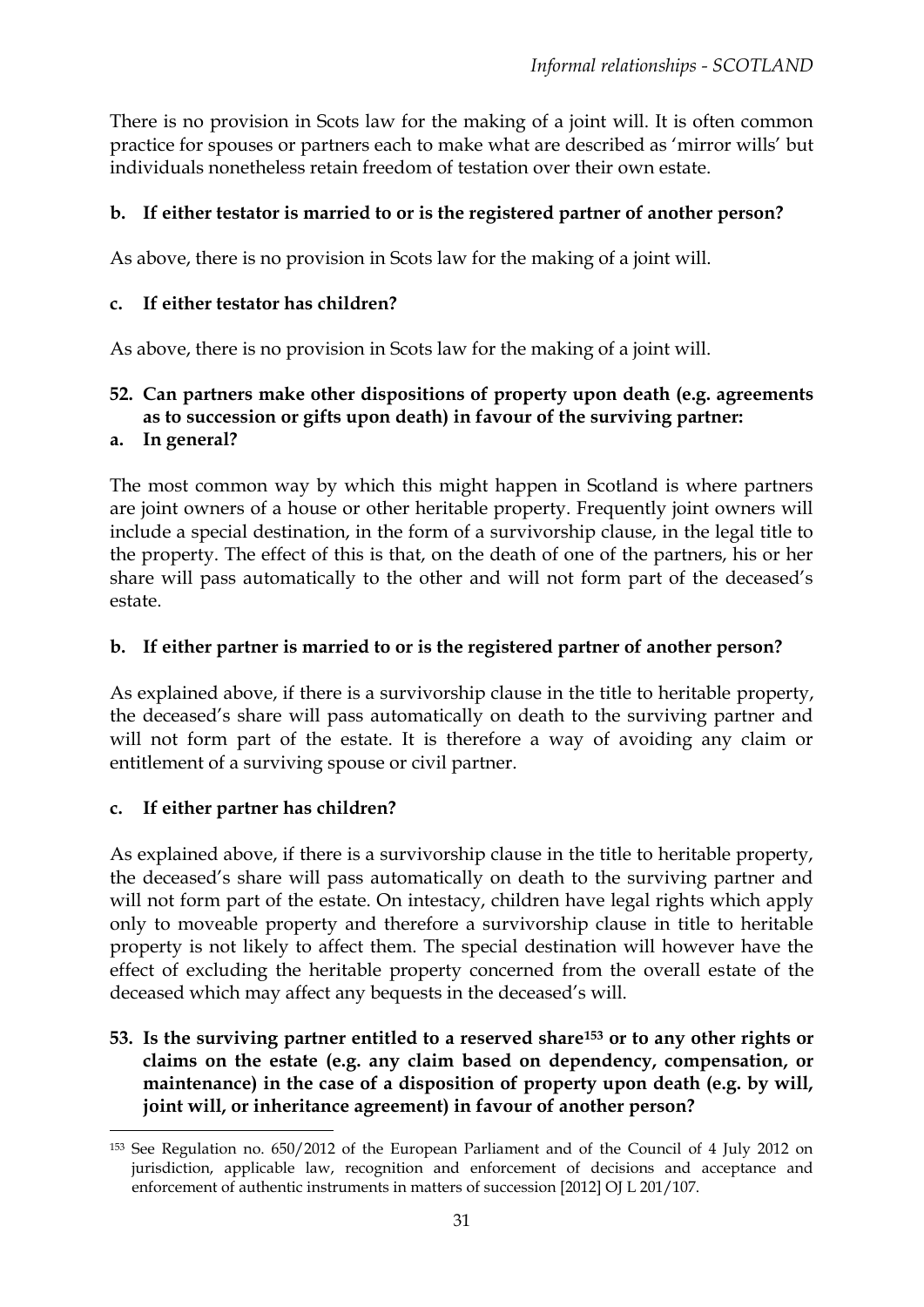A surviving partner has no fixed entitlement on the estate of his or her deceased partner.

**54. Are there any statistics or estimations on how often a relationship is terminated by the death of one of the partners?** 

There are no such statistics or estimations available.

**55. Are there any statistics or estimations on how common it is that partners in an informal relationship make a will in favour of the other partner?** 

There are no such statistics or estimations available.

**56. Are there any statistics or estimations on how common it is that a partner in an informal relationship is the beneficiary to the other partner's life insurance?**

There are no such statistics or estimations available.

#### **F. Agreements**

**57. Are there specific rules concerning agreements between partners in an informal relationship? Where relevant, please indicate these specific rules. If not, which general rules apply?**

There are no specific rules concerning agreements between cohabitants. As a general rule, Scots law respects the autonomy of parties to make agreements concerning their family relationships and this is particularly evident in the context of marriage. Antenuptial, post-nuptial and separation agreements have a long history of use and enforcement in Scotland and they have been widely used. In modern family law, separation agreements are commonly used to regulate the consequences of relationship breakdown. They are binding without the need for any judicial scrutiny or approval and it is assumed that agreements between cohabitants would be similarly binding. Apart from challenges brought to agreements on the basis of general contract law, for example, alleging lack of consent, undue influence or misrepresentation, there is no other provision to vary or set aside cohabitation agreements. In respect of divorce or dissolution of civil partnership, S. 16 of the Family Law (Scotland) Act 1985 gives the court statutory power to vary or set aside a financial provision agreement on the basis that it was not fair and reasonable at the time it was concluded. No comparable power applies in the context of termination of cohabitation.

In the past there was an argument that cohabitation agreements might be unenforceable on public policy grounds in that they related to 'furtherance of illicit sexual intercourse'. When cohabitation was considered by the Scottish Law Commission, they expressed the view that such an argument was out of date and no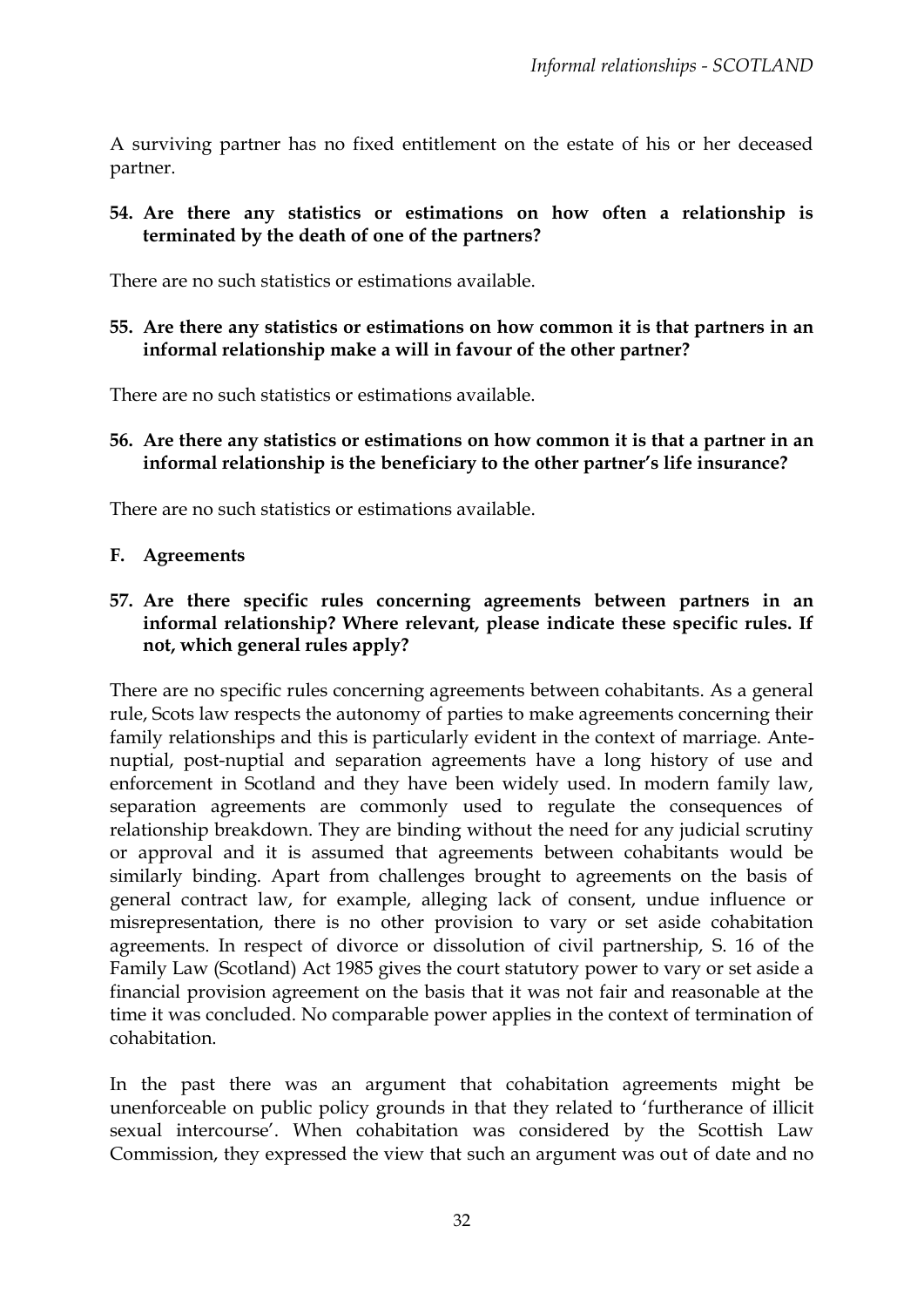longer appropriate but nonetheless recommended, for avoidance of doubt, that a provision be included in legislation to the following effect:

'A contract between cohabitants relating to property or financial matters should not be void or unenforceable solely because it was concluded between parties in, or about to enter, this type of relationship.' 154

No such provision was in fact included in the Family Law (Scotland) Act 2006 although it might be argued this was simply due to widespread acceptance that cohabitation contracts were lawful and enforceable.

### **58. Are partners in an informal relationship permitted to agree on the following issues:**

The answer, in theory at least, is that it appears open to partners to an informal relationship to make agreements regulating any or all of these matters. There is nothing expressly stated in Scots law which would restrict such agreements but similarly there is little empirical evidence of their use. Anecdotally it is reported that agreements of various kinds are becoming more common between cohabitants but these are not issues which have been tested before the courts.

### **a. The division of tasks as between the partners?**

There would appear to be nothing to prevent partners entering into such an agreement but it is questionable whether the court would regard it as legally enforceable. The argument might be made that there was no intention to create a legally binding agreement.

### **b. The contributions to the costs and expenses of the household?**

As with all of these issues, there is no empirical evidence either in case law or academic research, demonstrating the use of such agreements. It appears, however, that such agreements are contemplated by statute. S. 27 of the Family Law (Scotland) Act 2006 introduces a presumption of equal ownership where:

'Any question arises (whether during or after cohabitation) as to the right of a cohabitant to –

(a) money derived from any allowance made by either cohabitant for their joint household expenses or for similar purposes; or

(b) any property acquired out of such money.'<sup>155</sup>

This presumption of equal ownership is however 'subject to any agreement between the cohabitants to the contrary'. 156

# **c. Their property relationship?**

<sup>154</sup> Scot Law Com, *Report on Family Law*, No 135, 1992, para. 16.46.

<sup>155</sup> Family Law (Scotland) Act 2006, S. 27(1).

<sup>156</sup> Family Law (Scotland) Act 2006, S. 27(2).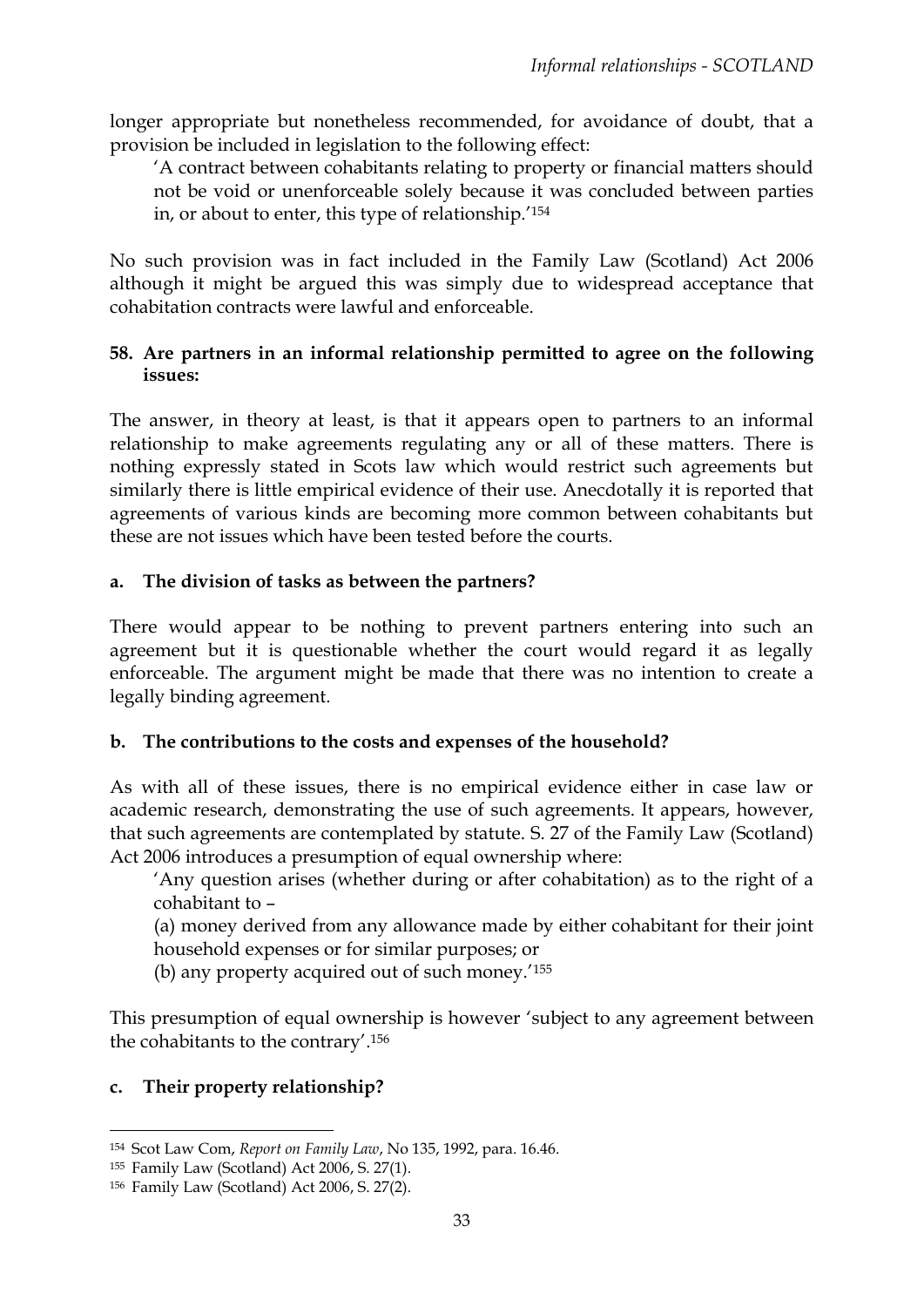As above, partners to an informal relationship may make agreement as to their respective property rights. Such an agreement might be used to rebut the statutory presumption in S. 26 of the Family Law (Scotland) Act 2006 to the effect that household assets are owned jointly. It should be remembered however that ownership of heritage depends on registered title and therefore joint ownership cannot be created simply by agreement between the parties.<sup>157</sup>

### **d. Maintenance?**

In principle, there is nothing to prevent a cohabiting couple making an agreement as to maintenance.

# **e. The duration of the agreement?**

There is no specific regulation of the duration of any agreement between cohabitants. Scots law does not distinguish between ante-nuptial, post-nuptial and separation agreements in the context of marriage and therefore it would be unlikely for any restrictions to be placed on cohabitation contracts.

# **59. Are partners in an informal relationship permitted to agree on the legal consequences of their separation?**

Although there is no specific statutory provision to this effect, it is generally assumed that they may. Separation agreements are a very common method of regulating the consequences of divorce and dissolution in Scotland. They are very well established and require no judicial scrutiny or approval. Anecdotally it is thought that, there is increasing use of such agreements by couples in informal relationships.

# **60. Are the agreements binding:**

# **a. Between the partners?**

It is widely assumed that cohabitation agreements are binding on the parties, subject to compliance with the general rules of contract requiring capacity and consent. There is little empirical evidence of their use in practice although anecdotally they are thought to be increasingly common.

# **b. In relation to third parties?**

It is assumed that agreements between cohabitants would be binding for all purposes but there is little definitive authority. A recent case highlighted the possibility of challenge, by a trustee on sequestration, to an agreement between cohabitants as to equal ownership of assets.<sup>158</sup> In the absence of evidence of transfer for value, such an agreement might be set aside as a gratuitous transaction.

<sup>157</sup> See *Johnston's Trustee v Baird* 2012 CSOH 117.

<sup>158</sup> *Johnston's Trustee v Baird* 2012 CSOH 117.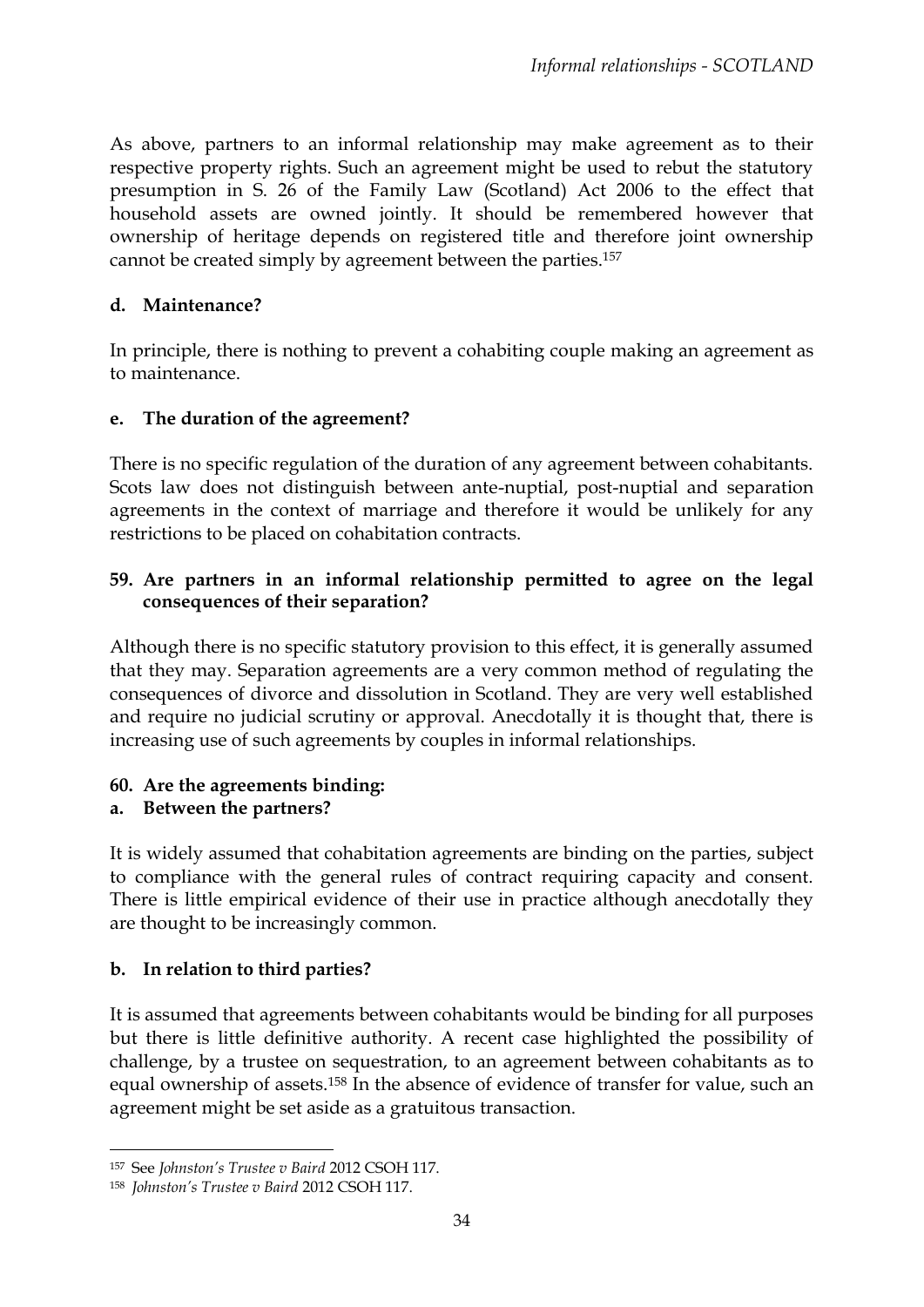# **61. If agreements are not binding, what effect, if any, do they have?**

As discussed in the answer to Question 60, above, it is thought that agreements between cohabitants are binding and therefore this question is not relevant.

### **62. If specific legislative provisions regulate informal relationships, are the partners permitted to opt in or to opt out of this specific regulation?**

The possibility of opting in or out of legislative provision is most likely to arise in the context of the provisions of the Family Law (Scotland) Act 2006. While there is no specific provision in the legislation dealing with this issue, it is widely assumed that parties may indeed make their own agreements by which they could opt out of the statutory regulation. The 2006 Act provisions have been strongly criticised for their lack of clarity and discretionary nature and it is likely that some couples may seek to achieve greater clarity and certainty by means of their own bespoke agreement.

### **63. When can the agreement be made (before, during, or after the relationship)?**

This is not an issue expressly regulated by Scots law but, by analogy with agreements in the context of marriage, it would be reasonable to assume that they can be made at any time. Scots law does not distinguish between ante-nuptial, post-nuptial or separation agreements and it would therefore to be reasonable to expect a similar approach to agreements made in the context of informal relationships.

### **64. What formal requirements, if any, govern the validity of agreements:**

There are no formal requirements governing the validity of agreements between parties to an informal relationship. In Scotland, such agreements are often referred to as a Minute of Agreement and they are simply a form of contract. The format of the Minute of Agreement is by no means restricted to cohabitation agreements but can be used in a wide variety of situations where parties wish to reduce to writing their agreement. Such agreements have however become very commonly used to regulate the consequences of separation or divorce and they might similarly be used in the context of informal relationships.

#### **a. As between the partners?**

If agreement is reached between partners, it is likely to be recorded in a formal written agreement, often described in Scotland as a Minute of Agreement. Agreements between partners are enforceable, subject to the general rules of contract and there are no formal requirements. Such agreements are commonly registered for preservation and execution in a public register, the Books of Council and Session, and, by registration, they become directly enforceable, with the same effect as a court decree.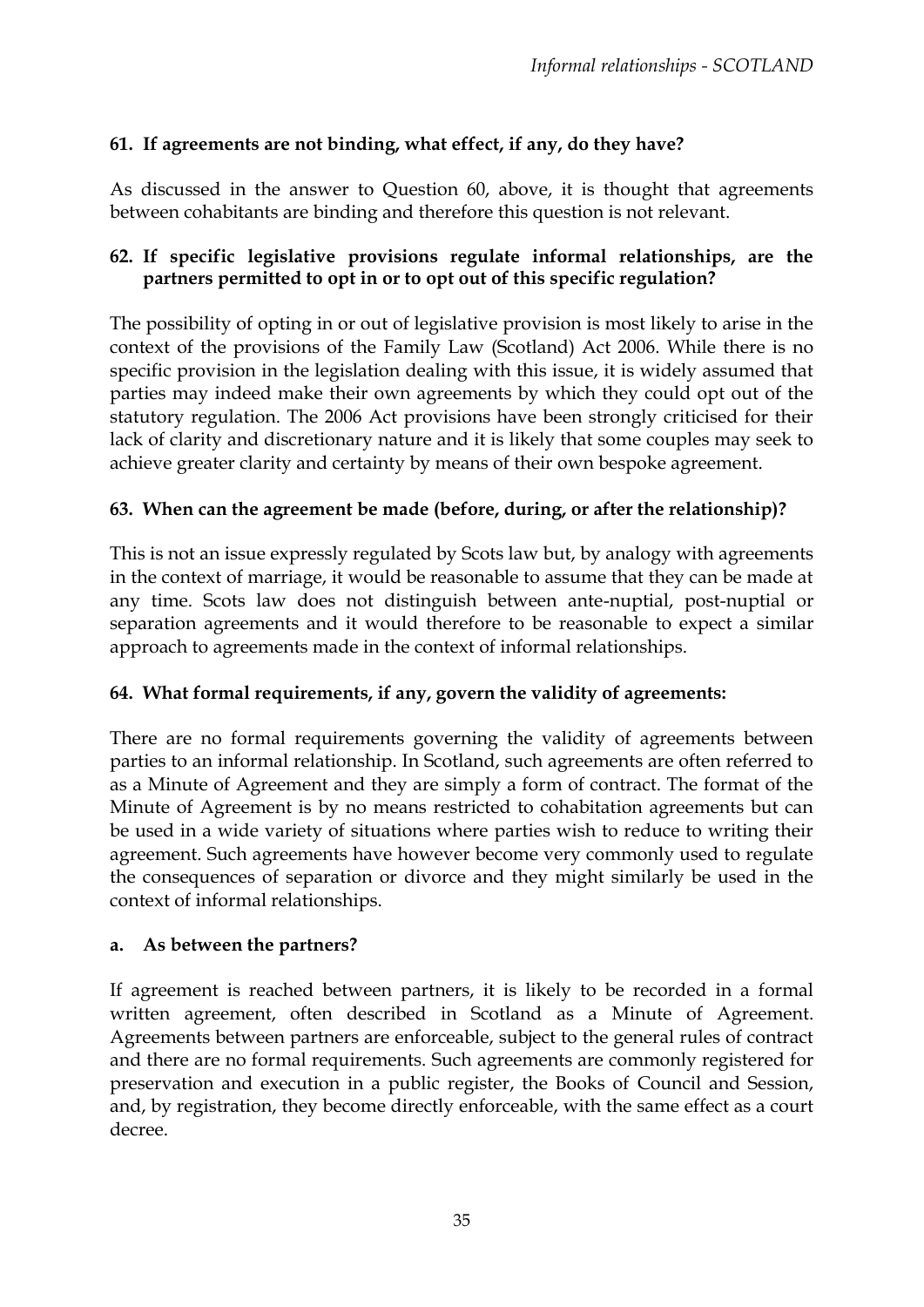In order to create a binding contract between the parties, no particular form is required but in order to have it accepted by the Keeper of the Registers, the deed must be self-proving according to the Scots Requirements of Writing Act 1995; meaning that it must be signed by both parties and witnessed. The process of registration ensures the preservation or safe keeping of the agreement and provided the agreement includes consent to registration for execution, it will also result in the grant of warrant for execution of summary diligence. This allows the parties to enforce their agreement by means of summary diligence if necessary without recourse to the court.<sup>159</sup>

### **b. In relation to a third party?**

**.** 

As above, there are no requirements for formal validity.

### **65. Is independent legal advice required?**

There is no specific requirement of independent legal advice, or indeed any legal advice. Parties may make their own private agreement. In practice, however, agreements are usually made with the involvement of solicitors and, to strengthen the agreement against any possible contractual challenge, parties would be well advised to take independent legal advice.

### **66. Are there any statistics or estimations on the frequency of agreements made between partners in an informal relationship?**

There are no official statistics on the frequency of agreements between partners to an informal relationship although two recent research reports offer some comment on their use. In research published in 2010 into legal practitioners' perspectives on the operation of the 2006 Act provisions on cohabitation, '[i]nterviewees varied widely when commenting on how common cohabitation agreements had become', with the researchers observing that it was clear that 'interviewees had expected them to have become much more common.' <sup>160</sup> In a study of a random sample of 600 family-based agreements, registered in Scotland in 2010, only five had been made by cohabitants.<sup>161</sup>

#### **67. Are there any statistics or estimations regarding the content of agreements made between partners in an informal relationship?**

<sup>159</sup> For further discussion of the use of minutes of agreement in Scots family law see J. MAIR, F. WASOFF and K. MACKAY, *All Settled? A study of legally binding separation agreements and private ordering in Scotland* (unpublished report), University of Glasgow, 2013, available at: eprints.gla.ac.uk/85810, at chapter 2.

<sup>160</sup> F. WASOFF, J. MILES and E. MORDAUNT, *Legal Practitioners' Perspectives on the Cohabitation Provisions of the Family Law (Scotland) Act 2006* (unpublished report), University of Cambridge, Nuffield Foundation, 2010, available at: crfr.ac.uk/assets/Cohabitation-final-report.pdf, at p. 77.

<sup>161</sup> J. MAIR, F. WASOFF and K. MACKAY, *All Settled? A study of legally binding separation agreements and private ordering in Scotland* (unpublished report), University of Glasgow, 2013, available at: eprints.gla.ac.uk/85810, at p. 27.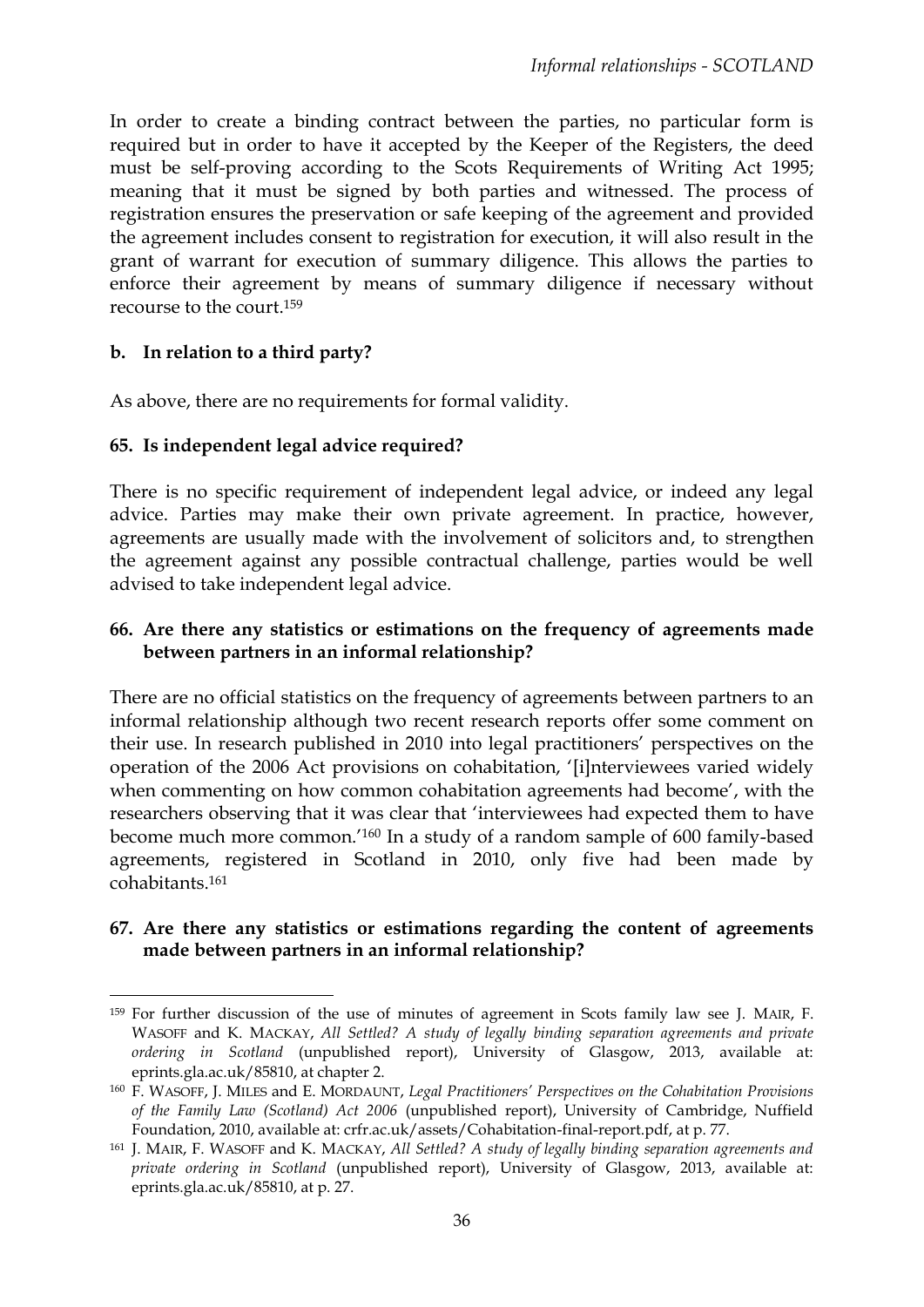No detailed evidence relating to the content of agreements is available. In-depth interviews with a sample of 19 family law practitioners in 2009-10 offered some insight into their views as to what might be included but little evidence as to what is in fact included in cohabitation agreements. The point was strongly made that cohabitation agreements can be 'bespoke': 'the great thing about a cohabitation agreement is you can tailor it.'<sup>162</sup>

### **G. Disputes**

**.** 

### **68. Which authority is competent to decide disputes between partners in an informal relationship?**

Any legal disputes between partners to an informal relationship can be resolved by the civil courts – the sheriff court or Court of Session – in the same way as any legal dispute between other, unrelated parties. The specific statutory rights which apply to cohabitants, in terms of the Family Law (Scotland) Act 2006 or the Matrimonial Homes (Family Protection) (Scotland) Act 1981 would usually be referred in the first instance to the local sheriff court.

## **69. Is that the same authority as for spousal disputes?**

Yes, these are the same courts which would deal with spousal disputes.

## **70. Can the competent authority scrutinise an agreement made by the partners in an informal relationship? If yes, what is the scope of the scrutiny?**

The starting point in Scots law is that there is a longstanding tradition of respecting the autonomy of parties to make their own agreements. This is well established within the context of marriage and it is widely assumed that a similar approach would be adopted in respect of informal relationships although this is largely untested in the courts. Within marriage or civil partnership, parties may enter into agreements before or during the relationship or on separation and these agreements are enforceable without any requirement of judicial scrutiny or approval.

Equally there is no provision for scrutiny of agreements between partners to an informal relationship. It is simply assumed that these will be treated as contracts in the same way as an agreement between two unrelated parties. It is of course open to either party to an agreement to challenge it in court on the basis of the general rules of contract, for example that it was entered into under duress or fraud. Beyond those general rules of contract, there is no specific provision for agreements between cohabitants.

<sup>162</sup> F. WASOFF, J. MILES and E. MORDAUNT, *Legal Practitioners' Perspectives on the Cohabitation Provisions of the Family Law (Scotland) Act 2006* (unpublished report), University of Cambridge, Nuffield Foundation, 2010, available at: crfr.ac.uk/assets/Cohabitation-final-report.pdf, at pp. 79-84.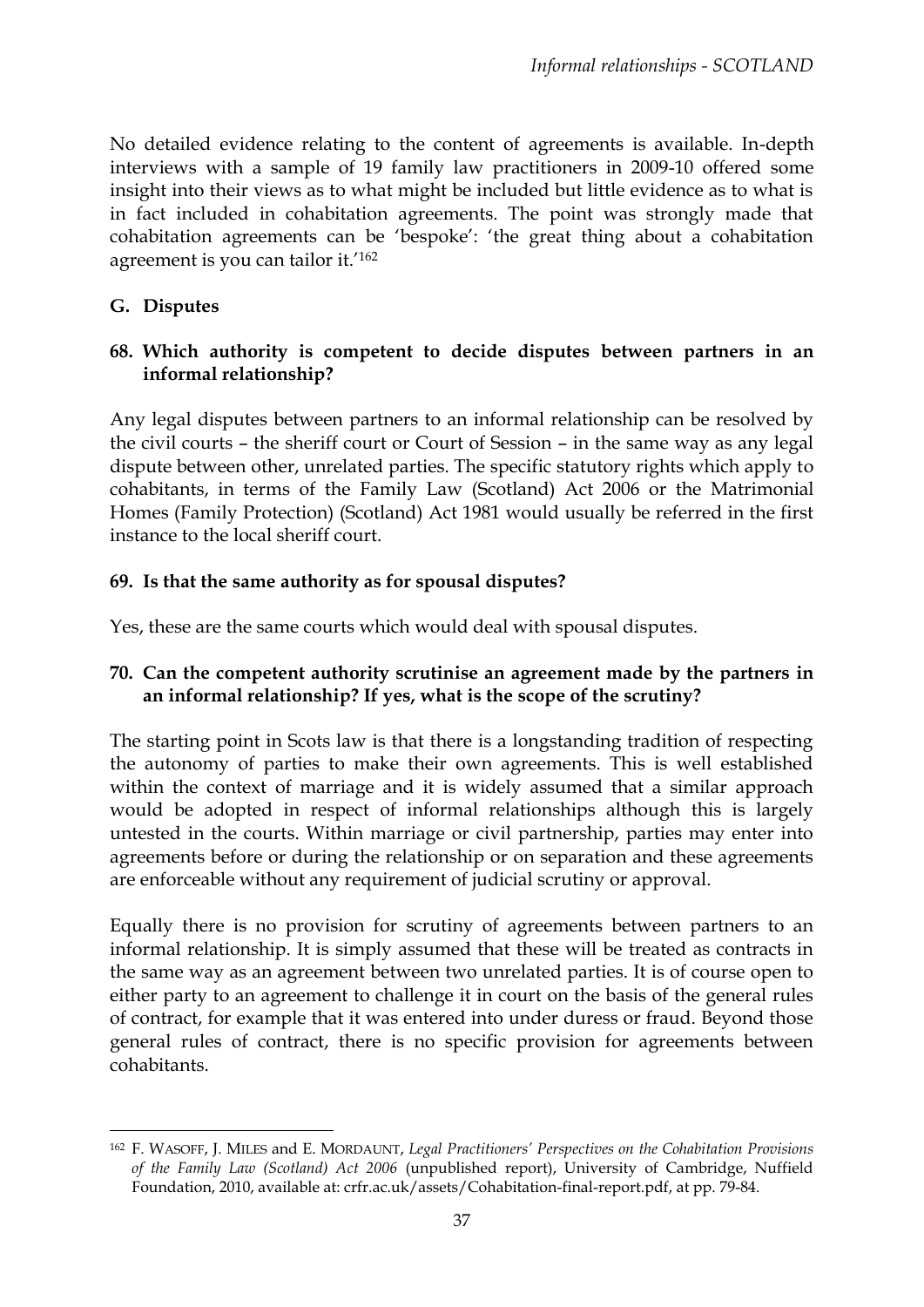### **71. Can the competent authority override or modify the agreement on account of fairness towards a partner, the rights of a third party, or on any other ground (e.g. a change of circumstances)?**

As explained above, there is no provision for any authority to scrutinise agreements other than the civil courts in the context where one party seeks to challenge the agreement on general contractual grounds, for example, of duress.

### **72. What alternative dispute-solving mechanisms (e.g. mediation or counselling), if any, are offered or required with regard to disputes arising out of informal relationships?**

A range of alternative dispute resolution methods is available in Scotland, including mediation, collaborative law and arbitration. These are available to parties to informal relationships in the same way they would be available to any other parties seeking to resolve a dispute. There is no provision for compulsory reference to ADR and parties make use of ADR on a voluntary basis. The main forms of ADR in Scotland include mediation,<sup>163</sup> lawyer mediation and, more recently, family arbitration.

#### **73. What are the procedural effects of an agreement on ADR between partners in an informal relationship? Can any partner seize the competent authority in breach of the ADR clause?**

This is entirely a matter for agreement between the parties.

**.** 

### **74. Are there any statistics or estimations on how common it is that partners in an informal relationship include an ADR clause in their agreement?**

There is little evidence in general in respect of the number of agreements made between partners in an informal relationship and no evidence specifically in relation to the inclusion of an ADR clause.

In a recent study of separation agreements,<sup>164</sup> predominantly between married couples,<sup>165</sup> from a sample of 600 agreements, only one specified that it had been reached using mediation and a further five contained terms to the effect that any future dispute arising from the agreement would be referred to mediation.<sup>166</sup> It

<sup>163</sup> www.relationships-scotland.org.uk offers counselling, mediation and family support; www.calmscotland.co.uk provides solicitor mediation and www.flagscotland.com is the recently established Family Law Arbitration Group Scotland.

<sup>164</sup> J. MAIR, F. WASOFF and K. MACKAY, *All Settled? A study of legally binding separation agreements and private ordering in Scotland* (unpublished report), University of Glasgow, 2013, available at: eprints.gla.ac.uk/85810.

<sup>165</sup> From a random sample of 600 family agreements registered in 2010, only five related to cohabiting couples.

<sup>166</sup> J. MAIR, F. WASOFF and K. MACKAY, *All Settled? A study of legally binding separation agreements and private ordering in Scotland* (unpublished report), University of Glasgow, 2013, available at: eprints.gla.ac.uk/85810, at p. 84.